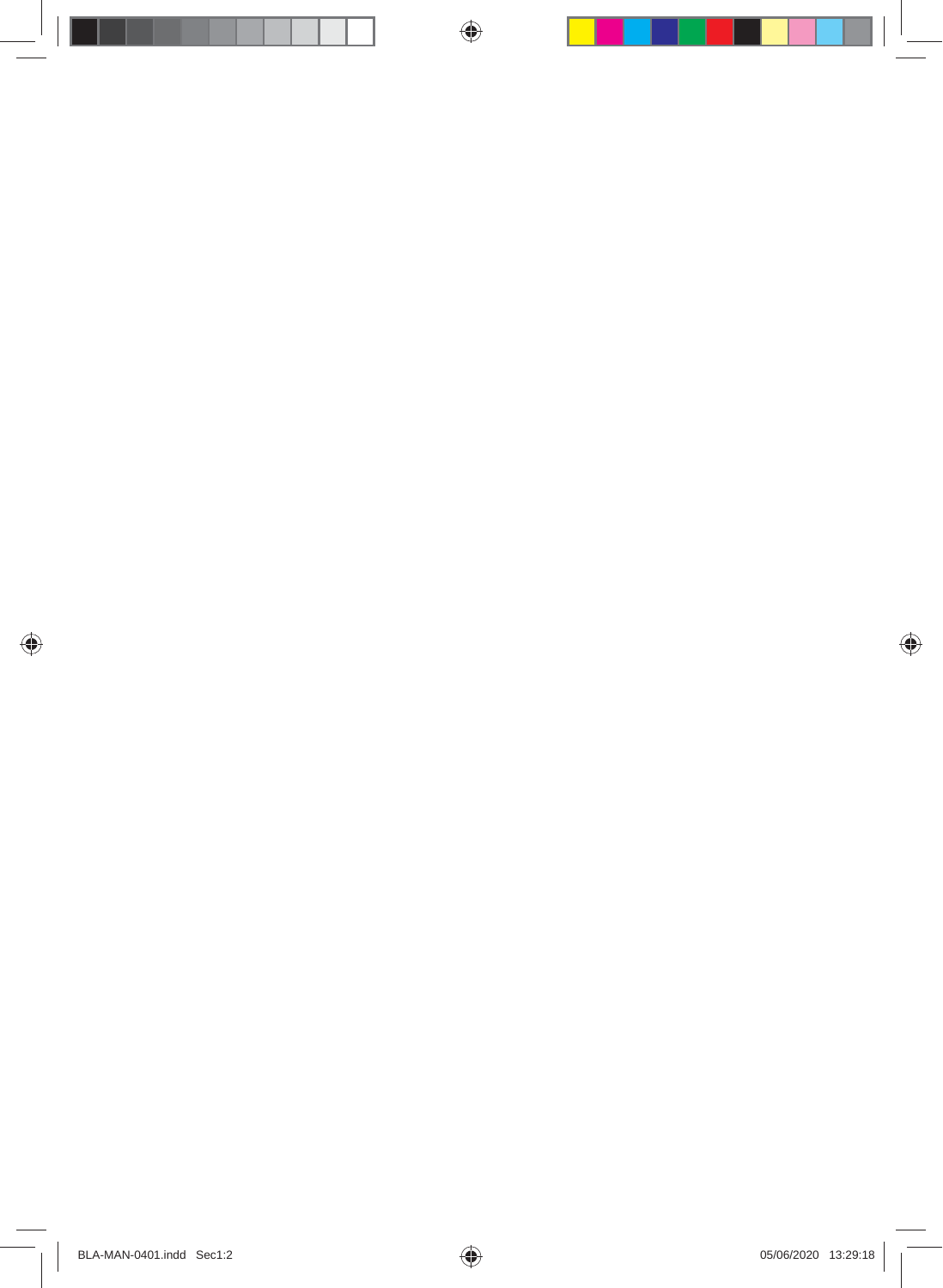### **IMPORTANT GUARANTEE INFORMATION**

Thank you for purchasing this television. We hope you have many years of trouble free enjoyment from your purchase.

Your product is covered under the manufacturers' guarantee for 12 months from the date of purchase.

If you experience any difficulties with your TV, please refer to the 'Frequently asked questions' section at the rear of these Operating Instructions.

If you are still unable to remedy the issue, try resetting the TV to factory settings - details can be found in the **'Settings'** menu section of these Operating Instructions - alternatively, please contact the helpline.

In the event that a fault is diagnosed, the helpline will arrange to collect the TV from your home or work address, return it to our service centre, repair the item and then return it to you.

If we believe we cannot offer a permanent repair, we will replace the item.

### Technical Support Information **Telephone UK 0330 024 0803, ROI 01443 3323** Web support: www.umc-uk.co.uk Email: service@umc-uk.co.uk Calls to 0330 numbers are charged at standard call rates and are included as part of any bundled minutes with your phone provider.

The telephone opening hours are Monday to Friday 8.30am to 6pm, Saturday 9am – 5pm. UK: Calls are charged at your normal telephone call rate. ROI: Calls are charged at a local rate.

#### **Please retain all packaging materials, in addition to your proof of purchase/receipt, as you will need these in the event of warranty/service support.**

This guarantee is in addition to and does not affect your statutory rights.

If you need to call the helpline, you will need the following information.

| 1) Model No         | (You can find this on the rear of the TV)                                   |
|---------------------|-----------------------------------------------------------------------------|
| 2) Date of purchase | (You can find this on your sales receipt)                                   |
| 3) Serial Number    | (You can find this on the rear of the TV)<br>EXAMPLE OF LABEL ON REAR OF TV |
| Model No            | Serial No.                                                                  |

This TV set is for domestic use only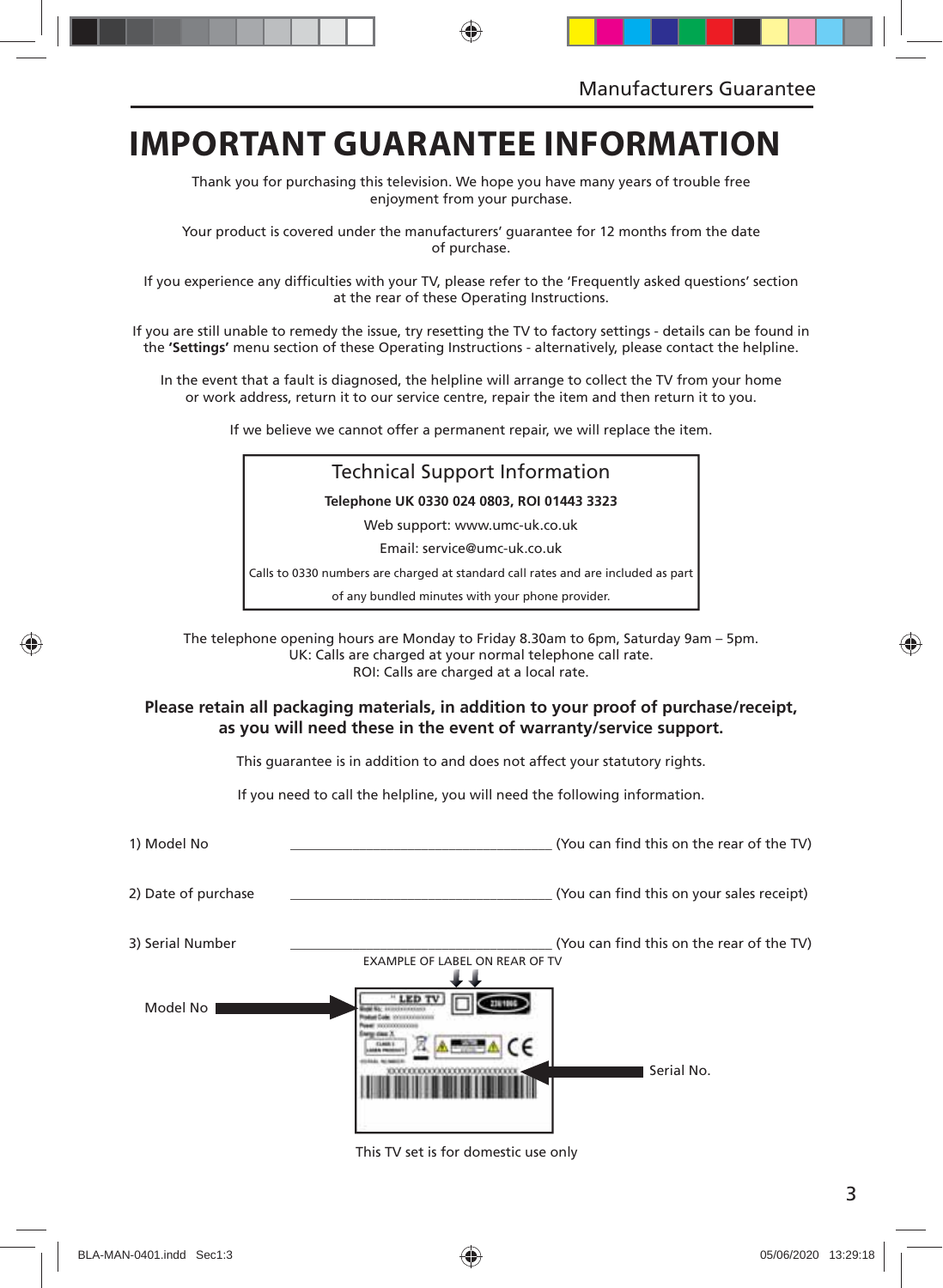### **Important Safety Instructions**





To prevent spread of fire, keep candles or other open flames away from this product at all times

### **Please read these instructions. All of the safety and operating instructions should be read before the appliance is operated.**

#### **Warnings**

• Television sets with 40" screens or larger must be lifted and carried by at least 2 people.

• This television does not contain any parts that are serviceable by the user. In the event of a fault, contact the manufacturer or authorised service department.

• Exposing the internal parts of the TV may endanger your life. The manufacturers guarantee does not extend to faults caused by repairs carried out by unauthorised third parties.

• Do not use the TV set immediately after unpacking. Wait until the TV warms up to room temperature before using it.

To reduce the risk of fire, electric shock or damage to the TV, do not expose it to dust, rain or moisture. Never expose the TV to dripping or splashing and do not place objects filled with liquids on or near the TV.

• Do not connect any external devices (DVD player, games console etc.) when the TV is switched on. Disconnect both the TV and device from the mains before connecting. Only switch appliances on when the connection process is complete.

• Do not place the television in a confined space and do not obstruct the ventilation openings at the rear of the television.

• When installing on a wall, ensure the TV is at least 5cm from the wall for ventilation.

• Always ensure that the TV's ventilation openings are not covered with items such as newspapers, tablecloths, curtains, etc.

Dispose of this television and any components including batteries in an environmentally friendly manner. If in doubt, please contact your local authority for details of recycling.

• Ensure this TV is used in moderate climates only.

• In cases of electrostatic discharge (ESD) the TV may operate incorrectly. If this happens, turn the set off at the mains and then turn back on again after 30 seconds. The set should now work normally.

#### **WARNING: Never place a television set on an unstable surface. The TV set may fall causing serious personal injury or death. Many injuries, particularly to children, can be avoided by taking simple precautions such as:**

• Use cabinets or stands recommended by the manufacturer of the television set.

• Only use furniture that can safely support the television set.

• Ensure the television set is not overhanging the edge of the supporting furniture.

• Do not place the television set on tall furniture (for example, cupboards or bookcases) without anchoring both the furniture and the television set to a suitable support.

• Do not place the television set on cloth or other materials that may be located between the television set and supporting furniture.

• Please educate children about the dangers of climbing on furniture to reach the television set or its controls.

• If your existing television set is being retained and relocated, the same considerations as above should be applied.

#### **Safety**

• For your safety, this appliance is fitted with a fused 3 pin mains plug. Should the fuse need to be replaced, ensure that any replacement is of the same amperage and approved with the BSI mark.

• Never try and replace the mains plug unless you have adequate qualifications and are legally authorised to do so. In the event that a replacement mains cable is required, contact the manufacturer for a suitable replacement.

• Never use the television if it is damaged in any way.

Always place the television on a flat level surface avoiding anywhere which may be subject to strong vibration.

• The ideal distance to watch the television is from approximately 2.5-3 times the length of the diagonal measurements of the TV screen away.

• Ensure the television is not placed on top of the power cable as the weight of the television may damage the cable and cause a safety hazard.

• Never place mobile phones, speakers or any other device which may cause magnetic or radio interference, near the television. If interference is apparent, move the device causing the interference away from the television.

• To disconnect the set from the mains, remove the mains plug from the socket.

• Ensure that the mains plug is always easily accessible.

• When handling the set do not grip the LCD screen/ glass.

• Do not pull the set when mounted on a bracket. If using a moveable bracket, adjust via the bracket and not the TV set.

• Do not place this set above a heat source.

#### **WARNING: Excessive volume when using earphones and headphones can cause damage to hearing.**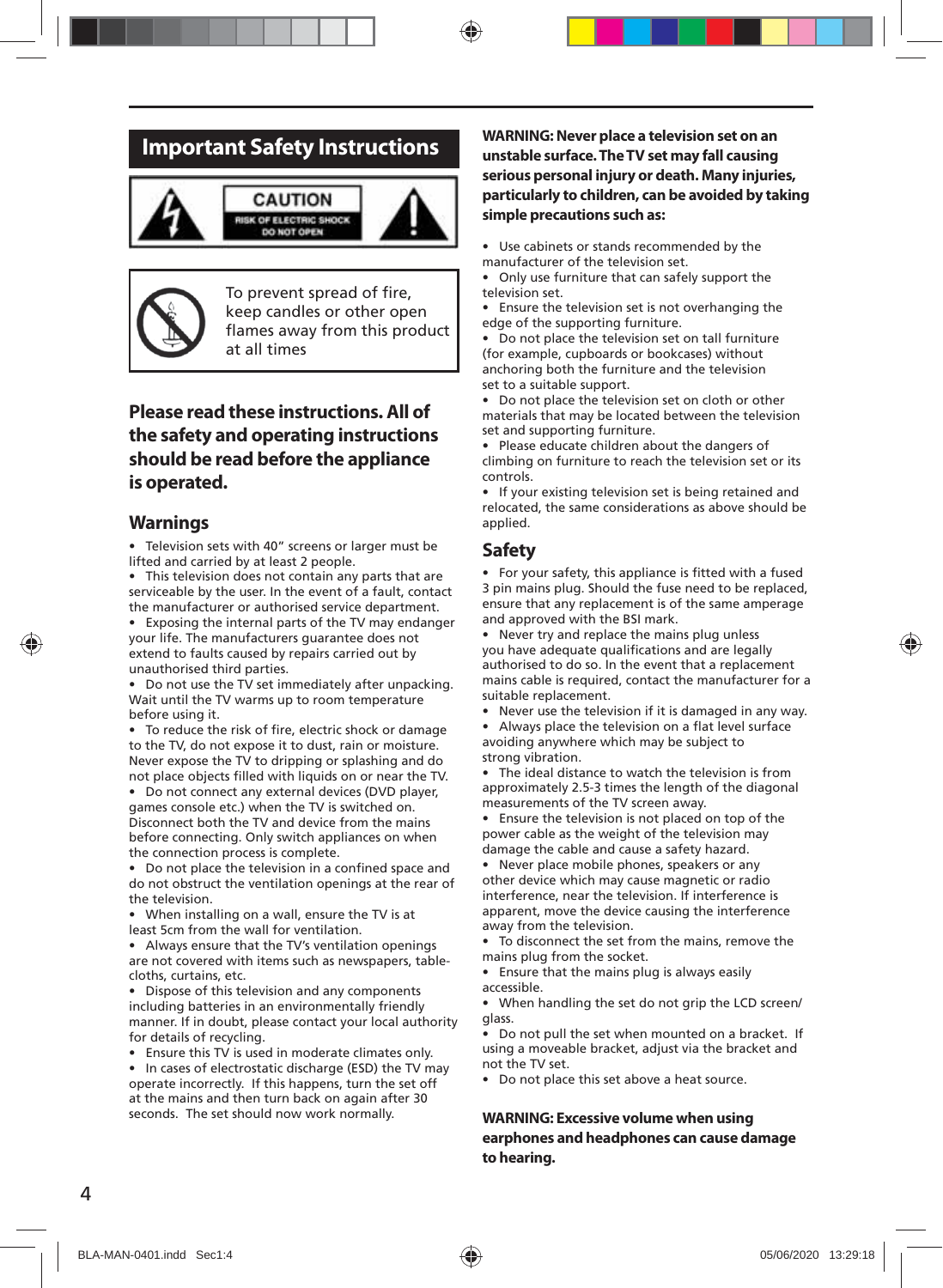### **Important Safety Instructions**



### **Maintenance**

• To clean your TV, wipe with a soft, dry cloth. If the surfaces are extremely dirty, use a soft cloth dampened with a weak detergent solution.

• Never use alcohol, paint thinner or benzene to clean this unit.

• Before using a chemically treated cloth, read the instructions that came with the cloth carefully.

#### **CAUTION: If water or other liquid enters the television through the display panel surface, a malfunction may occur.**



### **Packaging**

The safest way to transport your item is in the original box/packaging - please save your packaging for this.

• You will need the original box/packaging in the event of warranty/service repair or support. We are unable to carry out warranty/service if you are unable to package the item correctly.

#### **Important information regarding use of video**  games, computers, captions or other fixed image **displays**

The extended use of fixed image program material can cause a permanent "shadow image" on the LCD/LED panel, also known as "screen burn".

This "shadow image" can appear in the background during normal viewing. This type of irreversible LCD/LED panel deterioration can be limited by observing the following steps:

1. Reduce the brightness/contrast setting to a minimum suitable viewing level.

2. Do not display the fixed image for extended periods of time.

3. Turn the power off when not in use.

Examples of images that are more likely to cause "screen burn" are as follows (this is not an exhaustive list):

• TV channel logos: e.g. shopping channel logos and pricing displays - especially if they are bright and stationary. Moving or low-contrast graphics are less likely to cause ageing of the screen.

- Time displays.
- Teletext: Do not view a static page for a long period of time
- TV/DVD menus: e.g. listings of DVD disc content.
- Pause mode: Do not leave the TV in pause mode for long periods of time, e.g. when watching DVDs or videos.

#### **Important: Once 'shadow image/screen burn' occurs, it will never disappear and is not repairable under warranty.**

#### **How do I dispose of this product?**

UK: Waste electrical products should not be disposed of with household waste. Please dispose of the product at a designated collection point for recycling of WEEE. For your nearest facilities, please see www.recycle-more.co.uk or ask store for details.



ROI: Waste electrical products should not be disposed of with household waste. Separate disposal facilities exist. Check with your local authority or retailer for recycling advice.



#### **Batteries**

• Do not expose batteries to high temperatures, excessive heat, prolonged sunshine or fire as this may cause leakage, explosion or ignition.

- Observe the correct polarity when inserting batteries.
- Do not use different types of batteries together or mix old and new batteries.
- Dispose of batteries in an environmentally friendly way.
- Certain regions may regulate the disposal of batteries. Please consult your local authority.

#### **CE Statement:**

Hereby, Universal Media Corporation l.t.d. declares that this LED TV is in compliance with the essential requirements and other relevant provisions of RED Directive 2014/53/EU.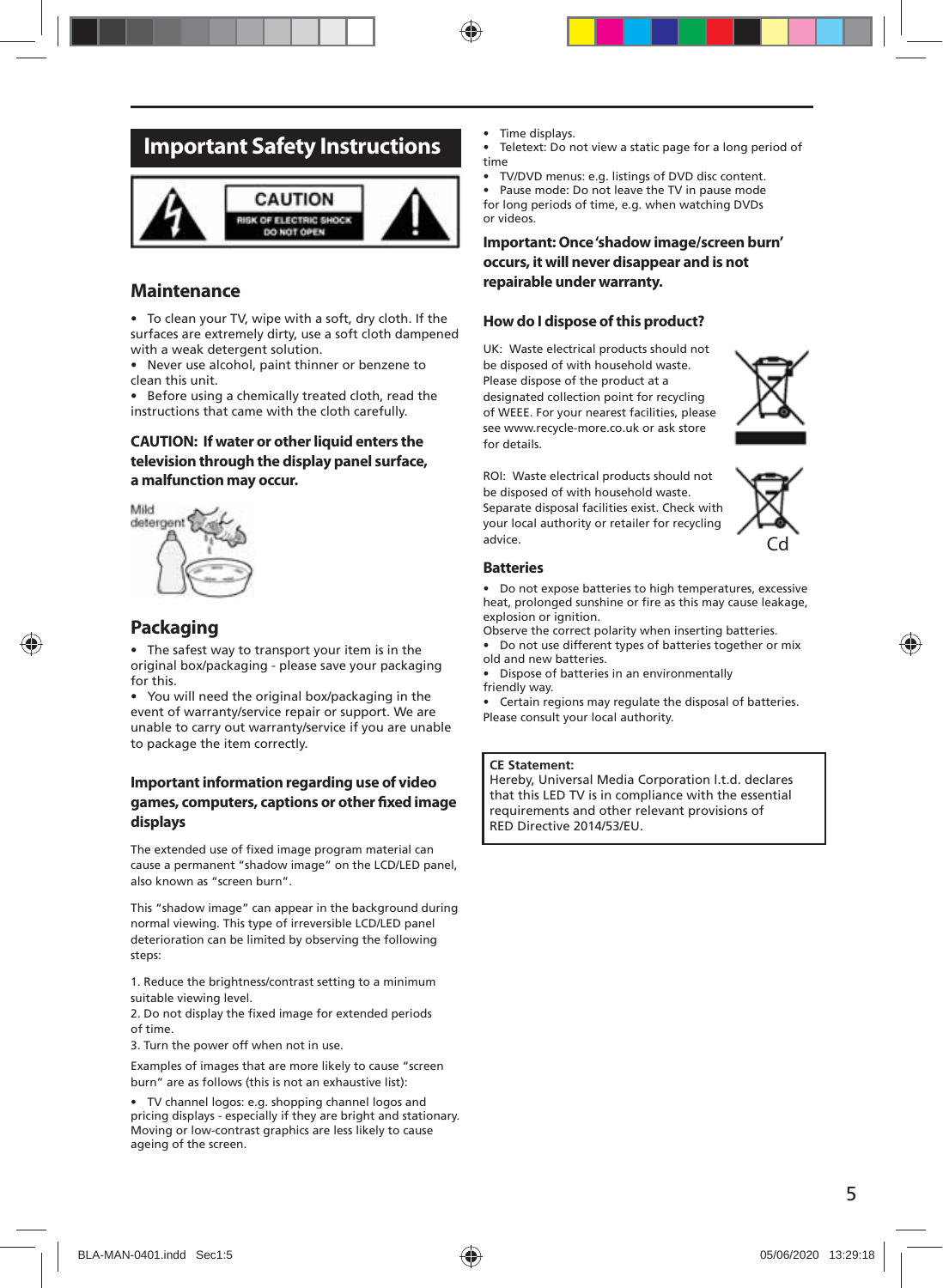### **Trademarks**

#### Haml

The terms HDMI and HDMI High-Definition Multimedia Interface, and the HDMI Logo are trademarks or registered trademarks of HDMI Licensing, LLC in the United States and other countries.



The Ultra HD Display logo is registered trademark of DIGITAL-EUROPE



The DVB logo is the registered trademark of the Digital Video Broadcasting (DVB) project.



For DTS patents, see http://patents.dts.com. Manufactured under license from DTS Licensing Limited. DTS, the Symbol, DTS and the Symbol together, and DTS Studio Sound are registered trademarks and/or trademarks of DTS, Inc. in the United States and/or other countries. © DTS, Inc. All Rights Reserved.



For DTS patents, see http://patents.dts.com. Manufactured under license from DTS Licensing Limited. DTS, the Symbol, DTS and the Symbol together, DTS-HD, and the DTS-HD logo are registered trademarks and/or trademarks of DTS, Inc. in the United States and/or other countries. © DTS, Inc. All Rights Reserved.



The FREEVIEW text and logos are trademarks of DTV Services LTD. © DTV Services Ltd

**Note:** Trademarks may vary depending on model.

*FSACRVIEW* 

SAORVIEW is a registered trademark owned by RTÉ.



Manufactured under license from Dolby Laboratories. Dolby, Dolby Audio and the double-D symbol are trademarks of Dolby Laboratories.

 $\overline{CI+}$ 

The "CI plus" Logo is a trademark of CI Plus LLP.

### **CE YouTube**

YouTube and the YouTube logo are trademarks of Google Inc.



The Wi-Fi CERTIFIED Logo and Miracast® are registered trademarks of Wi-Fi Alliance. Wi-Fi CERTIFIED Miracast™ is a trademark of Wi-Fi Alliance.

**Microsoft PlayReady™**

This product contains technology subject to certain intellectual property rights of Microsoft. Use or distribution of this technology outside of this product is prohibited without the appropriate license(s) from Microsoft.

Content owners use Microsoft PlayReady™ content access technology to protect their intellectual property, including copyrighted content. This device uses PlayReady technology to access PlayReady-protected content and/or WMDRM-protected content. If the device fails to properly enforce restrictions on content usage, content owners may require Microsoft to revoke the device's ability to consume PlayReady-protected content. Revocation should not affect unprotected content or content protected by other content access technologies. Content owners may require you to upgrade PlayReady to access their content. If you decline an upgrade, you will not be able to access content that requires the upgrade.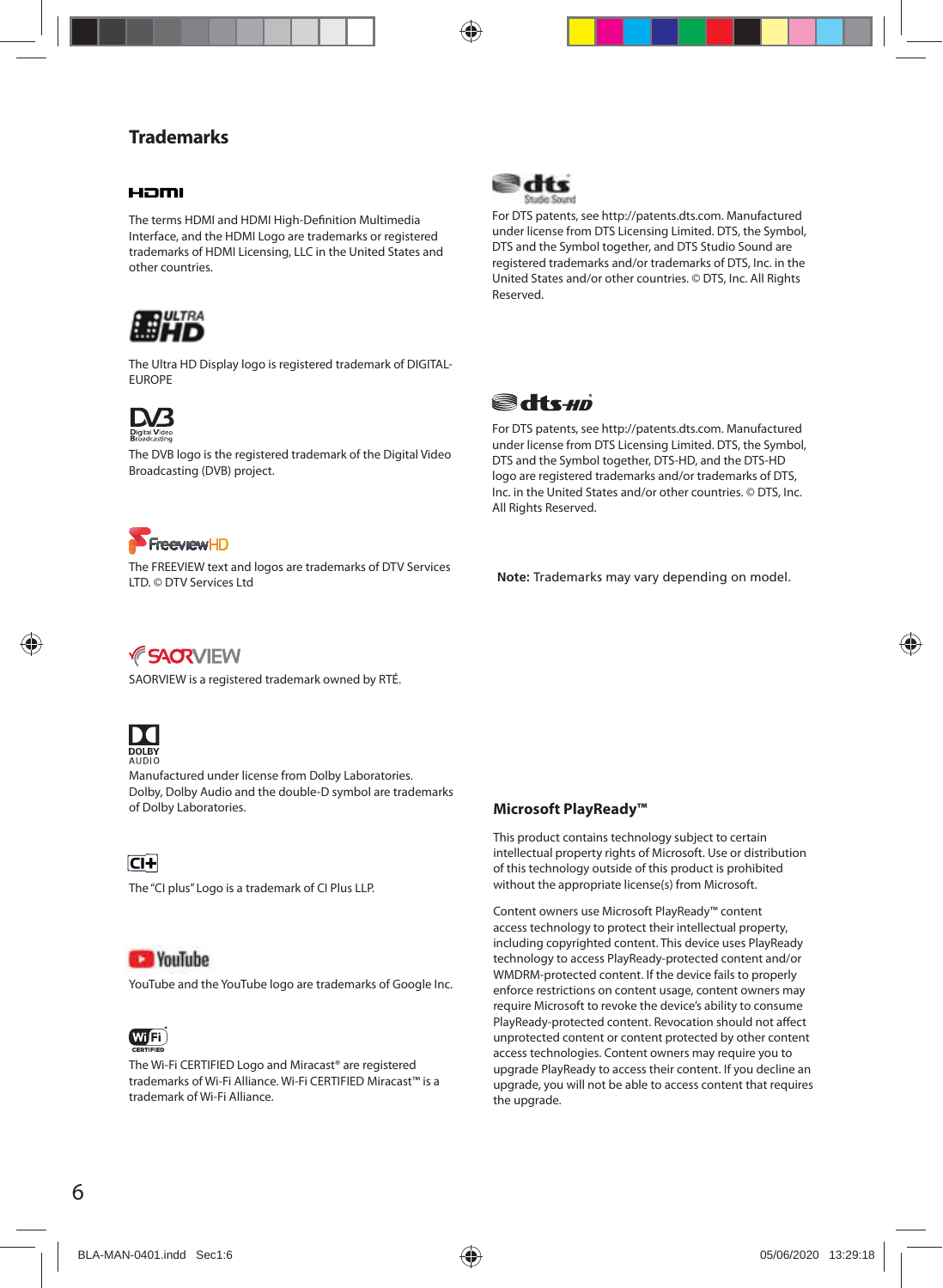## **CONTENTS**

| <b>Trademarks</b> |  |  |  |
|-------------------|--|--|--|
|                   |  |  |  |
|                   |  |  |  |
|                   |  |  |  |
|                   |  |  |  |
|                   |  |  |  |
|                   |  |  |  |
|                   |  |  |  |
|                   |  |  |  |
|                   |  |  |  |
|                   |  |  |  |
|                   |  |  |  |
|                   |  |  |  |
|                   |  |  |  |
|                   |  |  |  |
|                   |  |  |  |
|                   |  |  |  |
|                   |  |  |  |
|                   |  |  |  |
|                   |  |  |  |
| Media Menu        |  |  |  |
|                   |  |  |  |
|                   |  |  |  |
|                   |  |  |  |
| Catch UP TV       |  |  |  |
|                   |  |  |  |
| Source Menu       |  |  |  |
|                   |  |  |  |
|                   |  |  |  |
|                   |  |  |  |
|                   |  |  |  |
|                   |  |  |  |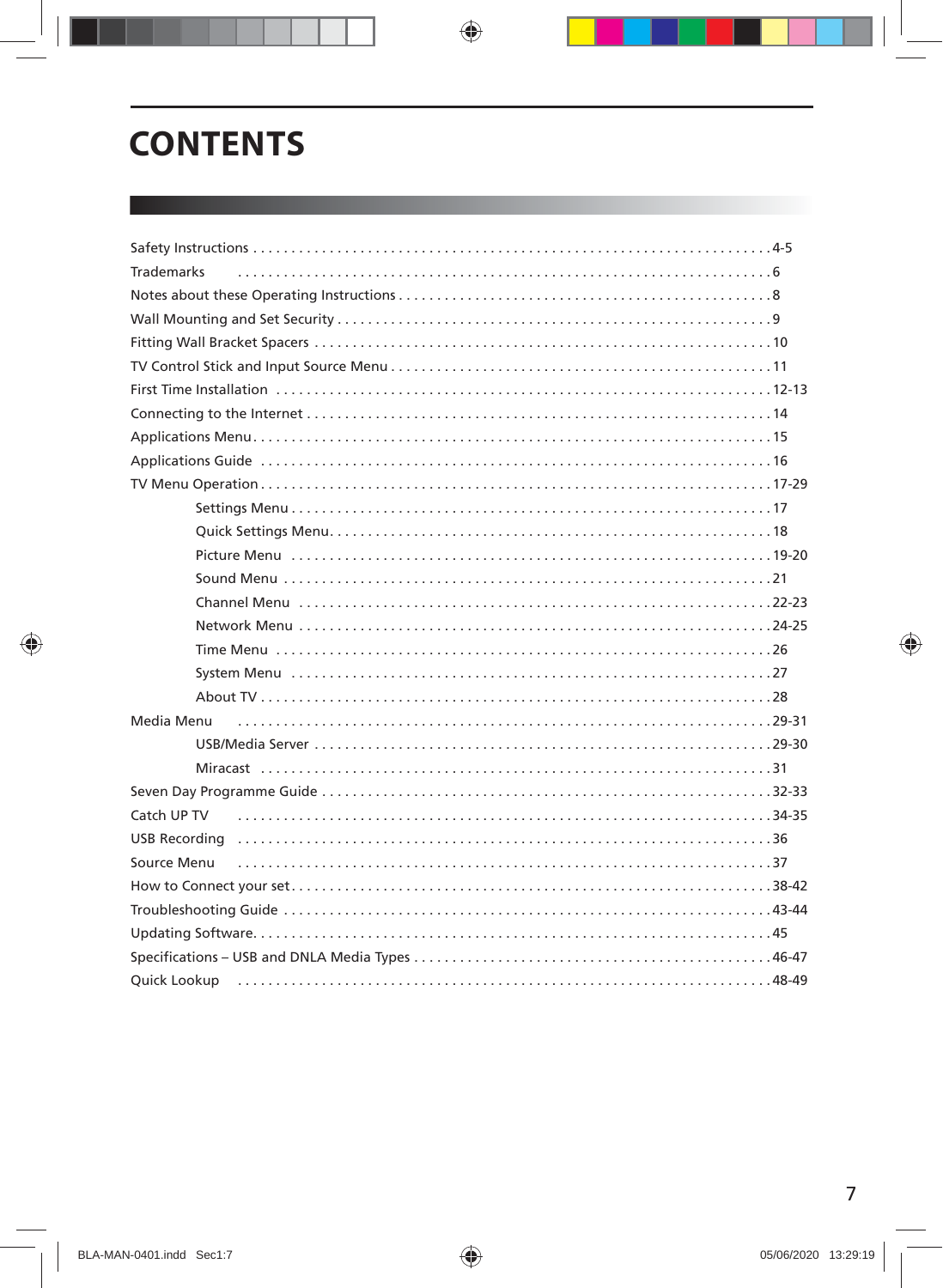## **OPERATING INSTRUCTIONS ADVICE**

When following the guidance on how to use the set, use the following notes. Unless otherwise stated, the remote control is used to operate the set, it will be noted when to use the buttons or control stick on the set itself.

Notes of interest are shown in boxes throughout this manual.

When a menu option is referred to, this will be in **bold**.

The following remote control buttons are used to navigate the menus:

**[EXIT]:** Exits from the menu and returns to the source

**[BACK]:** Takes you one step back in the menu.

**[ARROW BUTTONS]:** Navigate around the options on the screen.

**[OK]:** Selects the option highlighted.

When reference is made to a button to press on the remote control it will be contained within a square bracket like this [OK]. This would mean press the OK button on the remote control.

For entering Wi-Fi password information an on-screen keyboard is used. To navigate around this, use the arrow buttons on the remote control, enter the character selected by pressing [OK].

|              | This button will shift the character set on the keyboard to capital letters. |
|--------------|------------------------------------------------------------------------------|
| .,?          | Allows the selection of special characters.                                  |
| ×            | Backspace, deletes last character inputted.                                  |
|              | Insert a space                                                               |
| <b>Enter</b> | Enters password and exits keyboard mode.                                     |
| ENG          | Type of keyboard (ENG is English). This can not be changed.                  |



Wi-Fi On Screen Password Entry Keyboard

**Note:** It is not recommended to connect external user interface devices, such as a keyboard or mouse, to this set.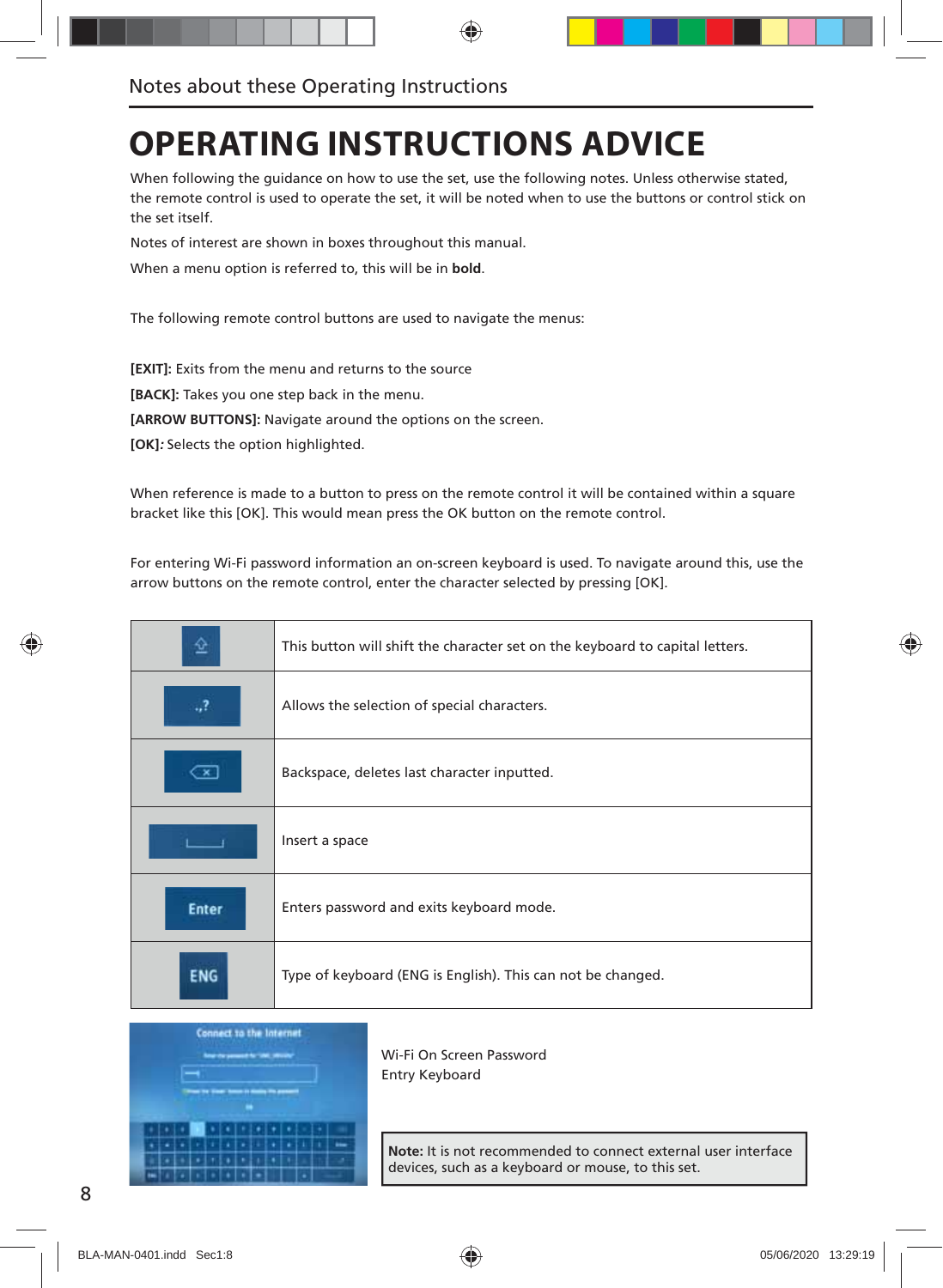## **SECURING THE TV TO A WALL**

### **Securing the TV to a wall with anti-tip straps**

For maximum safety in the home, when using a TV with its stand, anti-tip straps should be fitted. These are available from major retailers & websites and are an easy, inexpensive and effective way of ensuring your TV stays safely upright. Straps are designed to be attached to the rear of the TV and then tethered to the wall or the furniture the TV is stood on, these are fitted as follows.

**A)** Using one or both of the top wall-mounting holes and screws fasten one end of the fastening cord/s to the TV. (the screws are already supplied in the wall mounting holes)



**B)** Secure the other end of the fastening cord/s to your wall. (you will need screws/fixings suitable for your wall type - available separately from most DIY stores).



**Note**: Please ensure that children do not climb on or near the TV set.

**Note:** When handling the set do not grip the LCD Panel.

**Note:** Do not pull the set when mounted on a bracket. If using a moveable bracket, adjust via the bracket and not the set.

The Royal Society for the Prevention of Accidents is urging people to take care with flat-screen televisions. RoSPA stated in 2010 that "Toddlers are particularly at risk of pulling flat-screen televisions on to themselves. They are unsteady on their feet and are attracted by colourful television images." The risk has increased as televisions become lighter.

### **Wall mounting**

IMPORTANT - Before drilling any holes in the wall ensure you are not drilling where there



could be electrical wires, water or gas pipes.

1) Remove the four screws located at the back of the TV set.

2) The wall mount can now be easily attached to the mounting holes, located on the back of the TV, using the same four screws removed.

VESA mounting points are located on the rear of the set, see example above.

For optimum viewing, if wall mounting the TV higher than eye level, the TV should be tilted downwards so that the TV's screen is 'face on'. See fig 1 and 2.



**Important:** If wall mounting this TV, only use the screws already provided in the wall mounting holes. Using other screws which are longer could cause irreparable damage to internal parts. When using a wall bracket, please ensure the screws in the back of the TV set are not over tightened.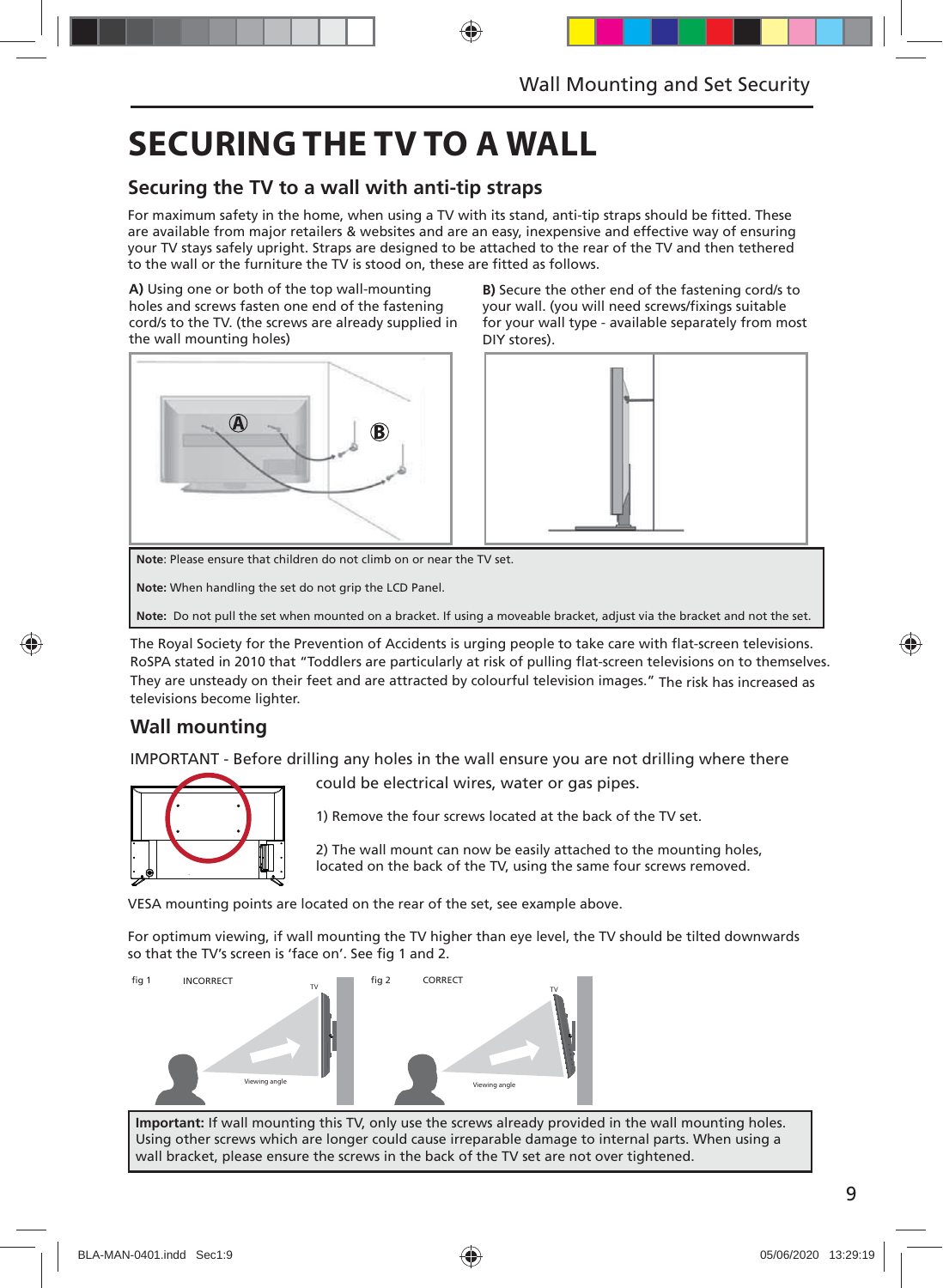## **SECURING THE TV TO A WALL**

When wall mounting the TV, ensure that the mains power cable and any other cables connected to the TV from your external devices do not interfere with your wall bracket. On some models, you will find 'spacers' in the accessories pack that should be fitted in between the rear of the TV and the wall bracket in order to prevent trapping any cables. See Fig 1 below.

**4 x Screw including D18 washer**



**These should be used as indicated in the picture below. Ensure that the screws are not overtightened as this may cause damage to the set.**



**Important:** Only use the screws provided to mount the set onto a wall bracket. When using a wall bracket, please ensure the screws in the back of the TV set are not over tightened. Failure to use the correct screws may lead to damage**.**

**Note:** Spacers and screws are not supplied for all models, refer to the Quick Start Guide for more information.

**Note:** Due to the use of rear facing HDMI connectors, right angled HDMI adapters can be utilized to reduce the space required behind the set to allow the cable to bend safely. There are different types of HDMI angled connectors, ensure that the one being used is suitable for the cable/socket types.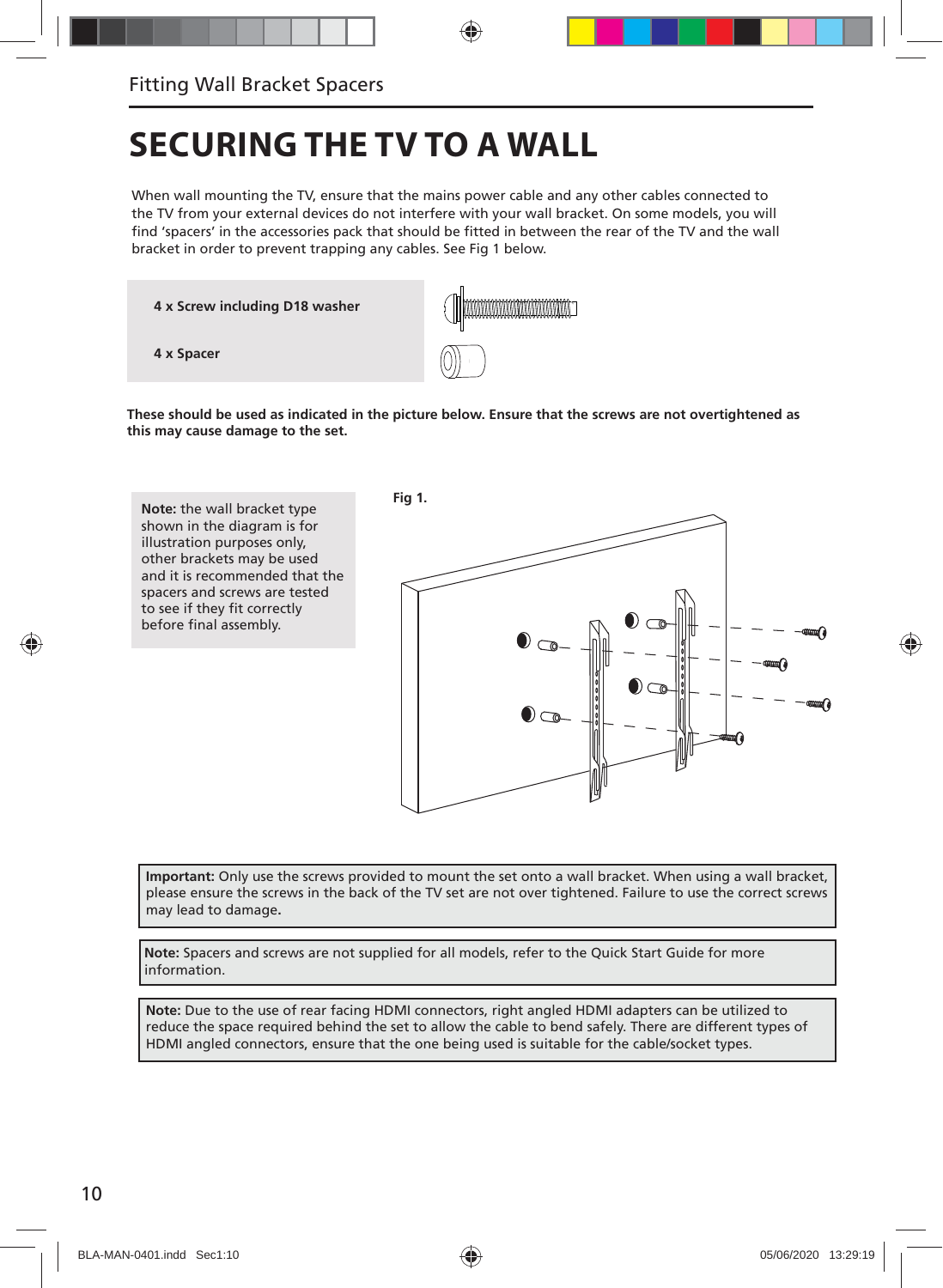## **TV CONTROL STICK AND INPUT SOURCE MENU**

For models with the joystick type controller.



### **TV Control Stick**

The TV control stick is located on the back of the TV. The control stick can be used to control many of the TV functions. The shape of the TV's control stick may vary by model.

#### **While TV is in standby mode:**

• Press the centre of the control stick once - Power on the TV set

#### **While watching TV:**

- RIGHT/LEFT volume up/volume down
- UP/DOWN changes channel up/down
- Press the centre of the control stick once displays the menu
- Press and hold the centre of the control stick Standby/Power Off

#### **While in menu:**

- RIGHT/LEFT/UP/DOWN navigation of cursor in on-screen menus
- Press the centre of the control stick once OK/Confirm selected item
- Press and hold the centre of the control stick back to previous menu

### **Choosing Mode Input/Source**

Use the source menu to switch between input/connections.

**A)** Using the buttons on the remote control:

- 1. Press [SOURCE] The **'source'** menu will appear.
- 2. Press [<] or [>] to select the input you require.
- 3. Press [OK].

**B)** Using the TV control stick:

- 1. Press the centre of the control stick once to enter the TV menu.
- 2. Press the control stick RIGHT/LEFT and navigate through to 'SOURCE' menu.
- 3. Press the centre of the control stick to enter the 'SOURCE' menu.
- 4. Press the control stick RIGHT/LEFT to scroll through and select the input/source you require.
- 5. Press the centre of the control stick to select the chosen input/source option highlighted.

For further information on input/connections please view the 'Connections' pages.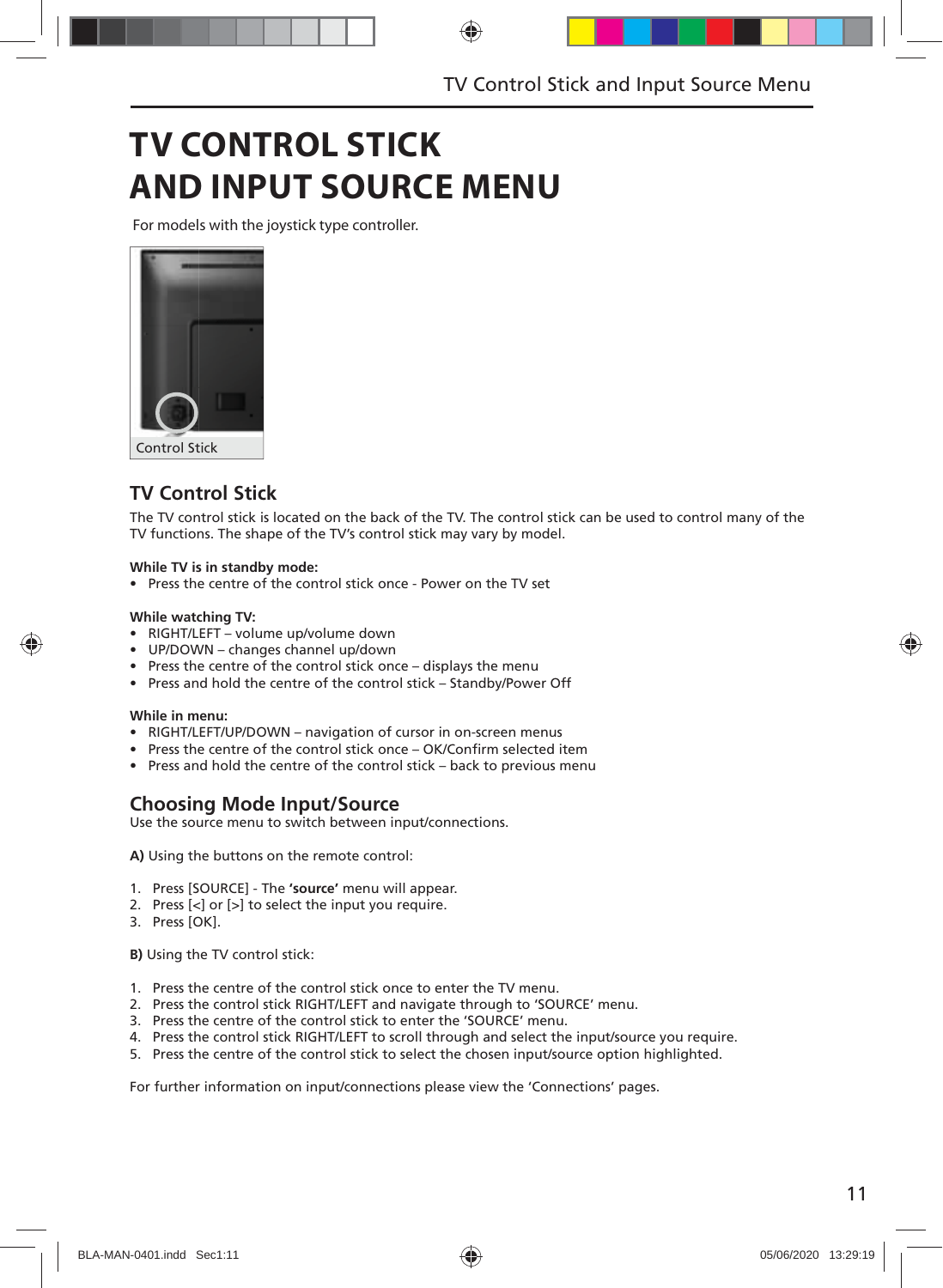## **FIRST TIME INSTALLATION**



**Introduction**

When the set first turns on, it enters the First Time Installation mode. This can be restarted by restoring the set to default settings in the **'ABOUT TV'** menu



#### **Languages**

Select your preferred on-screen display language. This will change the language in which the menus and associated information is displayed. To change this press the [MENU] button and then select **Settings > System Menu > Language**



#### **Agreement 1** Agree to the Data Collection and Firmware update notice.



#### **Country Selection**

Select the correct flag for the country in which the set will be used. This will enable the set to correctly install the functions applicable to the country of use.



**Environment of Use**

**Home Mode:** For normal use, by default, it is set to a power saving mode which reduces the energy used by up to 25% (by reducing the power to the LED/LCD panel). This can be changed in the picture mode settings.



**Select Wi-Fi Network**

Select the Wi-Fi network which you would like to be connected to. A padlock symbol next to the network indicates that it will require a password to use.



#### **Entering Password**

Use the arrow buttons on the remote control to select the correct character and then press [OK] to enter. Press the [GREEN] button to reveal the password.



**Network setup** 

You can connect the TV to your broadband router or wireless network in order to take advantage of the Smart functions. If you connect the TV to your router using an Ethernet cable (recommended) this step will be skipped.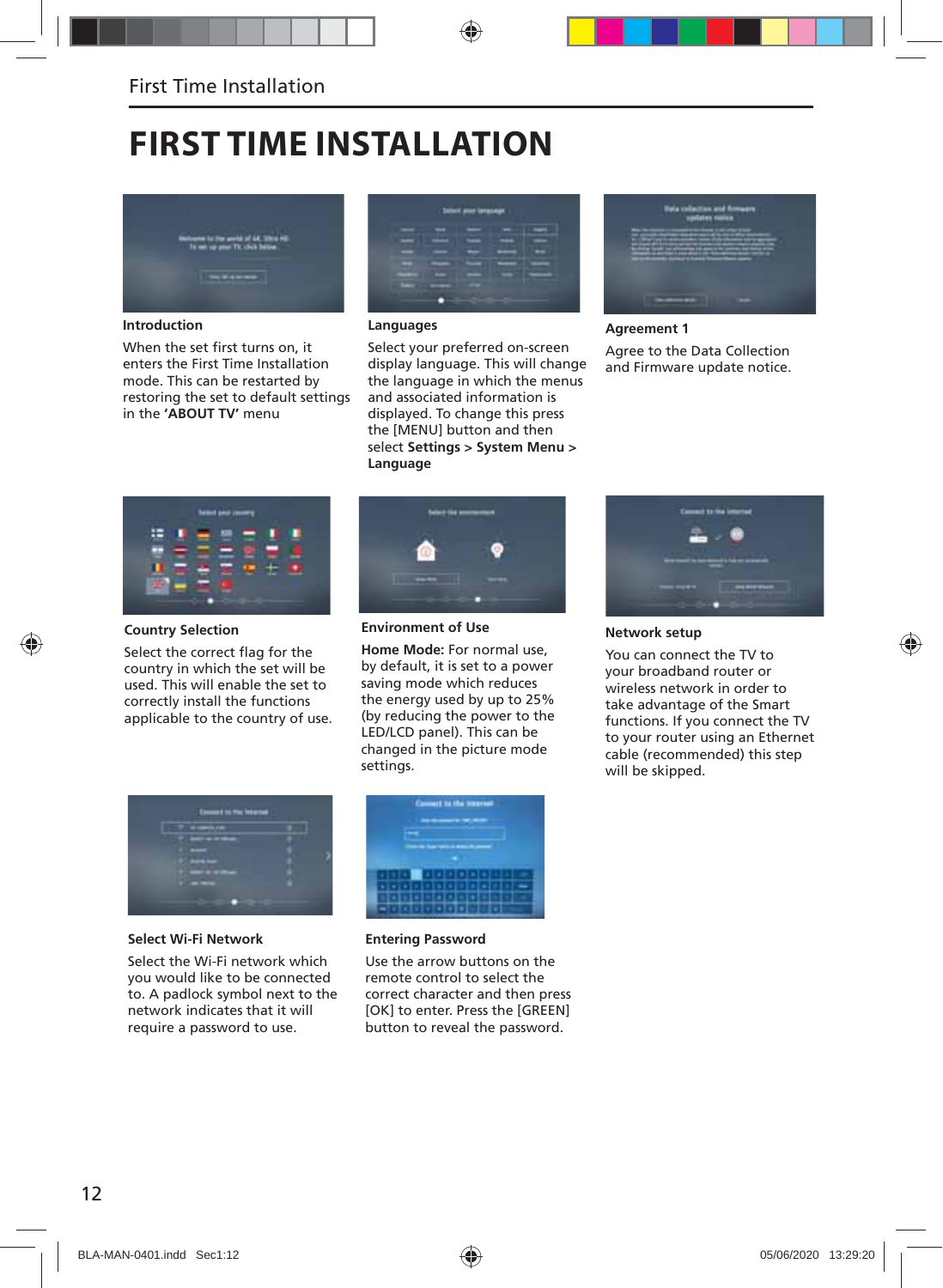## **FIRST TIME INSTALLATION**



**Confirmation of Internet Connection**

If the network has been correctly authorised, a tick symbol will appear next to it.



**Set Up Netflix** 

If you have a Netflix account, it can be set up on the television here. Once set up and validated, the First Time Installation continues on to the next step.



#### **Default Source**

Select the source which you use the most. If Digital TV (Freeview) is chosen, then at the next step, the set will tune in and default to Digital TV (Freeview). If one of the other sources is selected, then the set will not tune in at this stage and default to that input. To change this press the [MENU] button and then select **Settings > Channel**



**Tune in Channels** Chose to install terrestrial channels now or later.



**Support Advice** Information regarding support is displayed.



#### **Tuning Progress Indication**

Tuning continues and a progress bar is shown with the number of channels found indicated below this.



### **Country Selection**

When Digital tuning is complete, select your country of use. Normally this will only show one country, unless you are receiving channels from multiple transmitters in other countries.

#### **Primary Region Selection**

Select the region that you would like to receive your local news from.

**Secondary Region Selection** Select your nearest or strongest signal transmitter.

**NOTE:** These screens only come up if more than one region is found. i.e. two or more transmitters are tuned in.

#### **Note:**

**In Home Mode,** the TV will switch itself to the standby mode after 4 hours in the event that the buttons on the remote control or TV set are not used. This can be disabled in the **'TIME'** menu. **Store Mode:** For store display use. The picture is adjusted to optimum settings. The store demonstration will appear on the screen automatically after two minutes.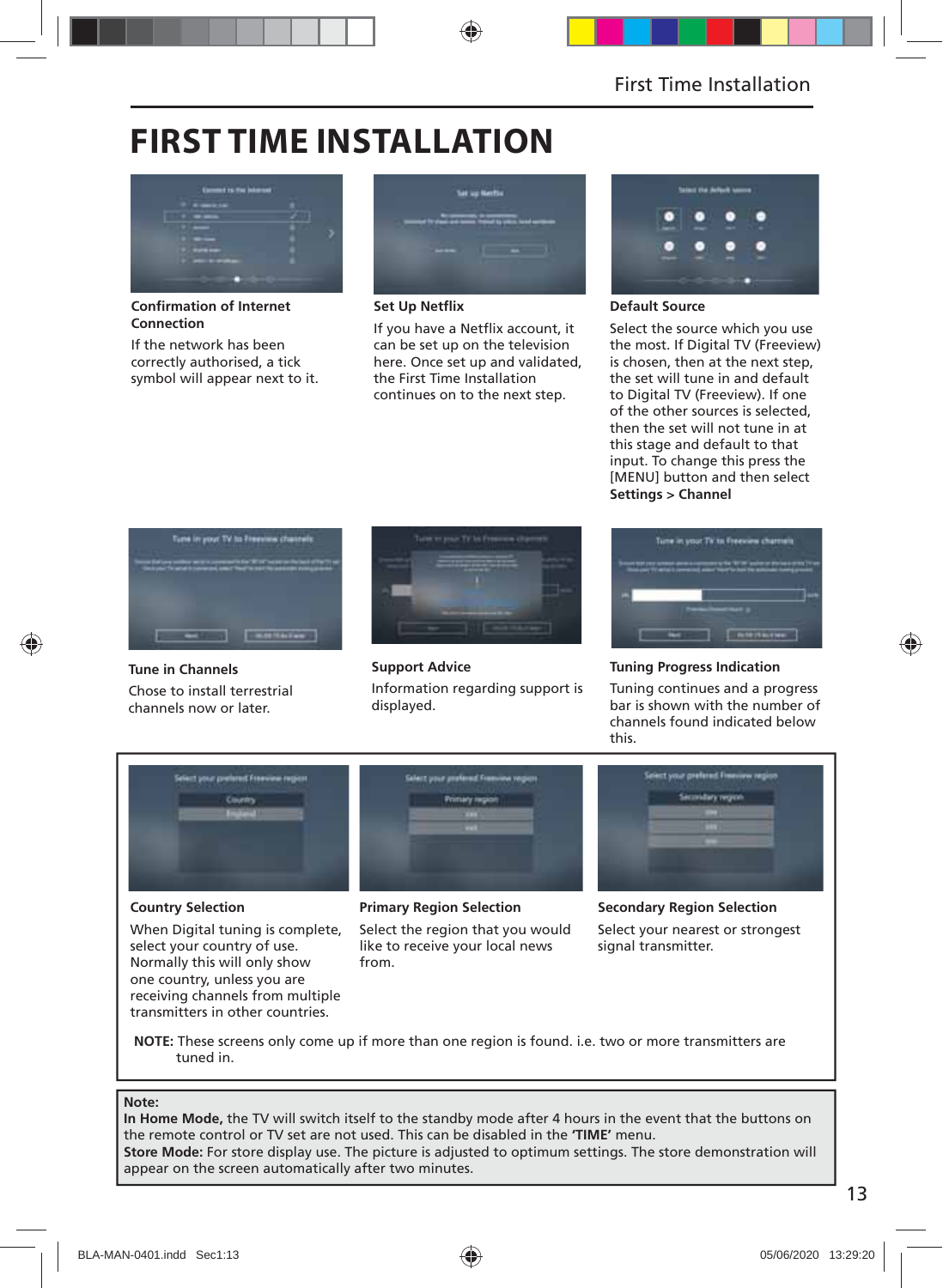## **CONNECTING TO THE INTERNET**

When you first power on your new SMART TV there will be an option to follow various on-screen set up instructions. These instructions will enable you to connect to the internet via your home network. You can connect to your home network either wirelessly or with an Ethernet cable.

If you decide not to follow the initial set up instructions and need to connect at a later date please follow these simple steps below:

#### **Connecting your TV: Wireless Connection**

Enter the **'Network'** menu and ensure that Wi-Fi is selected. Move to Wi-Fi and press [OK] on the remote control. This will bring up any local Wi-Fi networks, choose the desired network and connect. If a password is required a prompt and a keyboard to enter it will be displayed.

#### **Connecting your TV: Ethernet/LAN cable**

Plug your Ethernet cable into the RJ45 (Ethernet) socket located at the rear of the television.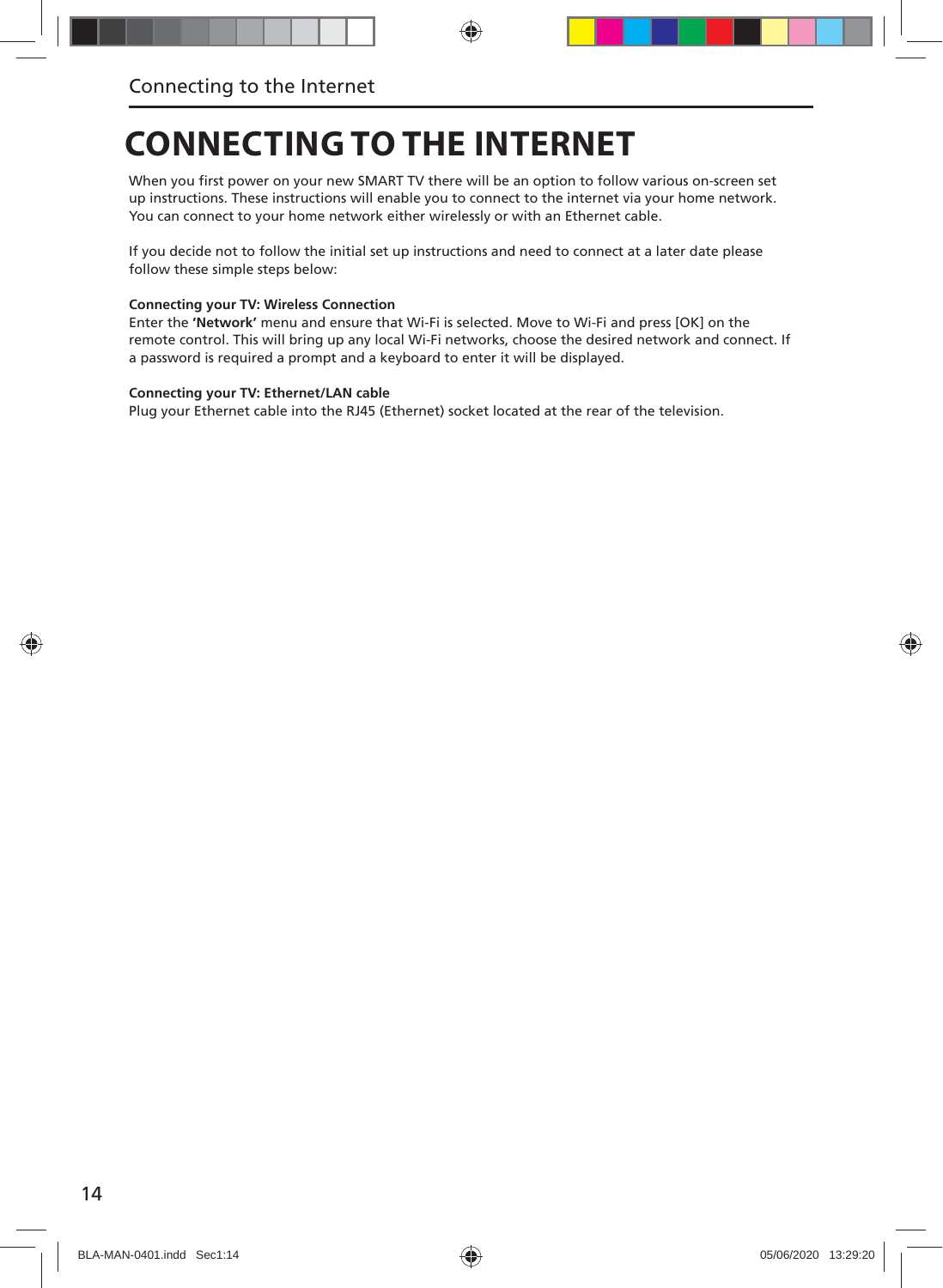## **APPLICATIONS MENU**



**Note:** The position of apps may vary depending on your TV set.

**Note:** The applications available will be different depending if the set is a Freeview Play model. Refer to the application list.

The **'Application'** menu allows you to access the TV set's "SMART" features. In this menu you can enter various functions including Web Browser, BBC iPlayer, etc. At the bottom of the screen there are some key apps for easy and quick access.

To view the next layer of the **'App'** menu, scroll right and select:



Note: HDR is supported on apps such as Netflix and YouTube, and only works if the data being streamed contains HDR data.

Blaupunkt SMART Portal

Blaupunkt SMART Portal is a portal which allows access to a variety of apps and multimedia services which the TV can access via the internet. To enter Blaupunkt SMART Portal you will be prompted to enter a language and accept terms and conditions. Once the relevant information has been entered you will be able to use a range of features such as MUZU.TV, Viewster and Dailymotion.

Content is updated and managed from a central source, so look out for new features and updates.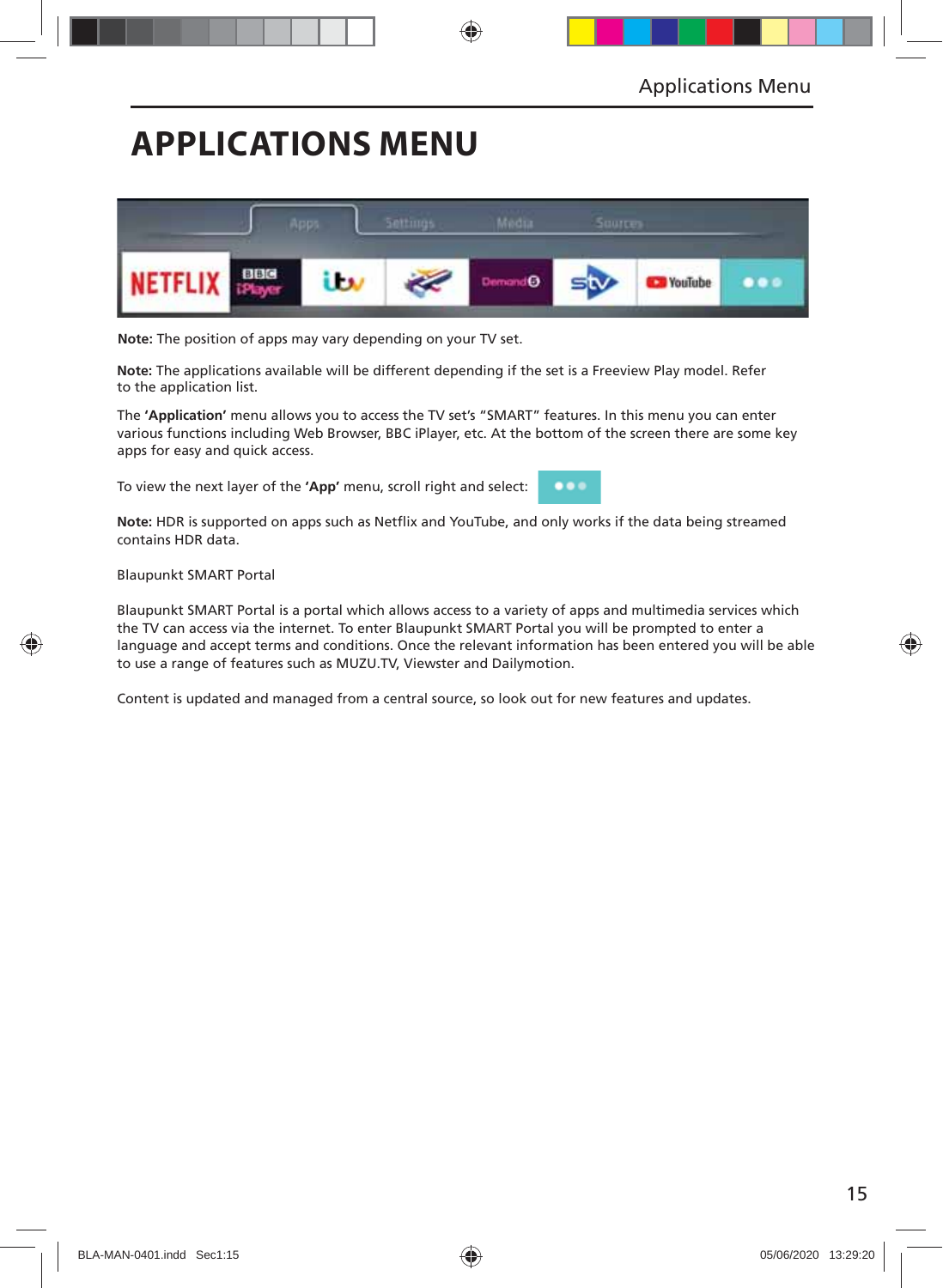## **APPLICATIONS GUIDE**

| Netflix                          | Allows access to films, boxsets and other streaming videos via your Netflix<br>account. Note that you will have to set up your own Netflix account to access<br>this application as subscription is not included with the set. |
|----------------------------------|--------------------------------------------------------------------------------------------------------------------------------------------------------------------------------------------------------------------------------|
| <b>BBC</b> iPlayer               | Enjoy BBC iPlayer exclusives and your favourite BBC programmes from the last<br>30 days.                                                                                                                                       |
| YouTube                          | Video sharing website allows you to discover, watch and share originally<br>created videos.                                                                                                                                    |
| <b>BBC News</b>                  | Access the BBC News app for up-to-the-minute and breaking news reports.                                                                                                                                                        |
| <b>BBC Sport</b>                 | The BBC Sport app offers the latest sports news, live action and scores.                                                                                                                                                       |
| <b>Blaupunkt SMART</b><br>Portal | More applications.                                                                                                                                                                                                             |

| Web Browser          | Application for accessing websites via the internet. Use the following buttons<br>for navigation in the browser: |
|----------------------|------------------------------------------------------------------------------------------------------------------|
| $CH+$                | Scroll page up                                                                                                   |
| CH-                  | Scroll page down                                                                                                 |
| <b>Red Button</b>    | Show/hide browser menu bar                                                                                       |
| <b>Yellow Button</b> | Zoom in                                                                                                          |
| <b>Blue Button</b>   | Zoom out                                                                                                         |

Note: Some Apps, such as Netflix, require a monthly subscription. This is not included with the purchase of your TV set.

**Note:** The appearance and functionality of apps may vary depending upon the revision of the app and the platform it is designed to be used on. On-demand players may also change depending upon the region in which the set is tuned into.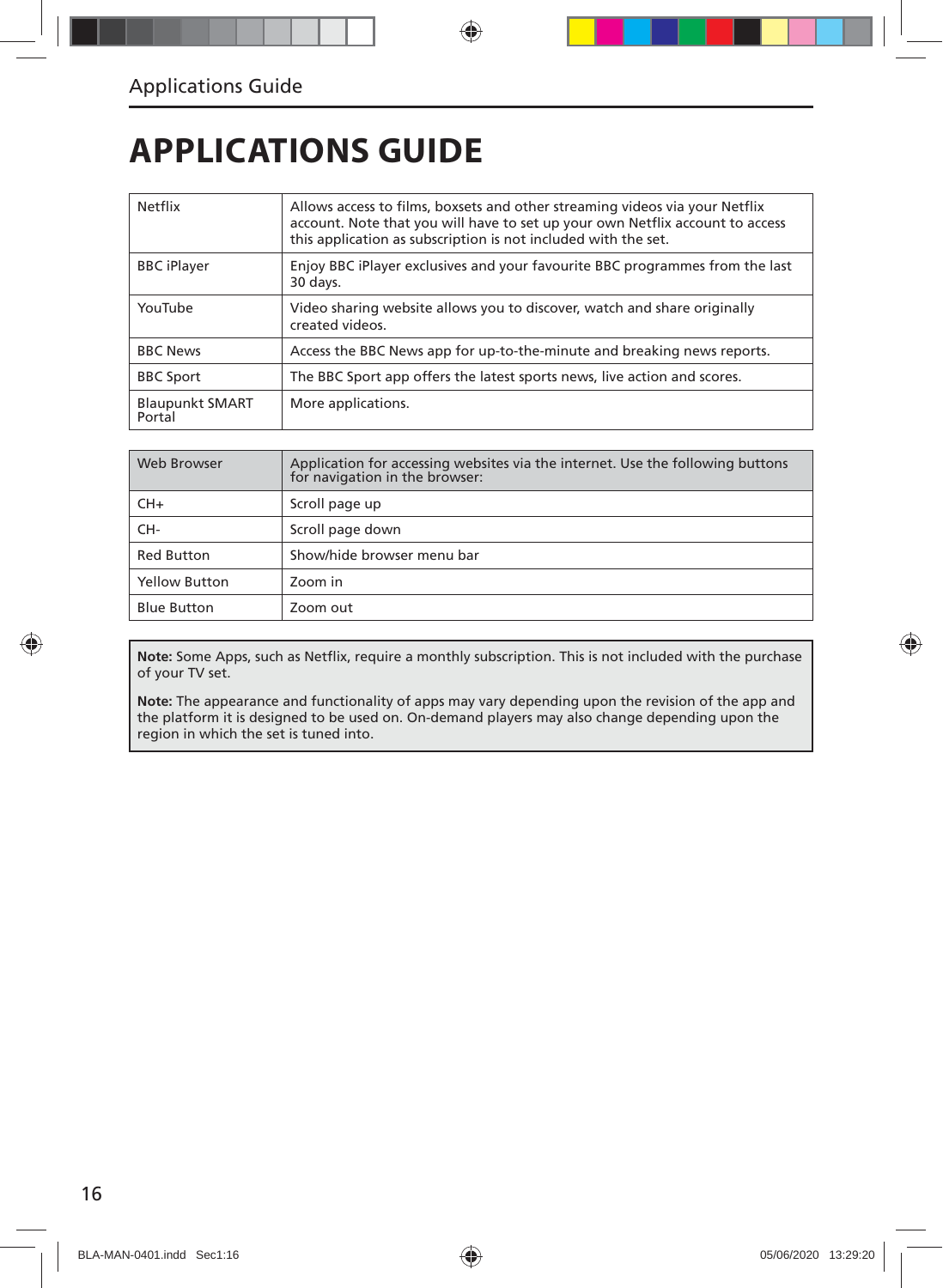## **SETTINGS MENU**

In this area, you can adjust your television to your preferred settings. Refer to the next pages to correctly set up your Blaupunkt television to your preferred settings.

To enter the **'Settings'** menu press the [MENU] button followed by [UP], then scroll to the settings option by using the [RIGHT] arrow key.



| <b>Quick Settings</b> | 徐       | Allows you to quickly access some of the most useful functions on the set.                                              |
|-----------------------|---------|-------------------------------------------------------------------------------------------------------------------------|
| Picture               | 圳       | Enables control of the picture settings to ensure optimal performance and<br>personal preference settings to be stored. |
| Sound                 | $\circ$ | Controls the individual sound settings on the television.                                                               |
| Channel               |         | Set up your channels and tuning.                                                                                        |
| Network               | œ       | Connection to your Wi-Fi or Ethernet network.                                                                           |
| Time                  |         | Gives control over all the time and date functions on the set.                                                          |
| System                | ◉       | Provides access to the overall system controls within the television.                                                   |
| About TV              |         | Shows relevant information about the set and its functions.                                                             |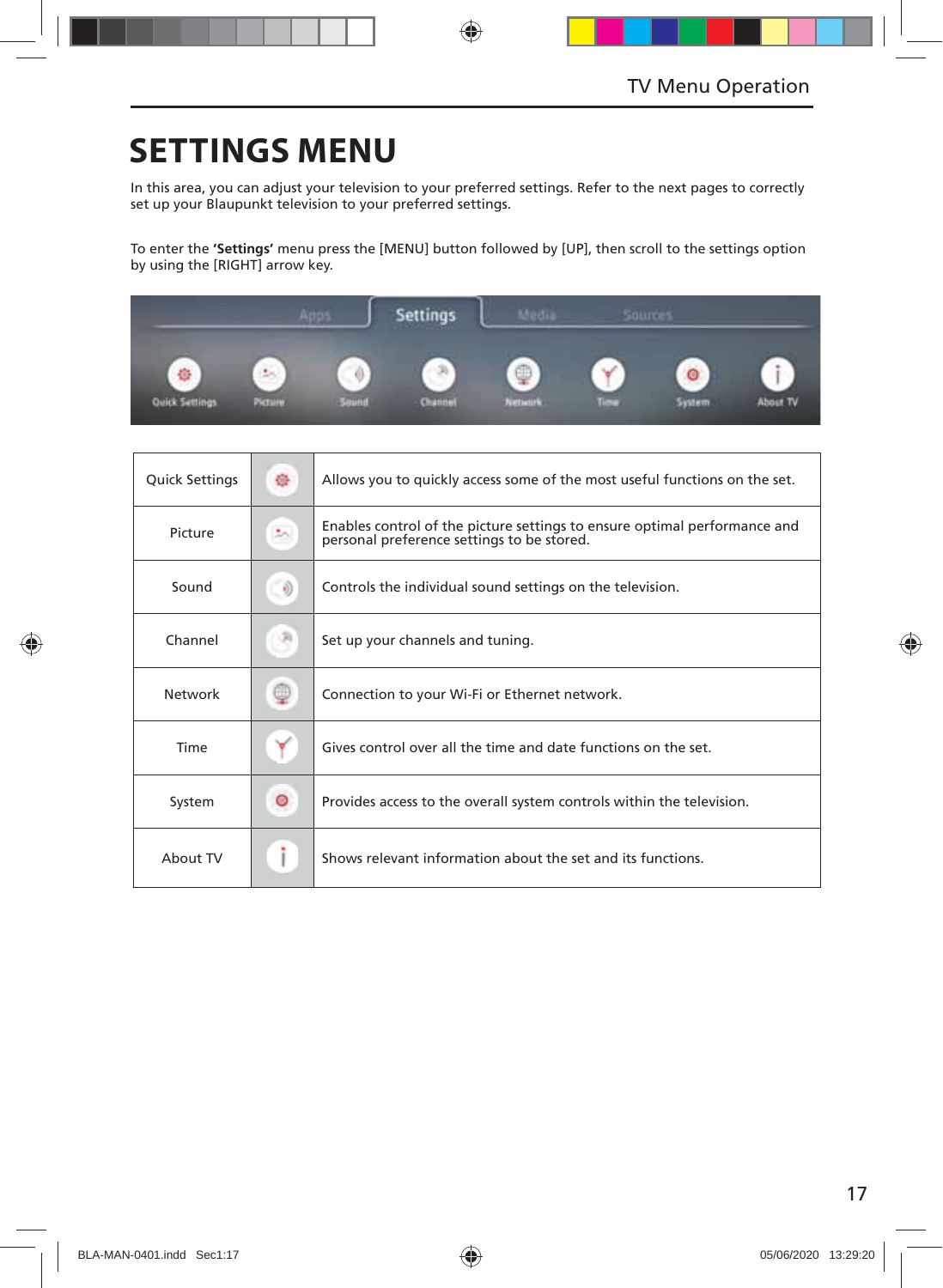## **QUICK SETTINGS MENU**

|                | <b>Audio Track</b>                            |  |  |  |
|----------------|-----------------------------------------------|--|--|--|
| Ŵ.             | Subtitle<br><b>Carl Carl Corp.</b>            |  |  |  |
| Quick Settings | Teletext                                      |  |  |  |
|                | <b>Record List</b><br><b><i>PATAMATER</i></b> |  |  |  |

This menu allows you to quickly access the most popular functions on the set without having to navigate through the various menus.

| Audio Track    | Allows vou to choose between the audio channels being transmitted on Digital<br>Television. Currently for Freeview only normal sound or the Audio Description audio<br>channels can be selected.                                              |
|----------------|-----------------------------------------------------------------------------------------------------------------------------------------------------------------------------------------------------------------------------------------------|
| Subtitle       | Turn subtitles on and off. Subtitles can also be turned on and off by using the<br>[Subtitle] button on the remote control.                                                                                                                   |
| Subtitle Track | Appears when Subtitles (above) are turned on and allows you to select which<br>subtitle track is to be used. There may be more than one sub-title available for use,<br>i.e. English Subtitle or Hearing Impaired subtitle.                   |
| Teletext       | Turn Teletext on or off. This can also be achieved by pressing the [Teletext] button<br>on the remote control.                                                                                                                                |
| Record List    | Shows a list of recorded TV programmes via a connected USB memory stick or USB<br>hard drive. While in the 'Recorded List', press the [BLUE] button to access the<br>'Schedule List'. Refer to the 'USB RECORD' page for further information. |
| Schedule List  | The schedule list allows you to view your reminders and recordings.<br>There are two icons, the clock symbol denotes a reminder, the camera indicates a<br>recording. To select use the [UP] and [DOWN] arrow buttons.                        |

### **Playback files from Record list**

To playback recorded files you will be required to have the TV set to the Freeview/Saorview source mode. Once set to the correct source, access the recorded list by pressing the [REC LIST] (Recorded List) button on the remote control or select the record list from the **'Quick'** menu, the Recorded List should now appear on the screen. Use the arrow buttons on the remote control to navigate to the recording you wish to playback and then press [OK] on the chosen file to start playback.



Use the coloured buttons on the remote control for the following options:

- Press [RED] to delete a selected recording.
- Press [GREEN] to sort the items in the record list by date.
- Press [YELLOW] to sort the items in the record list by name.
- Press [BLUE] to enter the schedule list.

**Note:** Recording is only possible when a USB stick is plugged in and formatted at FAT32. VIsit the **'USB RECORDING'** page for more information.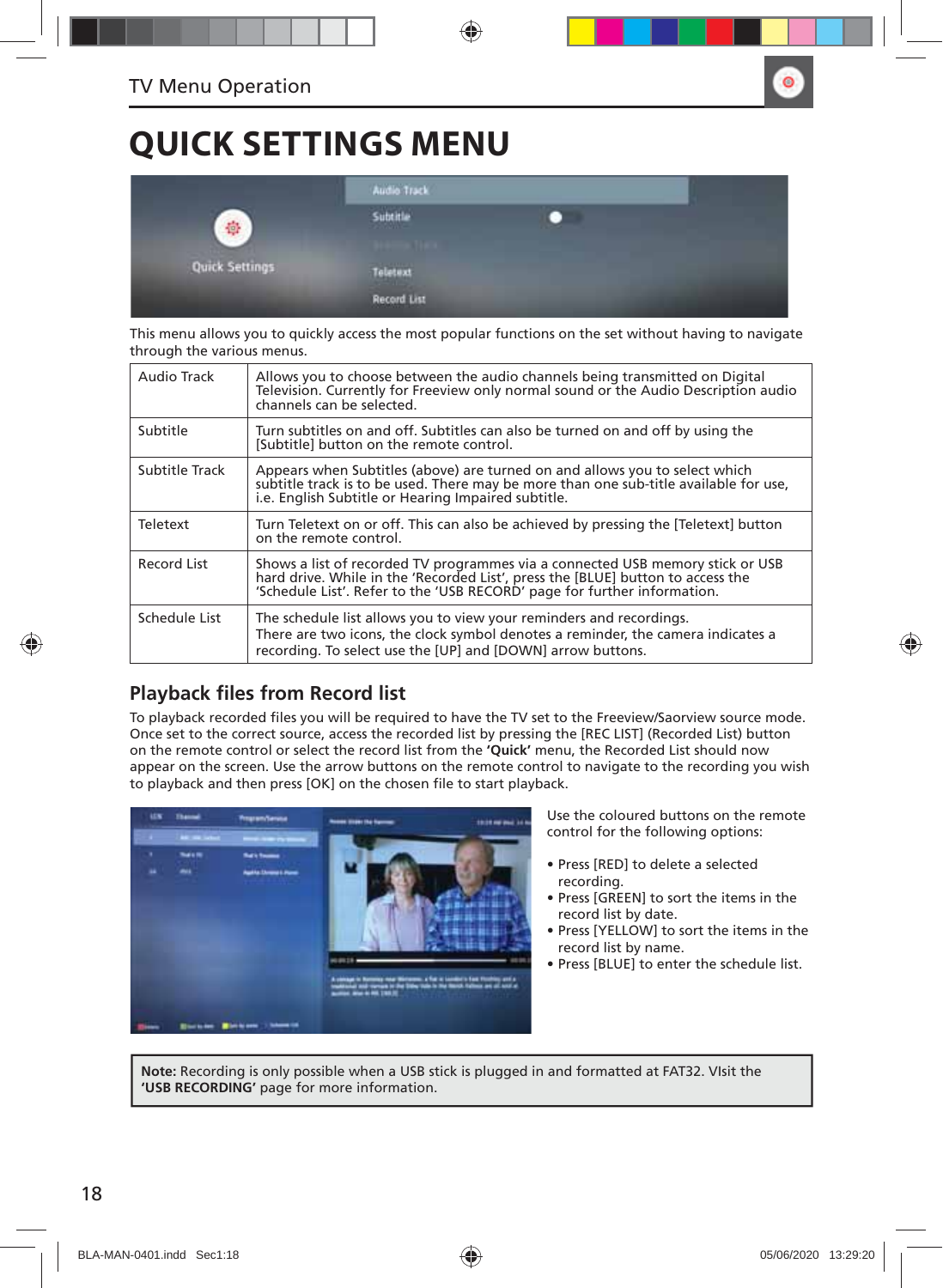## **PICTURE MENU**

|                      | Picture Mode     | Economy |    |
|----------------------|------------------|---------|----|
| $\frac{1}{\sqrt{2}}$ | Brightness       |         | 50 |
|                      | <b>Contrast</b>  |         | 50 |
| Picture              | Colour           |         | 54 |
|                      | <b>Sharpness</b> |         | 50 |

For complete control of your picture settings, enter the **'Picture'** menu to set up the following adjustments. These will allow you to enhance your viewing experience and utilise the full capability of the television.

#### **Picture Mode**

To enable fast setting of the desired picture performance the following options can be selected by pressing the [PICTURE] button on the remote control:

| Economy  | Power saving mode which reduces the energy used by up to 25% (by<br>reducing the power to the LED/LCD panel). In Economy mode, the TV will<br>switch itself to Standby mode after 3-5 hours in the event that the TV<br>buttons or remote control buttons are not pressed (change the picture mode to another setting to de-activate this function) In the economy mode the<br>brightness of the picture may be reduced. |
|----------|--------------------------------------------------------------------------------------------------------------------------------------------------------------------------------------------------------------------------------------------------------------------------------------------------------------------------------------------------------------------------------------------------------------------------|
| Standard | Standard settings                                                                                                                                                                                                                                                                                                                                                                                                        |
| Personal | Allows you to change the picture settings to your personal preference. These<br>settings are saved automatically.                                                                                                                                                                                                                                                                                                        |
| Dynamic  | Recommended settings for fast moving pictures.                                                                                                                                                                                                                                                                                                                                                                           |
| Movie    | Picture has less colour and is darker.                                                                                                                                                                                                                                                                                                                                                                                   |

You can make the following adjustments in **Personal** mode:

| <b>Brightness</b>  | Increase or decrease the brightness of the picture.     | Range: 0-100                                |  |  |
|--------------------|---------------------------------------------------------|---------------------------------------------|--|--|
| Contrast           |                                                         | Switch the balance between black and white. |  |  |
| Colour             | Changes the picture between colour and black and white. | Range: 0-100                                |  |  |
| <b>Sharpness</b>   | Increase or decrease the sharpness of the picture.      | Range: 0-100                                |  |  |
| Colour Temperature | Choose from the following:                              |                                             |  |  |
|                    | Standard                                                | Default settings.                           |  |  |
|                    | Warm                                                    | Increases red within the picture.           |  |  |
|                    | Personal                                                | Your own settings.                          |  |  |
|                    | Cold                                                    | Increases blue within the picture.          |  |  |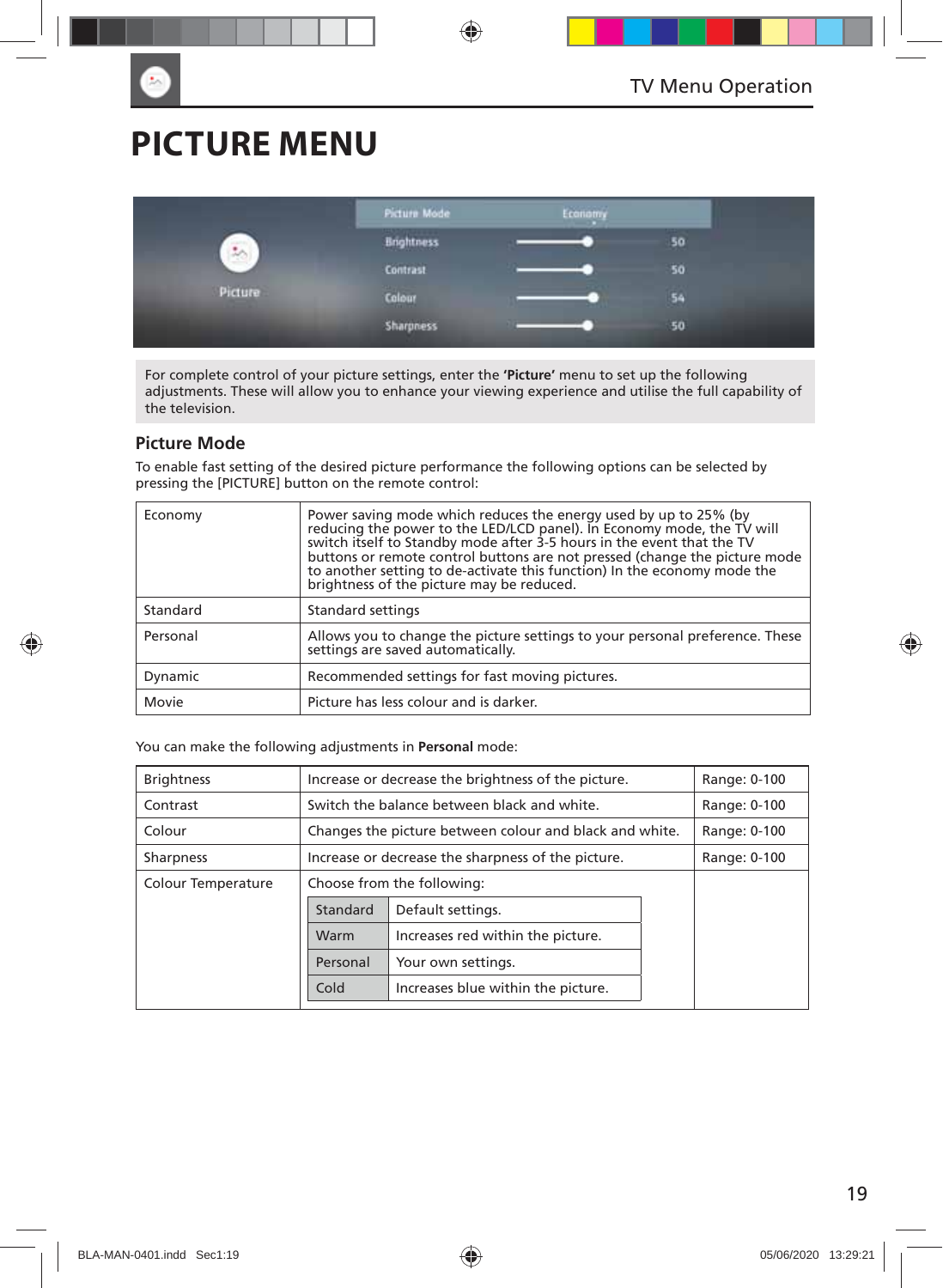

**Aspect Ratio** - Within the UK the picture format varies depending on the channel/broadcast. There are a number of different options to best meet your needs;

- Auto
- 16:9
- 4:3
- Zoom 1
- Zoom 2

#### **Auto**

Automatically displays the best picture format so the picture is in the correct position. Black lines may appear at the top/bottom and/or sides.

#### **Full Screen**



Displays a picture in the full screen mode without overscan. 16:9 signal will be displayed in original proportion. Other picture format will be stretched to fill the screen

Displays the 4:3 picture in its original size. Side bars are shown to fill the 16:9 screen

**4:3**



### **Expert Settings**

Use these adjustment settings to improve the picture in more detail.

#### **Dot by Dot**

Will display the picture in its original resolution without any change, only available in HDMI input source

#### **16:9**



Fills the screen with a regular 16:9 signal and 4:3 picture format will be stretched to fill the screen

**Zoom1 and Zoom2**



The picture is the correct proportion but zoomed in to fill the screen



| Noise Reduction                  | Off, Low, Medium, High.                                                                                    |                  |  |
|----------------------------------|------------------------------------------------------------------------------------------------------------|------------------|--|
| Gamma                            | Changes the range of the colour reproduction. Low, Medium and<br>High.                                     |                  |  |
| <b>Active Contrast</b>           | Allows for the contrast level to be adjusted automatically<br>depending on picture content. 'ON' or 'OFF'. |                  |  |
| Backlight*                       | Switches optimization of the backlight and contrast of the picture.                                        | Range: 1-100     |  |
| Red*                             | Adjust the amount of red in the picture.                                                                   | Range: 1-100     |  |
| Green*                           | Adjust the amount of green in the picture.                                                                 | Range: 1-100     |  |
| Blue*                            | Adjust the amount of blue in the picture.                                                                  | Range: 1-100     |  |
| CMS Hue*                         | This is a standard to adjust the colour either more reddish or more<br>bluish in tone. R/G/B/C/M           | Range: -63 to 63 |  |
| CMS Value*                       | A higher value makes the image brighter. A lower value makes the<br>image darker. R/G/B/C/M                | Range: -32 to 31 |  |
| CMS Saturation*                  | Increases or decreases the saturation of a selected colour.<br>R/G/B/C/M                                   | Range: 0 to 15   |  |
| * - Only available on UHD models |                                                                                                            |                  |  |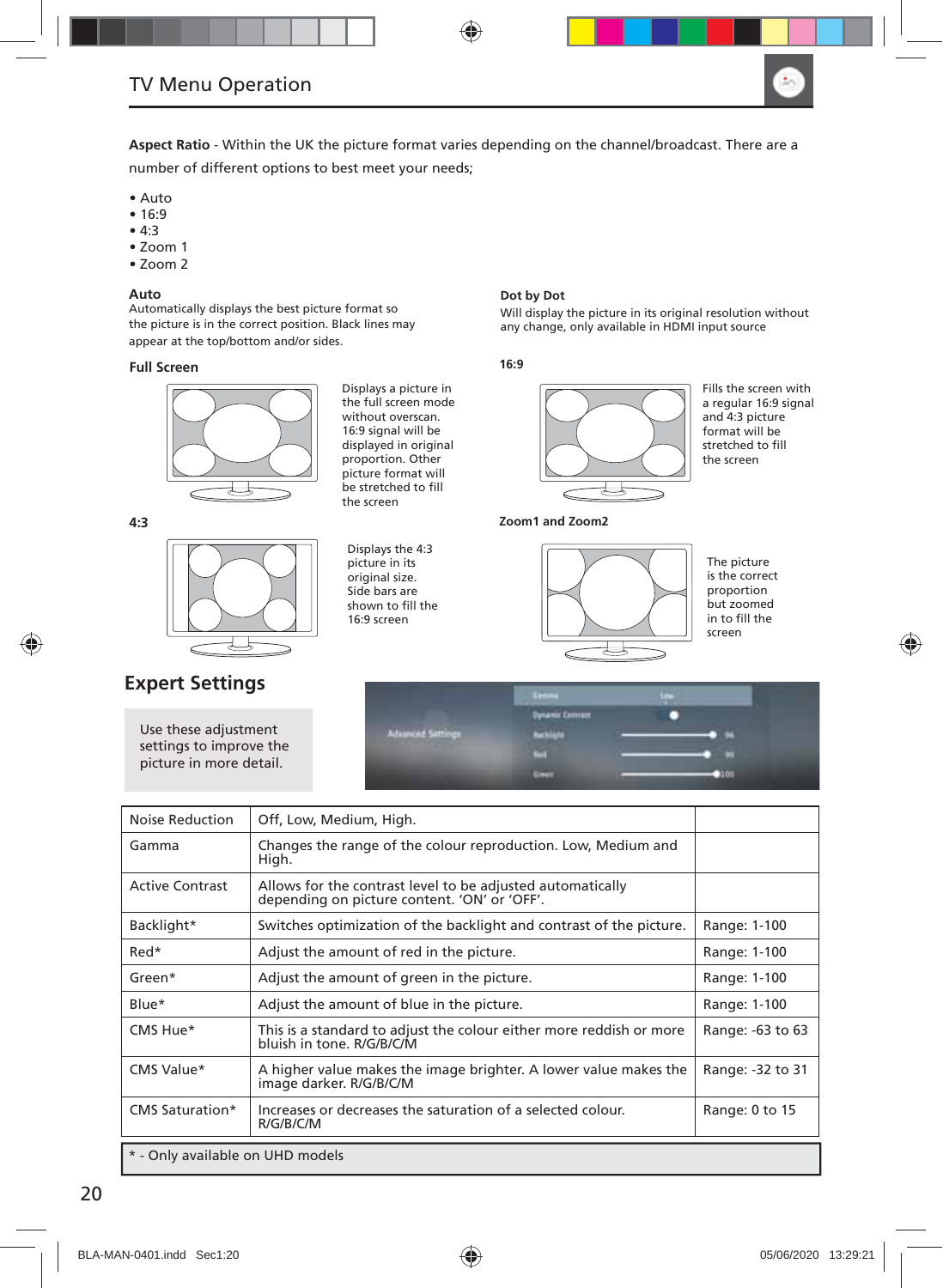# **SOUND MENU**

|       | <b>Search Union</b><br>              | -<br>≖ |  |
|-------|--------------------------------------|--------|--|
|       | <b>BTS Studio Sound</b>              |        |  |
|       | <b>BITLON</b>                        |        |  |
| South | <b>The Color</b>                     |        |  |
|       | <b>Auto Volume Linei</b><br>________ |        |  |

For complete control of your audio settings, enter the **'Sound'** menu to set up the following adjustments. These will allow you to enhance your listening experience and expand the full capability of the television.

**Sound Mode** - To enable fast setting of the desired sound mode one of the following options can be selected by pressing the [SOUND] button on the remote control:

| Standard     | Default settings                                                                                                |
|--------------|-----------------------------------------------------------------------------------------------------------------|
| <b>Music</b> | Emphasises music over voices                                                                                    |
| Movie        | Provides live and full sound for movies                                                                         |
| Sports       | Emphasises sound for sports                                                                                     |
| Personal     | Allows you to change the sound settings to your personal preference. These settings<br>are saved automatically. |

**DTS Studio Sound**- Choose from the following options:

| l Off | Disables the DTS Studio Sound audio feature                                                                                                                      |
|-------|------------------------------------------------------------------------------------------------------------------------------------------------------------------|
| l On  | Studio Sound creates an immersive, feature-rich surround sound experience<br>from two speakers, complete with rich bass, high frequency detail and clear dialog. |

#### **DTS DRC (Dynamic Range Control)-**

| OFF       | Disables the DTS DRC feature.                                                                                                                                 |
|-----------|---------------------------------------------------------------------------------------------------------------------------------------------------------------|
| <b>ON</b> | Adjusts the level of dynamic range for DTS movie soundtracks. Very loud sounds get<br>quieter and quiet parts get louder. Recommended for midnight listening. |

#### **Speaker** -

| Digital Audio Output | Switch between Auto, PCM or RAW.                                                             |                 |
|----------------------|----------------------------------------------------------------------------------------------|-----------------|
| Digital Audio Delay  | Delay the sound in relation to the picture on the digital<br>output.                         |                 |
| Audio Delay (ms)     | Delay the sound in relation to the picture on the audio<br>output (speaker, headphone, etc.) | Range: 0 - 250. |

#### **Auto Volume Level -**

| I ON  | When 'ON' is selected, the volume will attempt to stay at a constant level regardless of TV<br>programme and advertisements. |
|-------|------------------------------------------------------------------------------------------------------------------------------|
| L OFF | Switches Auto Volume off.                                                                                                    |

#### **Expert Settings** -

| <b>Balance</b>            | To switch the sound between the left and right speakers.                                                                                                                                                                              |                                 |                   | Range: -50 to 50. |
|---------------------------|---------------------------------------------------------------------------------------------------------------------------------------------------------------------------------------------------------------------------------------|---------------------------------|-------------------|-------------------|
| <b>Equalizer Function</b> | Enables you to adjust the frequency characteristic of the<br>sound output for the following ranges: 100Hz, 500Hz,<br>1.5kHz, 5kHz, 10kHz.                                                                                             |                                 | Range: -10 to 10. |                   |
| <b>Audio Description</b>  | Allows you to switch Audio Description 'ON' or 'OFF'. This<br>provides a description of what is happening during the<br>selected programme for a person who is visually impaired.<br>This feature is not available on all programmes. |                                 |                   |                   |
|                           | Switches Audio description on. AD<br>ON<br>Volume Control is activated.                                                                                                                                                               |                                 |                   |                   |
|                           | OFF                                                                                                                                                                                                                                   | Switches Audio Description off. |                   |                   |



For DTS patents, see http://patents.dts.com. Manufactured under license from DTS Licensing Limited. DTS, the Symbol, DTS and the Symbol together, and DTS Studio Sound are registered trademarks and/or trademarks of DTS, Inc. in the United States and/or other countries. © DTS, Inc. All Rights Reserved.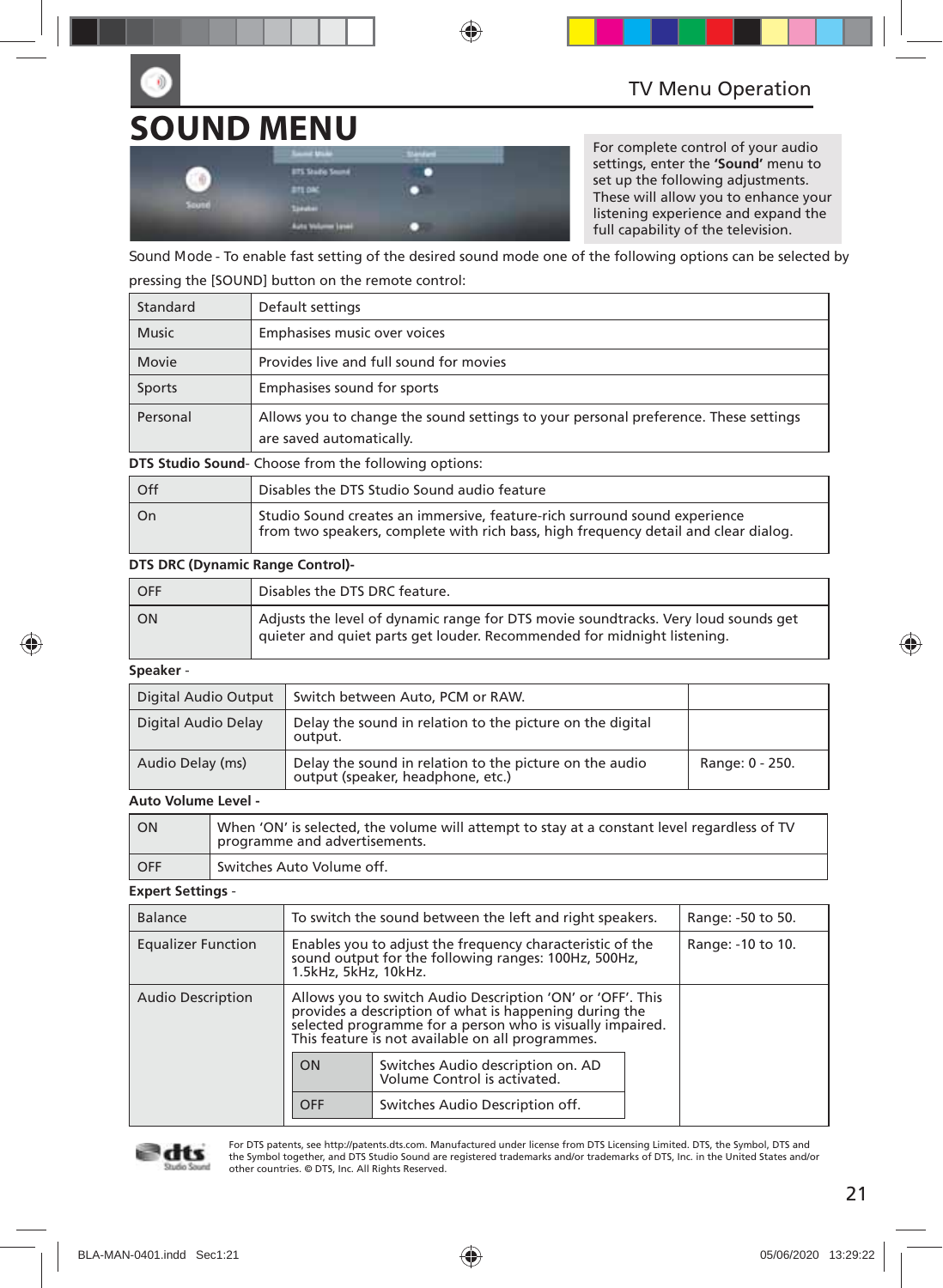

## **CHANNEL MENU**

Use of the **'Channel'** menu allows for setting the TV up to receive incoming aerial signals.

Note that this menu will change depending on which aerial source is being used. These options include:

- Terrestrial Digital Television
- Cable Digital Television
- Satellite Digital Television
- Analogue Television



| <b>DVB</b> Antenna           | Selected input antenna type.                                                                                                                                                                                                                                                                                                         |
|------------------------------|--------------------------------------------------------------------------------------------------------------------------------------------------------------------------------------------------------------------------------------------------------------------------------------------------------------------------------------|
| Auto Scan                    | Allows you to retune the television for all digital channels, digital radio<br>stations and analogue devices.                                                                                                                                                                                                                        |
| <b>Tuning Mode</b>           | Digital, Analogue and Digital + Analogue.                                                                                                                                                                                                                                                                                            |
| Auto Tuning                  | When selected, the set will start tuning.                                                                                                                                                                                                                                                                                            |
| Digital Manual Tuning        | Allows you to manually tune your digital signal by selecting the channel<br>number. Press [OK] to start.                                                                                                                                                                                                                             |
| Digital Smart Retuning       | Enables the set to retune those channels already stored.                                                                                                                                                                                                                                                                             |
| Auto Update Channel<br>l ist | Can be set to "ON" or "OFF".                                                                                                                                                                                                                                                                                                         |
| HbbTV                        | Allows interactive services like BBC red button+ using Digital TV broadcasting<br>when connected to the internet.                                                                                                                                                                                                                    |
| <b>LCN</b>                   | Logical Channel Number. When turned on, digital stations will be in order.                                                                                                                                                                                                                                                           |
| <b>Standby Scan</b>          | When the TV is put into standby mode a standby scan will be performed,<br>during this process the TV will scan for new channel information and<br>automatically update the channel list if any changes are found, both the<br>visual and audio functions will be off, once the scan is complete the TV will<br>stay in standby mode. |
| CI Information               | Pay per view services require a "Smartcard" to be inserted into the TV. If you<br>subscribe to a pay per view service the provider will issue you with a 'CAM'<br>and a "Smartcard". The 'CAM' can then be inserted into the COMMON<br>INTERFACE PORT (CI Card In).                                                                  |

**Important:** To receive Freeview/Saorview channels, in particular HD channels, you will need a Digital TV aerial and be in a good Freeview/Saorview coverage area. You can check the coverage for your area at www.freeview.co.uk or www.saorview.ie

**Note:** Any Freeview HD channels found during tuning will be placed in channel positions above 100. For example, 101 (BBC1 HD) 102 (BBC2 HD) etc.

**Note:** Freeview channels are only available in the UK, Saorview channels are only available in the ROI.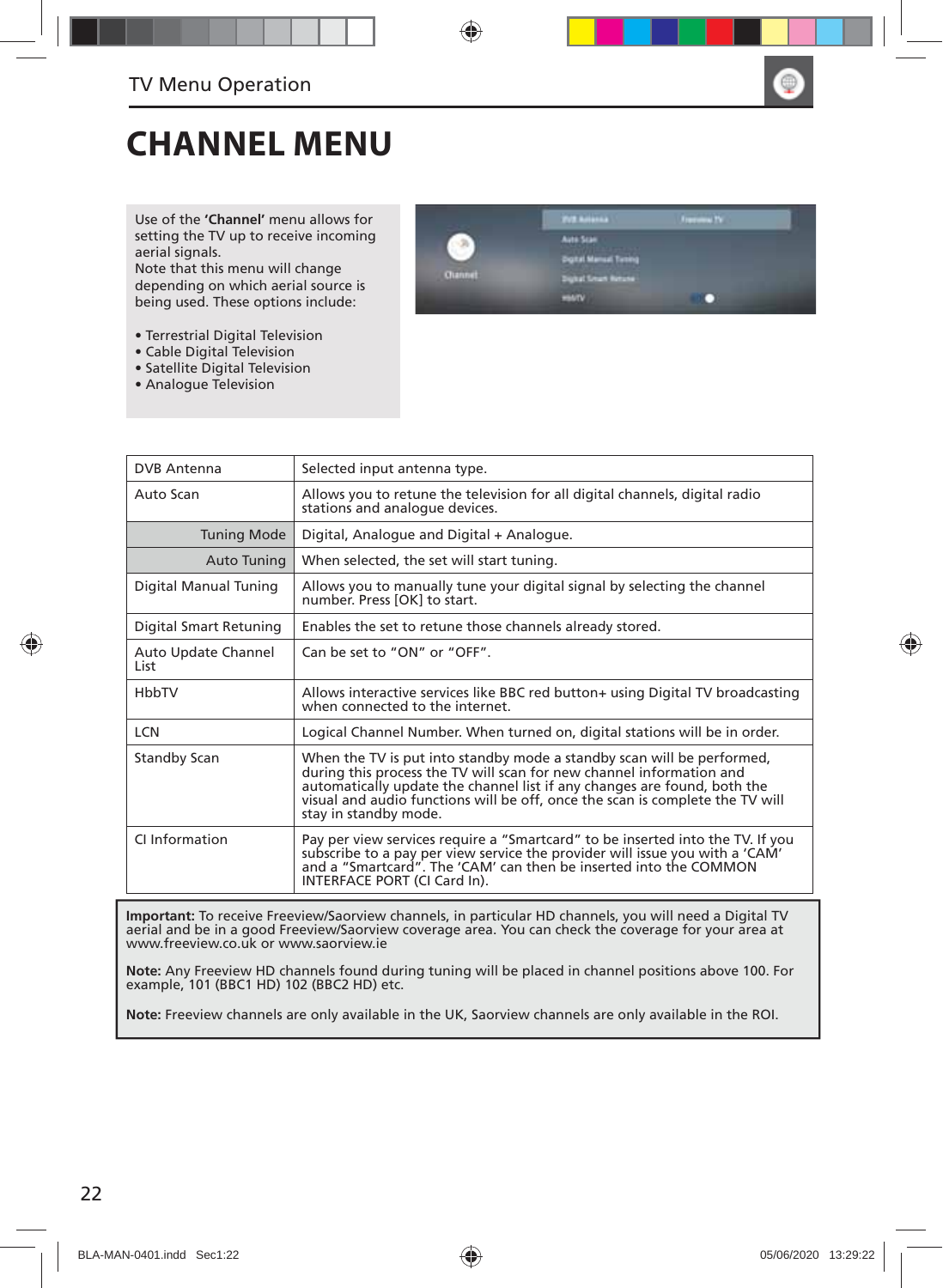

#### **Signal Information**

Allows you to view signal frequency, signal quality and signal strength.

**Quality -** How good the signal is. **Strength - How strong the signal is.** 

If the signal is strong, but the quality is low, there will be reception issues.

#### **Analogue Tuning**

When the source is changed to Analogue, the tuning menu will have the following options:

| Auto Scan | Allow the set to tune automatically into analogue stations.  |
|-----------|--------------------------------------------------------------|
|           | Analogue Manual Tuning   Direct tuning of analogue stations. |

#### **Satellite Tuning**

When the source is changed to Satellite, the tuning menu will have the following options:

| Satellite Tuning:        |                                                                                                                                                                                                                                                                     |
|--------------------------|---------------------------------------------------------------------------------------------------------------------------------------------------------------------------------------------------------------------------------------------------------------------|
| Antenna Setup            | Type of reception being received.                                                                                                                                                                                                                                   |
| Channel Type             | Allows only all channels, locked channels or free channels to be<br>selected. Options are Free+Scramble, Scramble, Free                                                                                                                                             |
| Service Type             | All, Radio or DTV.                                                                                                                                                                                                                                                  |
| Scan Mode                | Default, Network Scan or Blind Scan.                                                                                                                                                                                                                                |
| Auto Tune                | Tunes the set automatically.                                                                                                                                                                                                                                        |
| Auto Update Channel List | Enables the set to re-tune those channels already stored.                                                                                                                                                                                                           |
| HbbTV                    | Allows interactive services using Digital TV broadcasting when<br>connected to the internet.                                                                                                                                                                        |
| <b>LCN</b>               | Logical Channel Number. When turned on, digital stations will be in<br>order.                                                                                                                                                                                       |
| CI Information           | Pay per view services require a "Smartcard" to be inserted into the<br>TV. If you subscribe to a pay per view service the provider will issue<br>you with a 'CAM' and a "Smartcard". The 'CAM' can then be inserted<br>into the COMMON INTERFACE PORT (CI Card In). |
| Signal Information       | Will show the condition of the received satellite signal.                                                                                                                                                                                                           |

**Note:** If channels are tuned in on satellite, other tuning modes are not possible.



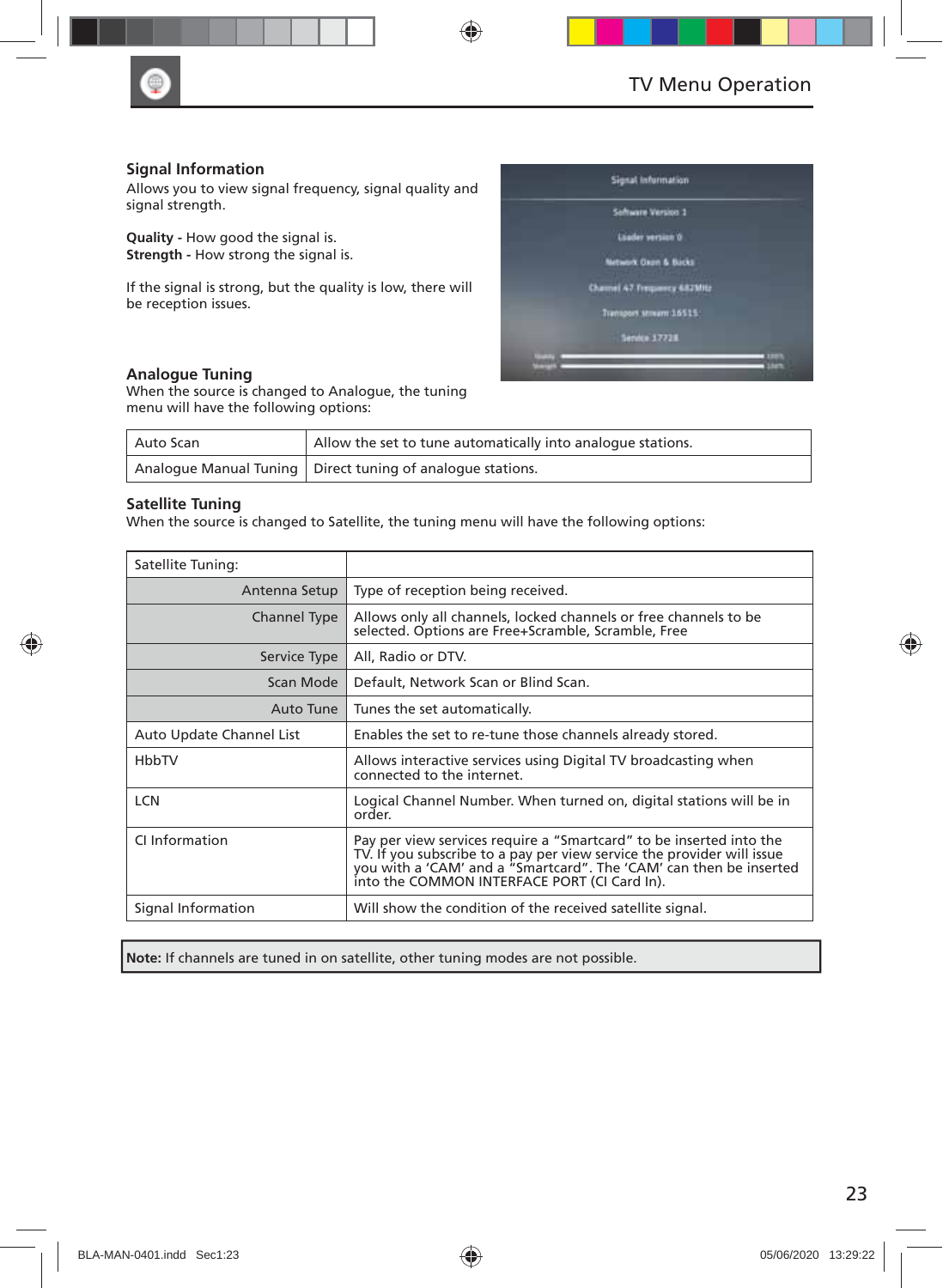

### **NETWORK MENU**

Set up and control your network and internet access here.

There are two ways to connect to your local network, in most cases this will be the router used to connect to the internet.

|                          | <b>STATISTICS</b>  |                        |
|--------------------------|--------------------|------------------------|
|                          | m                  | <b>THE R. P. LEWIS</b> |
|                          | ٠                  |                        |
| <b>Contract Contract</b> | <b>Utwirk Tast</b> | ш                      |
|                          | emates?            |                        |

The following options are available for both Wi-Fi and wired connections in the **'Network'** menu.

| Network             | Select the type of network connection – Ethernet (Cable) or Wi-Fi<br>(Wireless). |
|---------------------|----------------------------------------------------------------------------------|
| Network Test        | Allows the network connectivity to be tested.                                    |
| Network Information | Gives information about your network.                                            |

When **Wi-Fi** is selected, the options below are shown in the menu:

| Wi-Fi | This advises the connection status of the Wi-Fi network. If [OK] is<br>pressed, another menu opens which shows all Wi-Fi networks which the<br>set can detect. Select the one which you want to connect to and press<br>[OK].<br>If the network is locked, the screen will now show a password entry<br>screen with an on-screen keyboard. |
|-------|--------------------------------------------------------------------------------------------------------------------------------------------------------------------------------------------------------------------------------------------------------------------------------------------------------------------------------------------|
|       | Select 'Refresh' to update list of available networks.                                                                                                                                                                                                                                                                                     |

Use the arrow buttons to select the character required.

Pressing the [GREEN] button will display the password; this is defaulted to show "\*" for security.

Capitals are selected by pressing caps key  $\|\hat{\mathbf{\Omega}}\|$  on the on-screen keyboard.

Special characters can be selected using ".,?" keyboard button.

Once password is entered, select Enter and press [OK]. Then select OK (on screen) and [OK] on remote. Tick appears next to network if connected.



**On screen password entrykeyboard.**

**WPS:** Select and press WPS button on router

|                                        | Push Button Method Select and requests to press button on router |
|----------------------------------------|------------------------------------------------------------------|
| <b>Generate Security</b><br><b>PIN</b> | Select and PIN generated for router.                             |

When Ethernet is selected, the options below are shown in the menu:

| wired network: | Ethernet | This advises the connection status of the wired (Ethernet) network. If [OK] is<br>pressed, another menu opens which allows for the connection to an IPv4 or IPv6 |
|----------------|----------|------------------------------------------------------------------------------------------------------------------------------------------------------------------|
|----------------|----------|------------------------------------------------------------------------------------------------------------------------------------------------------------------|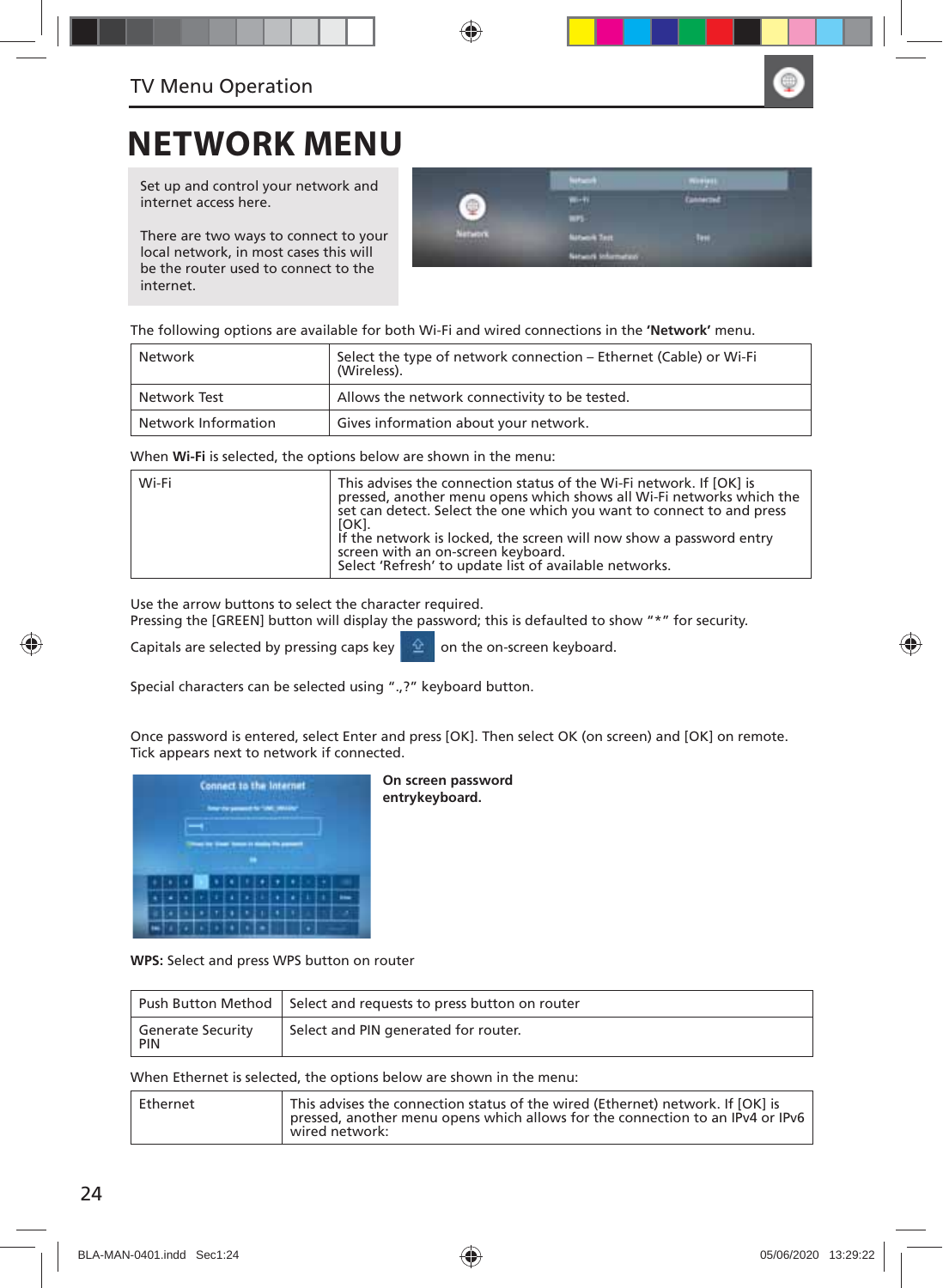## **NETWORK MENU**

### **IPv4**

 $\bullet$ 

| Auto            | This is also known as DHCP, use this setting to automatically set the IP address<br>of your television via the router. |
|-----------------|------------------------------------------------------------------------------------------------------------------------|
| Manual          | Manually set press [OK] when on function and then use arrow keys to manually<br>edit setting.                          |
| IP              | Set the IP address.                                                                                                    |
| Netmask         | Set the Netmask address.                                                                                               |
| Gateway         | Set the Gateway address.                                                                                               |
| <b>DNS</b>      | Set the DNS address.                                                                                                   |
| <b>OK</b>       | Press to enter options selected.                                                                                       |
| <b>Disabled</b> | Disable IPv4.                                                                                                          |

### **IPv6**

| Auto       | This is also known as DHCP, use this setting to automatically set the IP address<br>of your television via the router. |
|------------|------------------------------------------------------------------------------------------------------------------------|
| Manual     | Press [OK] to edit, keypad is displayed to enter data. When finished select<br>'enter' and press [OK].                 |
| ΙP         | Set the IP address.                                                                                                    |
| Prefix     | Adjust in the range 1 to 128 using the RIGHT/LEFT arrow buttons.                                                       |
| Gateway    | Set the Gateway address.                                                                                               |
| <b>DNS</b> | Set the DNS address.                                                                                                   |
| OK         | Press to enter options selected.                                                                                       |
| Disabled   | Disable IPv6.                                                                                                          |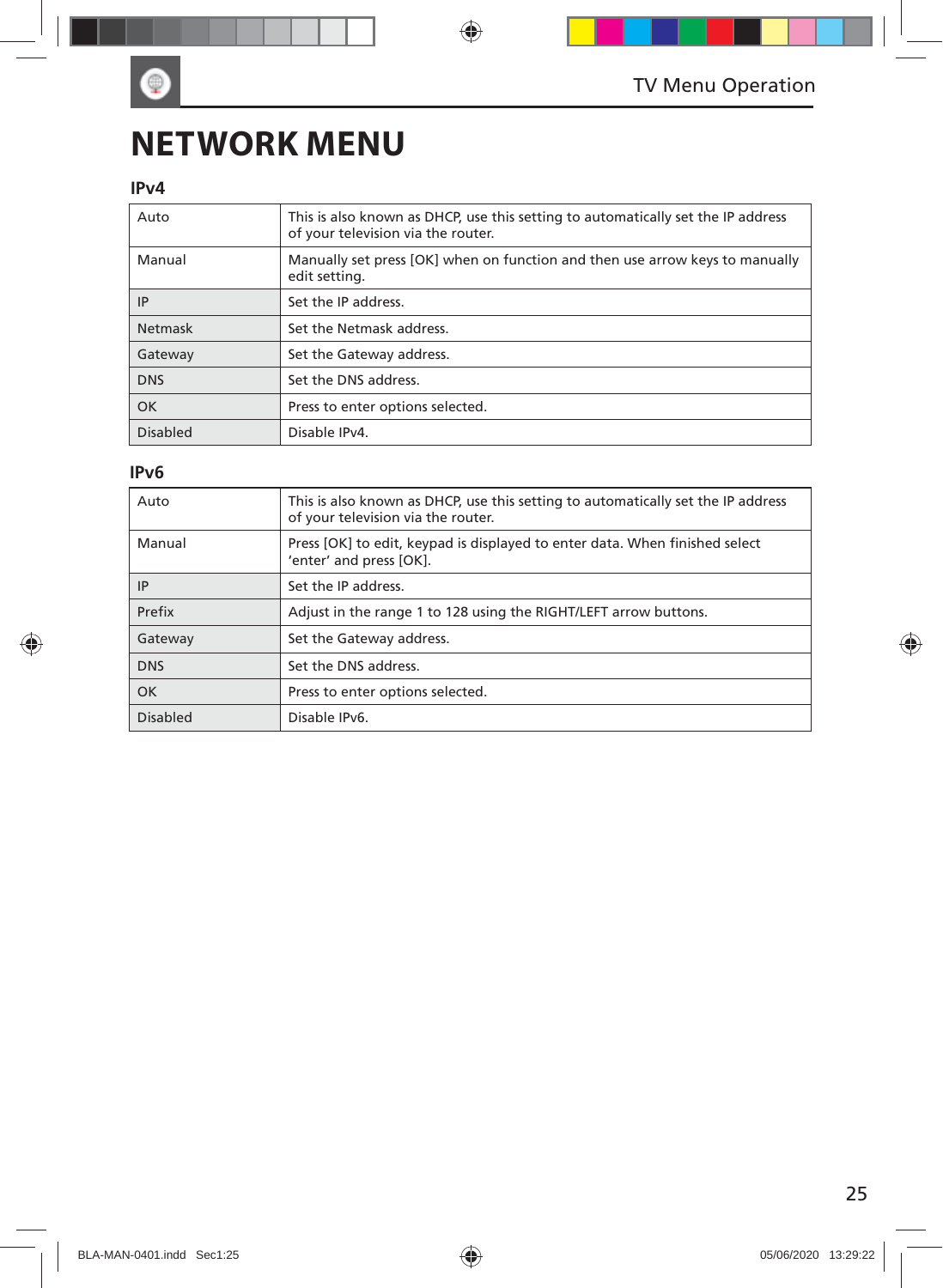## **TIME MENU**

Any time related function can be set or seen here.



When the time is selected using the [UP/DOWN] arrow buttons and [OK] is pressed, the following options appear:

| TIme:            |                                                                                                                                                                                      |
|------------------|--------------------------------------------------------------------------------------------------------------------------------------------------------------------------------------|
| Auto Sync        | Turn on to synchronise the time to the incoming digital television signal. If connected to the internet, the clock will be updated from here. Turn off to<br>set the clock manually. |
| Time Zone        | Adjustment of the time offset. Use the [UP/DOWN] arrow buttons on the<br>remote control to change the setting.                                                                       |
| Daylight Savings | Cannot be set in Freeview mode as this information is taken from the<br>Freeview transmission. Allows 1 hour offset from GMT.                                                        |

| On Time      | Allows you to set a specific time for your TV to turn on, the channel it will<br>then display, the source it will be on and also the volume. This function can<br>then be toggled to repeat every day or a certain day. If your set is in standby<br>and the on time is reached, it will turn on. |                                                                                                                                                         |  |
|--------------|---------------------------------------------------------------------------------------------------------------------------------------------------------------------------------------------------------------------------------------------------------------------------------------------------|---------------------------------------------------------------------------------------------------------------------------------------------------------|--|
|              | On time                                                                                                                                                                                                                                                                                           | Allows you to set a specific time for your TV to turn on. Use<br>arrow buttons to select the option and [OK] to set.                                    |  |
|              | <b>Input Source</b>                                                                                                                                                                                                                                                                               | Select the source which the television should turn on and<br>display.                                                                                   |  |
|              | Digital Channel Type                                                                                                                                                                                                                                                                              | Only applicable for DTV. TV, Radio or Data can be selected.                                                                                             |  |
|              | Channel                                                                                                                                                                                                                                                                                           | Use the [RIGHT/LEFT] arrow buttons to select number.                                                                                                    |  |
|              | Volume                                                                                                                                                                                                                                                                                            | Sets volume which the set comes on at.                                                                                                                  |  |
| Off Time     | Allows you to set a specific time for your TV to turn off. Use arrow buttons<br>to select the option and [OK] to set.                                                                                                                                                                             |                                                                                                                                                         |  |
| Sleep Timer  | Lets you set the sleep timer so the television automatically switches off after<br>a set amount of time. Options are: Off, 15min, 30min, 45min, 60min, 90min,<br>$120$ min or $240$ min                                                                                                           |                                                                                                                                                         |  |
| Auto standby | Controls the amount of time the set will continue to operate without any<br>buttons being pressed on the set or remote control before going into<br>standby. Options are OFF, 3 hours, 4 hours or 5 hours.                                                                                        |                                                                                                                                                         |  |
| OSD Timer    |                                                                                                                                                                                                                                                                                                   | Lets you adjust the amount of time the on-screen Menu stays on before<br>disappearing. Option are; Never, 10S, 20S, 30S or 60S. $(S = \text{seconds.})$ |  |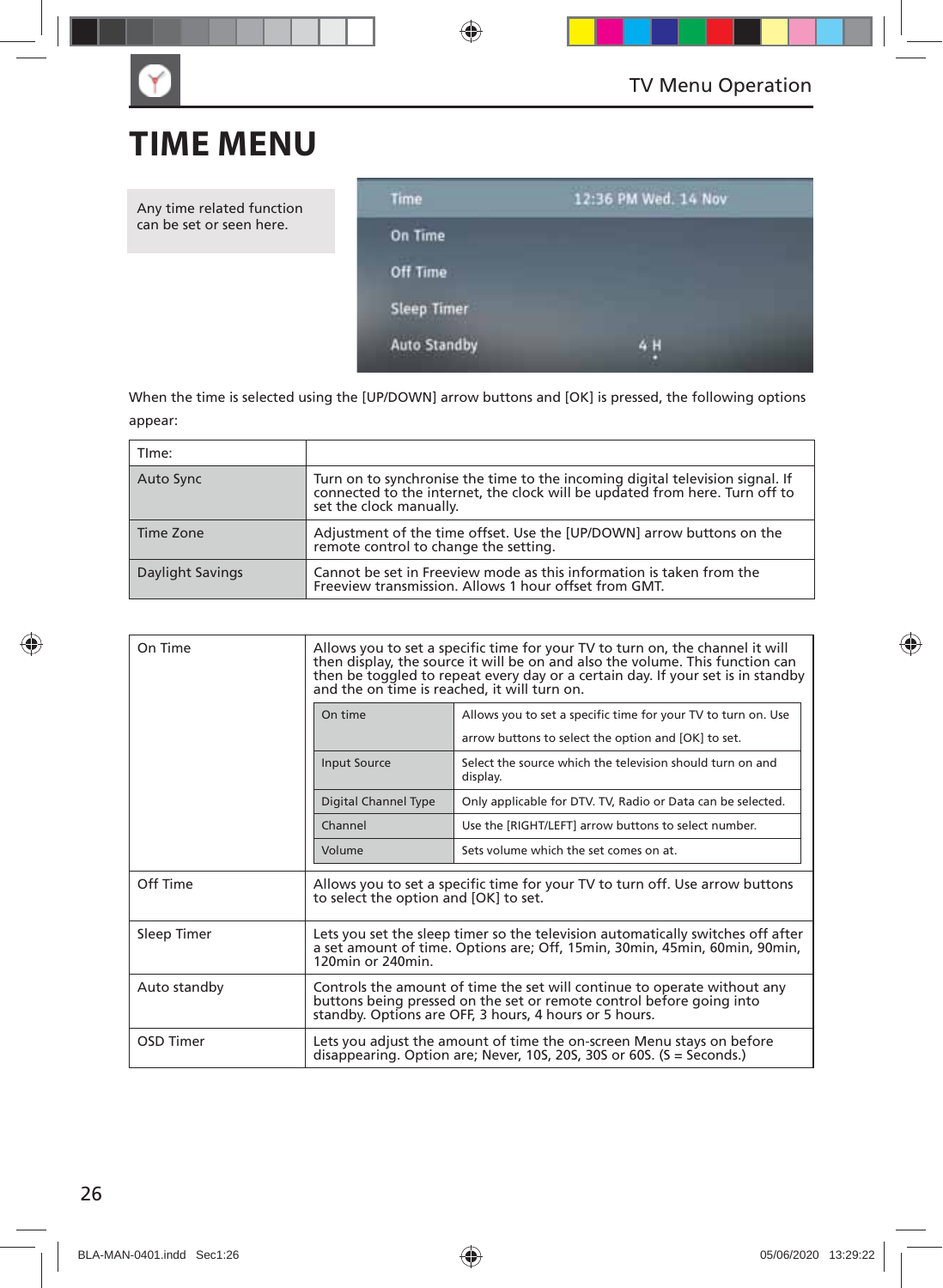

### **SYSTEM MENU**

Set up system control options in this menu.



### **Language**

Set your preferred languages.

| Menu Language             | Set the language used in the on-screen display, menus etc. |
|---------------------------|------------------------------------------------------------|
| Primary Audio Language    | Set the audio track for Digital Television                 |
| Primary Subtitle Language | Set the on-screen subtitle language.                       |

#### **Note: Only languages which are being transmitted can be selected.**

### **Lock**

| Lock                           | Set the lock function on your set.                                  |
|--------------------------------|---------------------------------------------------------------------|
| Set Passcode                   | Set the lock passcode                                               |
| Channel Lock                   | Lock specified channels manually                                    |
| Parental Guidance              | Set the parental quidance level to block certain age-based content. |
| The default passcode is "0000" |                                                                     |

### **HDMI CEC**

Set up the HDMI functionality of the set

| <b>CEC Control</b>              | Turn on or off.                                                                                                                                                                                     |
|---------------------------------|-----------------------------------------------------------------------------------------------------------------------------------------------------------------------------------------------------|
| Device Auto Power Off           | Enable automatic device power off when television turns off.                                                                                                                                        |
| TV Auto Power On                | Enable television turning on from standby when HDMI source powers up.                                                                                                                               |
| <b>HDMI ARC</b>                 | Turn ARC functionality on or off. ARC (Audio Return Channel) allows<br>sound to be outputted via the HDMI connection. This can be fed into an<br>audio device for an enhanced listening experience. |
| <b>HDMI 2.0 Format Standard</b> | Can only be selected when on HDMI input. (only available on UHD models)                                                                                                                             |
| Detect                          | Show list of connected HDMI devices.                                                                                                                                                                |

### **Advanced Settings**

| Source Re-name             | You can re-name each source to your desired name.                                                                                                                         |                                                                          |  |
|----------------------------|---------------------------------------------------------------------------------------------------------------------------------------------------------------------------|--------------------------------------------------------------------------|--|
| <b>Expert Settings:</b>    |                                                                                                                                                                           |                                                                          |  |
| PVR & Time-shift Settings: | (PVR settings are only visible when USB stick is plugged in.)                                                                                                             |                                                                          |  |
|                            | <b>Disk</b>                                                                                                                                                               | Displays the USB device.                                                 |  |
|                            | <b>Select Partition</b>                                                                                                                                                   | Shows the partition being used.                                          |  |
|                            | Timeshift                                                                                                                                                                 | Amount of memory allocated to time shifting -<br>512MB, 1GB, 2GB or 4GB. |  |
|                            | Format                                                                                                                                                                    | Format the connected device.                                             |  |
|                            | Speed Check                                                                                                                                                               | Check that the speed of the connected memory if<br>okay.                 |  |
| <b>Hearing Impaired</b>    | Enhanced subtitles used if transmitted.                                                                                                                                   |                                                                          |  |
| Network Wake Up            | Allows the set to turn on via network control.                                                                                                                            |                                                                          |  |
| Store Mode                 | Turn the store mode on or off. Selecting this mode will disable the<br>economy mode and bring up functions on specification on screen display<br>after 30 seconds of use. |                                                                          |  |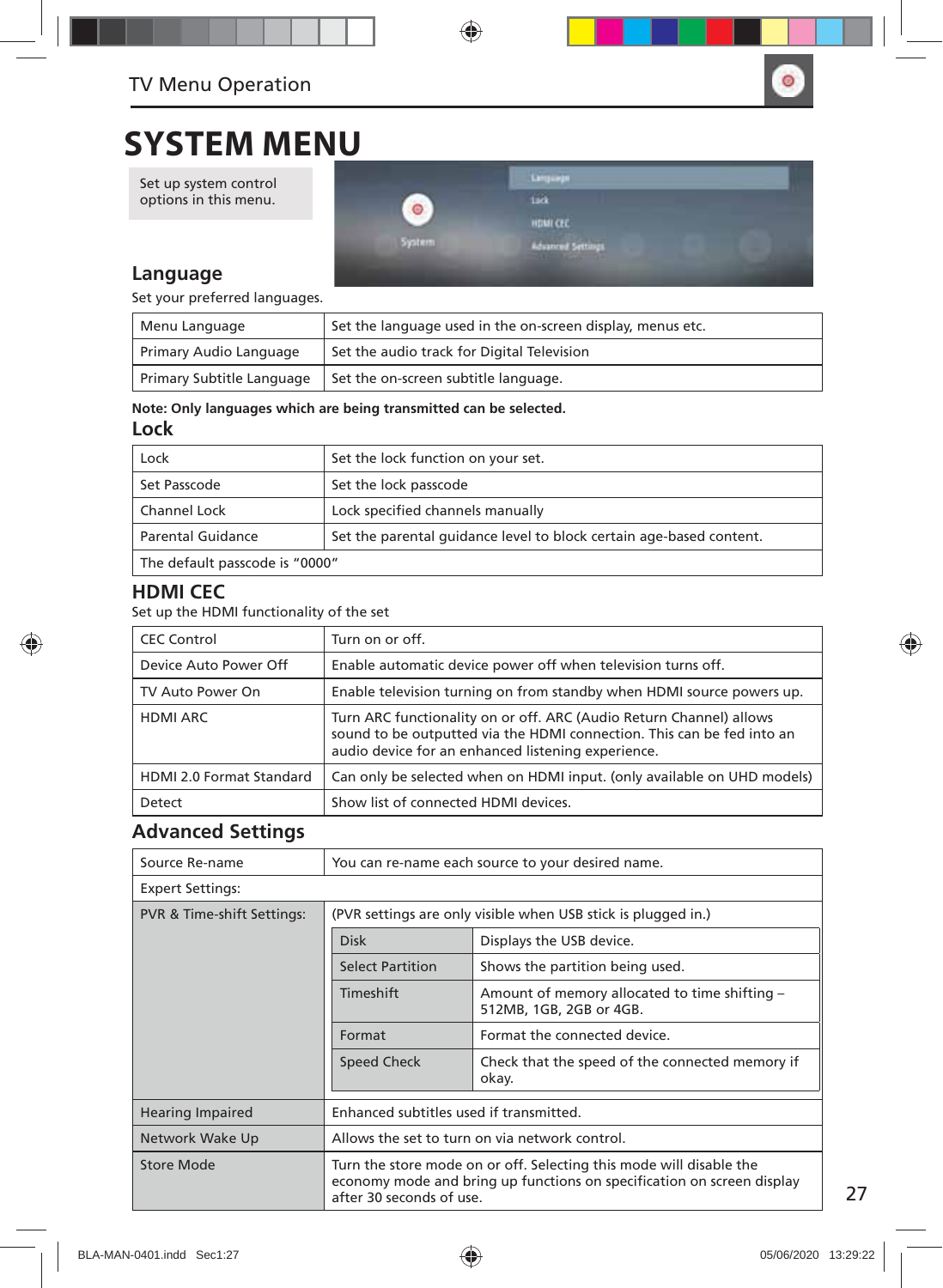

## **ABOUT TV**

G

|              | <b>Help information</b>                                              |  |
|--------------|----------------------------------------------------------------------|--|
| $\mathbf{I}$ | System Upgrade                                                       |  |
| Æ            | <b>Reset TV</b>                                                      |  |
| About TV     | Netflix ESN Key                                                      |  |
|              | <b>Netflix Version</b><br><b>All Constitutions and Constitutions</b> |  |

| Shows the set name and software version.<br>Help Information |                                               |                                                                                                               |  |
|--------------------------------------------------------------|-----------------------------------------------|---------------------------------------------------------------------------------------------------------------|--|
|                                                              | Model                                         | Model number of your set.                                                                                     |  |
|                                                              | <b>Software Version</b>                       | Date of the software revision" to "Displays the<br>software revision number and the date/time of<br>revision. |  |
|                                                              | Helpline Tel. Number                          | Your Helpline telephone number.                                                                               |  |
|                                                              | <b>Email Address</b>                          | Your Helpline email address.                                                                                  |  |
|                                                              | Website                                       | Blaupunkt website.                                                                                            |  |
|                                                              | <b>Online Manual</b>                          | View the online Operating Instructions.                                                                       |  |
| System Upgrade                                               | Allows you to update your set.                |                                                                                                               |  |
|                                                              | Software Update (USB)                         | Update the set                                                                                                |  |
|                                                              | <b>OAD</b>                                    | Initiate an Over Air Download                                                                                 |  |
|                                                              | <b>OAD Scan</b>                               | Scan for an Over Air Download                                                                                 |  |
|                                                              | <b>Internet Update Check</b>                  | Check for a network update.                                                                                   |  |
|                                                              | <b>NetReady Information</b>                   | NetReady allows control of OTA updates.                                                                       |  |
| <b>Reset TV</b>                                              | Restore the television.                       |                                                                                                               |  |
| Netflix ESN Key                                              | Shows the Netflix ESN Key code.               |                                                                                                               |  |
| <b>Netflix Version</b>                                       | Version of Netflix software.                  |                                                                                                               |  |
| <b>Netflix Deactivate</b>                                    | Deactivate Netflix on this set.               |                                                                                                               |  |
| Netflix Terminate                                            | Delete Netflix login information on this set. |                                                                                                               |  |
| View End User Licence                                        | Shows the End User Licence.                   |                                                                                                               |  |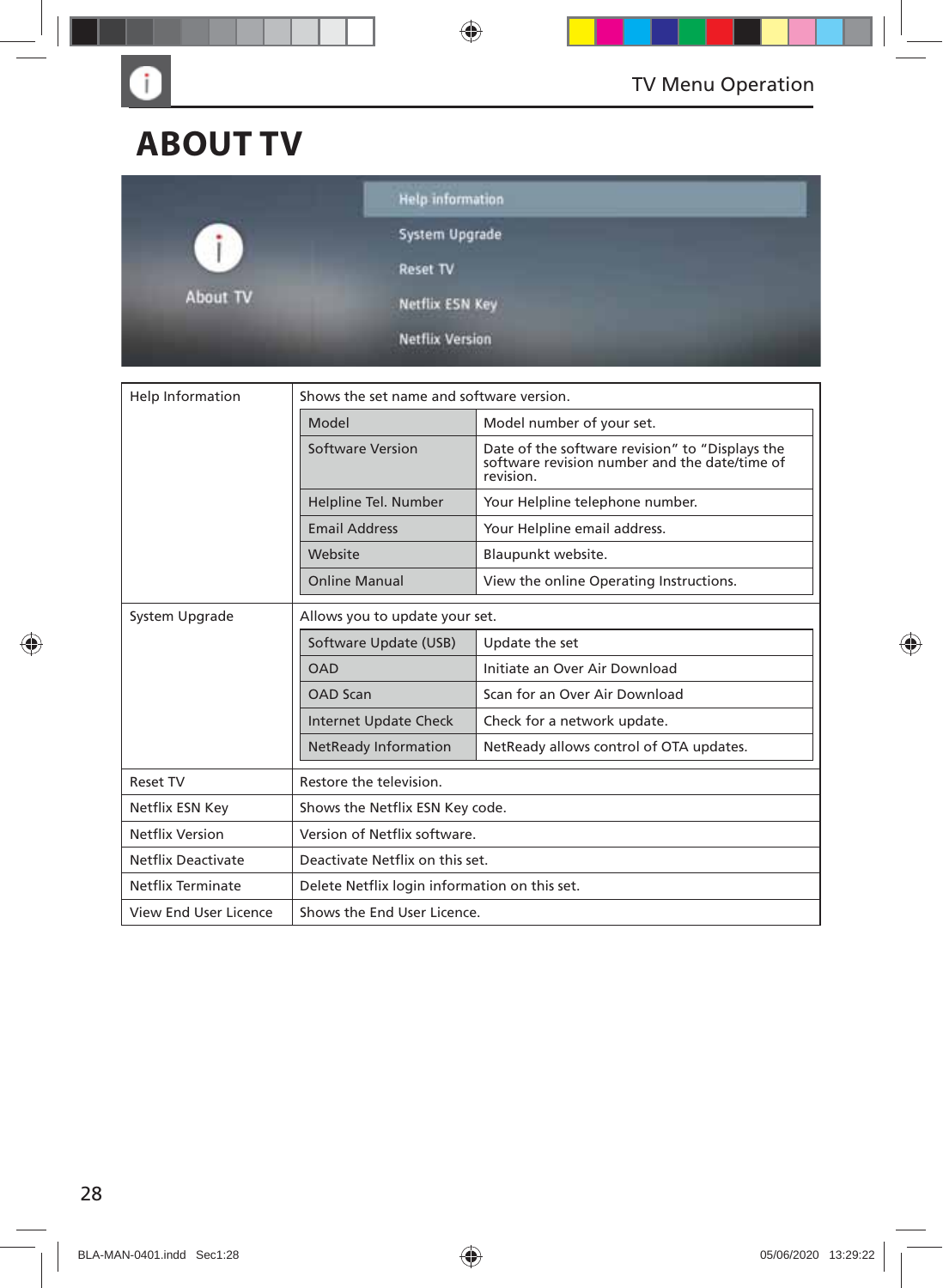## **MEDIA MENU**

Select other input data source from this menu:



#### **USB and Media Server**

The USB media and the Media Server offer the playback of various different types of content that is either saved on your USB memory stick or external media server. (USB mode allows you to view/playback files from an external USB device and Media Server connects to your home network and can view/playback files from your compatible laptop, PC, tablets and smart phones).

When accessing the USB media or media server features the below menu screen will appear. The content will be divided into Photo, Music, Movie and All.

Note: If you experience a playback issue, please ensure the files being used are the correct format (example - the picture plays but no sound) See the 'Compatible file types for USB playback' section at the rear of these Operating Instructions.

1) You can navigate through the menus using the [ARROW BUTTONS] on the remote control, to confirm the item you wish to play/view press the [OK] button (the USB1 and USB2 options will only show when a USB stick is connected).

2) USB mode - Select the USB drive (If your drive only has 1 partition you will only see 1 item).

Media Server - Select the external device that you would like to access. You can now access the item. Press [OK] to view.

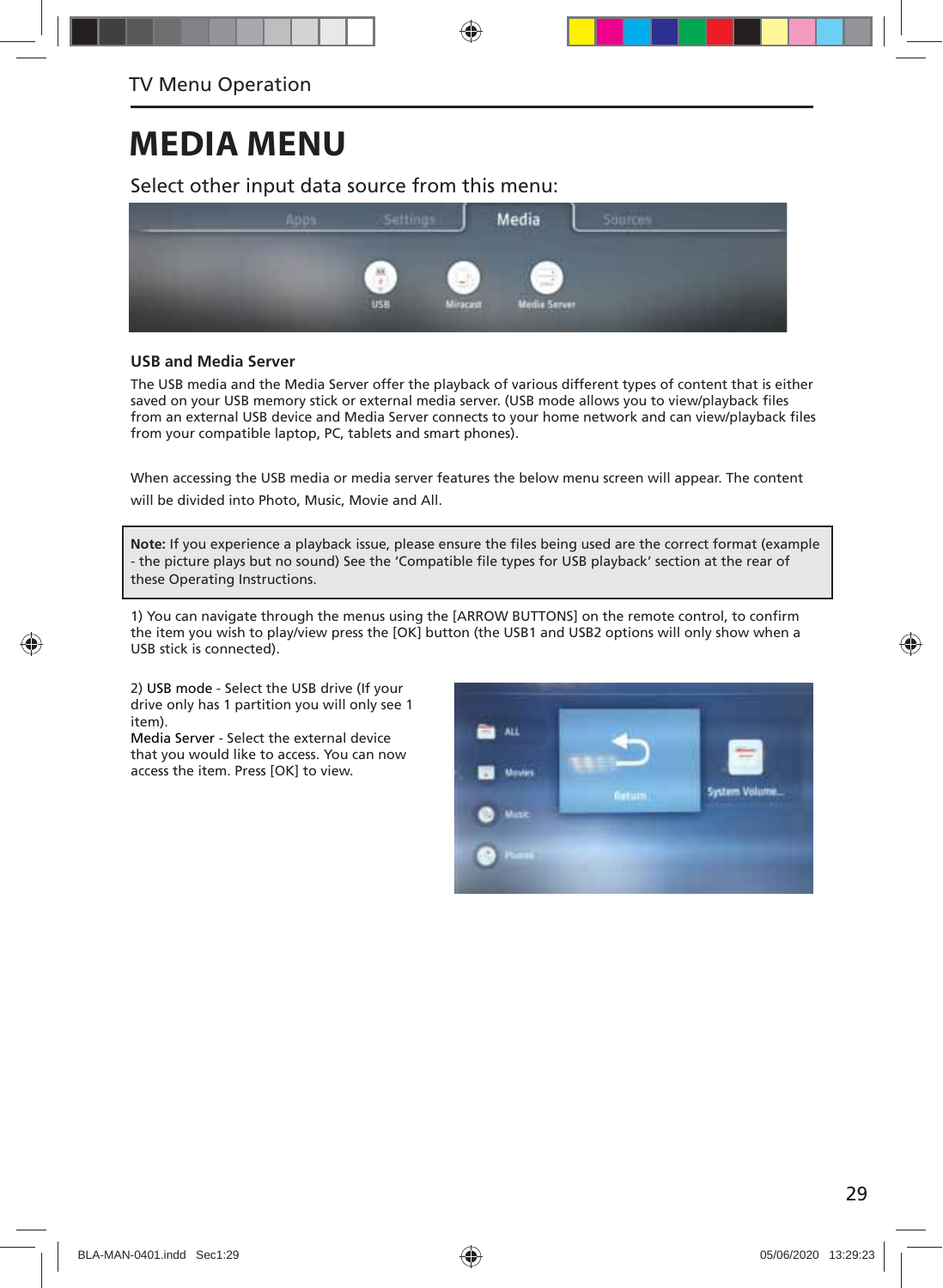

3) Whilst viewing your media, you can control the item by using the remote control playback buttons or by pressing [INFO] you can access the on-screen playback menu, you can now make your selection by using the [ARROW BUTTONS] and [OK] buttons on the remote control.

Note: If you experience a playback issue, please ensure the files being used are the correct format (example - the picture plays but no sound). See compatible file types for USB/DLNA page for compatible file types.

**Note**: USB extension cables are not recommended as they can cause a reduction in picture/audio quality and stoppages during play back of USB content.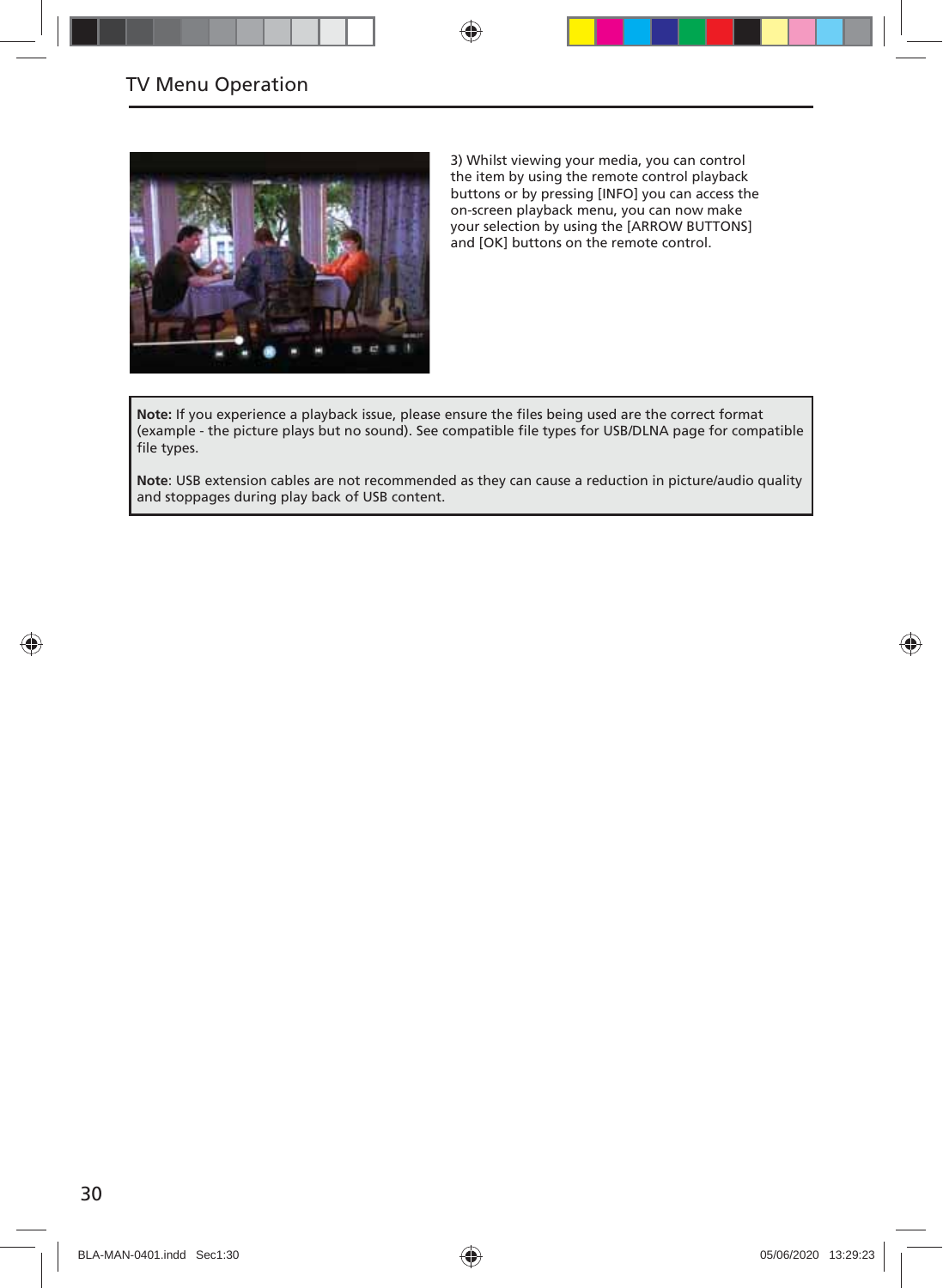## **MEDIA MENU**

Miracast (Screen mirroring)



To access this menu, press [MENU] button on the remote control and scroll right. To select a sub menu press [OK]

If you wish to make changes to any of the default settings, use the scroll buttons. To confirm any settings press [OK] button. To exit this menu at any time, press [EXIT] button.

Although the TV has many of the most popular Apps preinstalled, the Miracast function allows almost unlimited Apps to be shown on the TV screen including many on demand videos, subscription based services and your favourite applications such as Emails and Facebook.

The Miracast (screen mirroring) feature allows you to connect to a compatible Smartphone, Tablet, PC or Laptop wirelessly and 'mirror' what is on your device onto the TV's screen.



See below an example of a connection to a Laptop PC running Windows 10 that has built in Wireless Display.

For connection to other types of devices please refer to the instruction manual that came with your device.

Click on the monitor icon (circled below) to access this feature.



Once you're connected, you will see this screen on your Laptop/PC.



Once a successful connection is made, your TV will display

**Note:** Many Android and Windows devices support screen mirroring. For Apple devices, you need a separate Apple TV box to allow screen mirroring onto non Apple products.

**Note:** If your smartphone or tablet does not include mirroring, it may be possible to connect a suitable cable from your device directly to one of the HDMI inputs on the rear of the TV. Suitable cables for your device should be available from a local electronics retailer.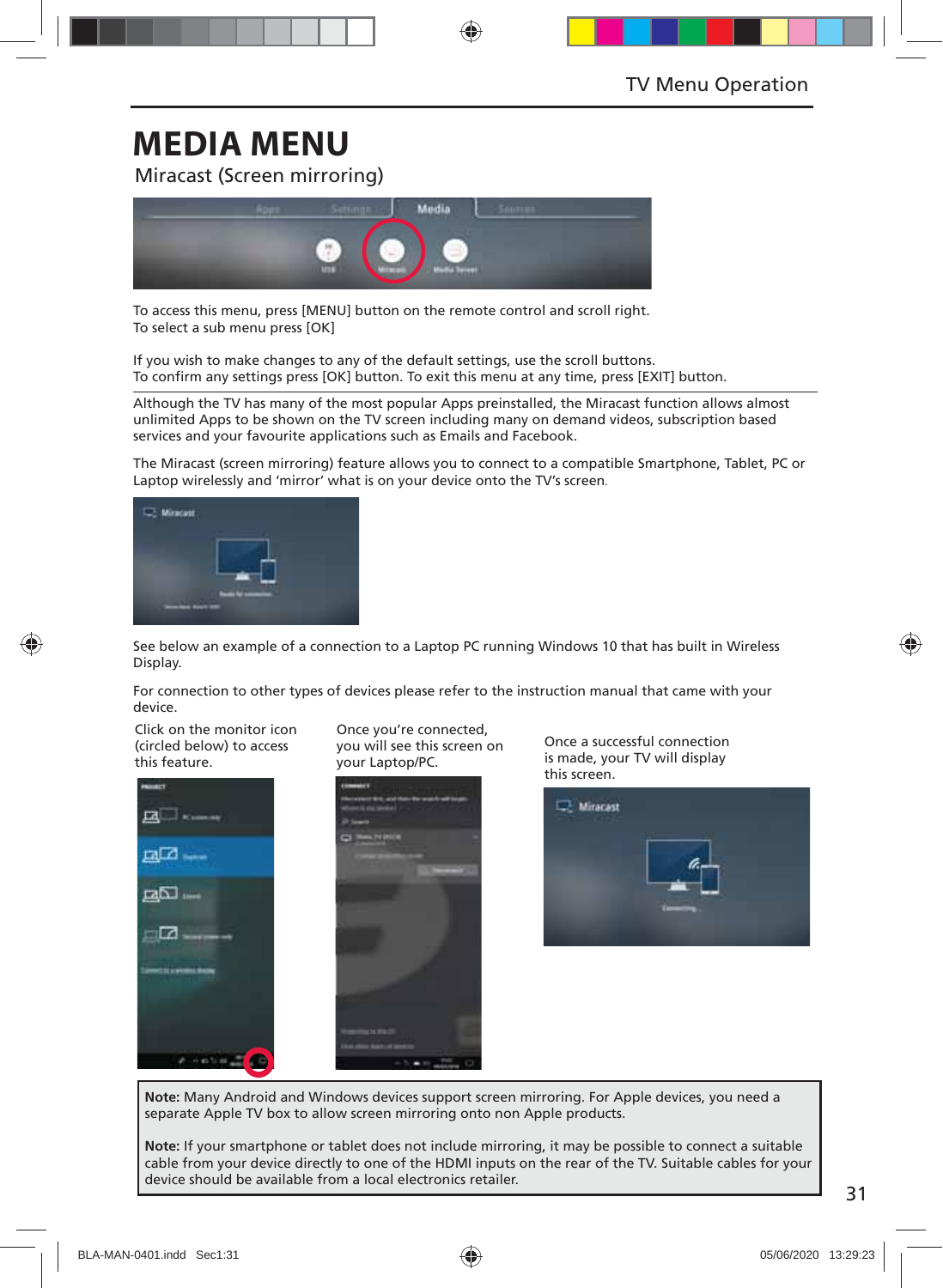## **7 DAY TV GUIDE AND CHANNEL LIST**

|               | <b>BBC News at Six</b><br>The latest satural and international news stories front the BBC News town, fullment by weather, drink in |         |                                 |                           |                                      |                                |
|---------------|------------------------------------------------------------------------------------------------------------------------------------|---------|---------------------------------|---------------------------|--------------------------------------|--------------------------------|
| <b>NB-21L</b> |                                                                                                                                    |         |                                 |                           |                                      |                                |
|               |                                                                                                                                    | 6-84.7M | \$34.00                         | T46 PM                    | <b>END PM 1</b>                      | 6.04.756                       |
|               | <b>MIC THE Culture</b>                                                                                                             |         | <b>BBC Selute Board</b>         | <b>The line Stow</b>      | <b>Santadore</b>                     | <b>Hultle Day</b>              |
|               | <b>Base Track</b>                                                                                                                  |         | <b>Stretch II Takes Two</b>     |                           | <b>Columny Arrested Road Top:</b>    | <b>MuderCluft The</b>          |
|               | <b>IFS</b>                                                                                                                         |         | ITY Exercise News               | nista l                   | <b>Lake Books's Class </b>           | West We has Mass.              |
|               | <b>Chambel 4</b>                                                                                                                   |         | <b><i><u>ALIGNATION</u></i></b> |                           | <b>Shanker &amp; Wears</b>           | <b>Legal Middleton</b>         |
|               | <b>Chansel II</b>                                                                                                                  |         | <b>1. News Transport</b>        |                           | <b>And The Dry Newcastle Red in.</b> | <b>Rew The Nortrollin</b>      |
|               | <b>INT</b>                                                                                                                         |         |                                 | Take My 250               |                                      | Two and a Half Men             |
|               | fian fr                                                                                                                            |         |                                 |                           |                                      |                                |
|               |                                                                                                                                    |         | 1975 Mon Totals                 | <b>SEARCH AND INCOME.</b> | <b>Lumps</b>                         | <b>In the Procedured State</b> |

**Note:** Record functions are only applicable to sets with a built in USB Record/PVR function.

**Note:** When the TV set is on, a reminder message will be displayed informing you that a programme is about to start. If the set is in standby, then it will turn on at the reminder time.

**Note:** When recording in standby mode, the set will not turn on. While recording in standby, the light on the front of the set will flash.

#### **Setting Recordings and Schedule Reminders**

While in the Programme Guide, it is possible to Record a programme or set a reminder. Use the arrow keys on the remote control to select the programme you would like to record or set a reminder for and then press the [OK] button. This will bring up the menu as shown below:

| Select one of the Options | <b>Watch Now</b> | Only applicable when the play<br>symbol shows up, will play back<br>via the on-demand player. |
|---------------------------|------------------|-----------------------------------------------------------------------------------------------|
| Watch Now                 | More Details     | View further information about                                                                |
| <b>More Details</b>       |                  | the programme highlighted.                                                                    |
| <b>Record</b>             | Record           | Will allow you to set a recording<br>for this time.                                           |
| Remind                    | Reminder         | Will allow you to set a reminder<br>for this time.                                            |



Watch now will only appear if the symbol  $\Box$  appears on the programme name. This means that it has

already been recorded by an on-demand player. When selected the programme will playback using the on-demand player for the channel.

#### **To Record a Television Programme**

To record a programme, select 'Record' and the display will change as shown on the right. This allows for the time and frequency of the recording to be set as desired. Once adjustments to the time and frequency have been set, save the instruction. This will now appear in the schedule list as a recording to be made.

If a current programme is set for recording, the start time will be set a minute in the future to allow settings to be made and saved.

an an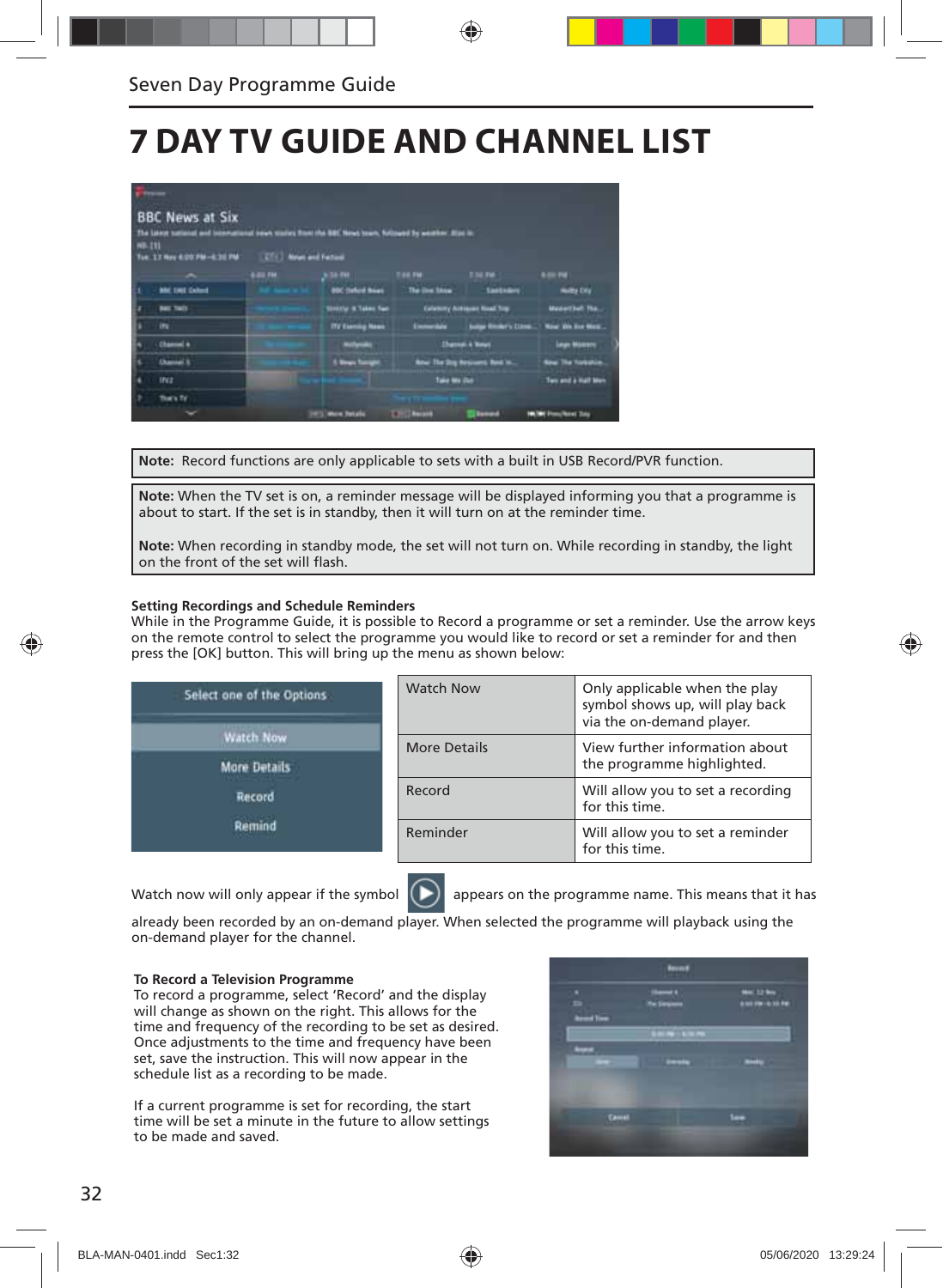#### **To Set a Reminder for a Television Programme**

To set a reminder, select "Remind" and the display will change as shown on the right. This allows for the time and frequency of the reminder to be set as desired. Once adjustments to the time and frequency have been set, save the instruction. This will now appear in the schedule list as reminder

Reminders cannot be set for programmes currently being transmitted.

To view the list of scheduled reminders got to Quick Settings and select Schedule List, the screen to the right will be shown. This will indicate which reminders have been set and when. Press the **[MENU]** button to edit.



|  | <b>Contract Contract Contract</b>              |    | <b><i><u>Profit Administration</u></i></b> |
|--|------------------------------------------------|----|--------------------------------------------|
|  | States I<br>Anti-Frankrijke                    | -- | del is be-<br>11174                        |
|  | <b>Civil Subst</b><br><b>MC School Service</b> |    | <b>Box 34 loss</b><br><b>Killing</b>       |
|  |                                                |    |                                            |
|  |                                                |    |                                            |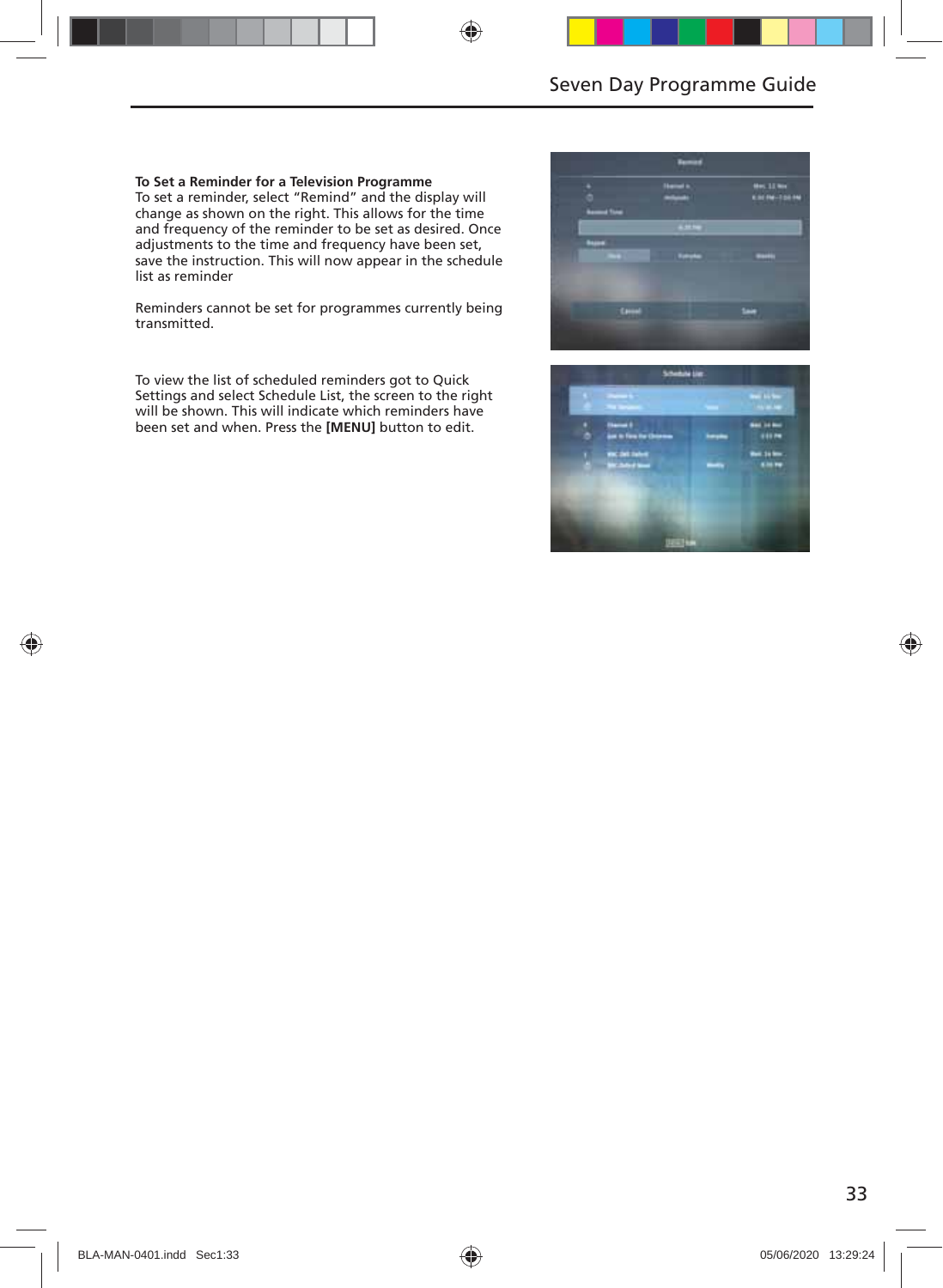## **CHANNEL LIST**

To activate the channel list, press the [OK] button on the remote control when on a DTV channel. This allows you to quickly select a channel to watch – select the desired channel by using the up and down arrows or the Channel +/- buttons on the remote control. Press [OK] to watch.

While in this menu the following two options can be selected.

| Filter Channels; press [INFO] | This allows you to filter the channels shown in the channel list by type.<br>Select from All, Favorites TV, HD, Data or Radio                 |                                                                                                                                                                                                                                |  |
|-------------------------------|-----------------------------------------------------------------------------------------------------------------------------------------------|--------------------------------------------------------------------------------------------------------------------------------------------------------------------------------------------------------------------------------|--|
| Edit Channels; press [MENU]   | Entering this function allows you add channels to your favorite list,<br>skip or delete channels. Use the arrow buttons to select the option. |                                                                                                                                                                                                                                |  |
|                               | Favorite                                                                                                                                      | Add a channel to your favorite list by pressing [OK]<br>when on the desired channel. Press again to remove<br>from favorite list. Favorites can be selected in normal<br>Digital Television mode by pressing the [FAV] button. |  |
|                               | Skip                                                                                                                                          | When in the Digital Television mode, and using the<br>Channel +/- buttons, the selected channel will be<br>skipped. Select a channel to be skipped by pressing<br>the [OK] button, to deselect press the [OK] button<br>again. |  |
|                               | <b>Delete</b>                                                                                                                                 | Permanently delete channel. Can only be recovered<br>by retuning. To select a channel for deletion, press<br>the [OK] button.                                                                                                  |  |
|                               | Lock                                                                                                                                          | Will only appear when lock is enabled in lock menu.<br>Locks the channel that you are on.                                                                                                                                      |  |

**Note:** If channels are moved or deleted, any settings made to record on that channel will not work.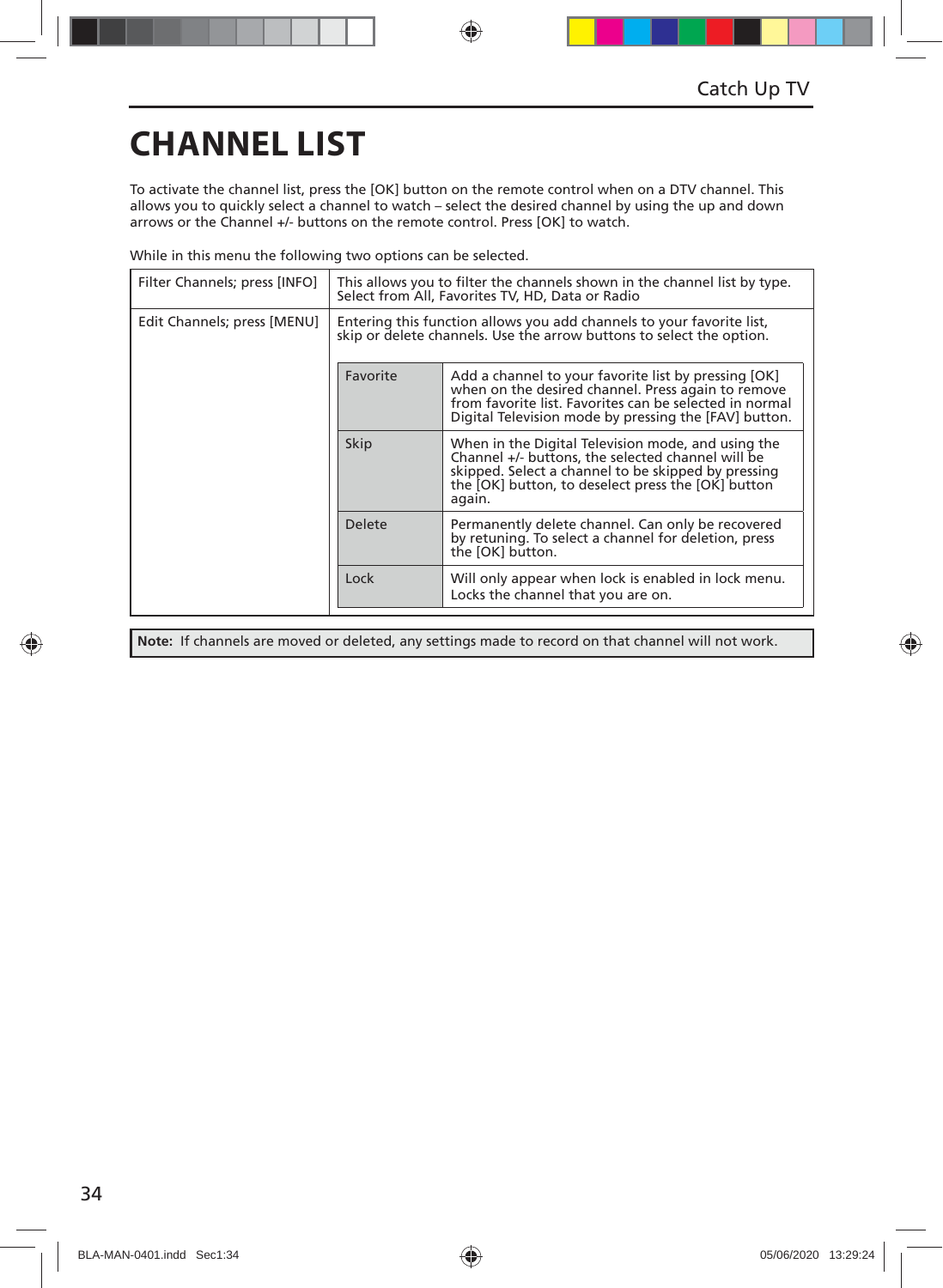## **USB RECORDING (FREEVIEW AND SAORVIEW ONLY)**

The USB Record/PVR function is only available in Freeview/Saorview mode and only when used in conjunction with a compatible USB memory stick or USB hard drive. The benefits of this are as follows:

• Pause live TV and then playback, rewind and fast forward (up to live TV).

• One button record, if you decide you want to record the current programme.

• Easy recording from the 7 Day TV Guide.

Due to the nature of the product, it is necessary to use a high-speed USB memory stick (as the TV reads from and writes to the memory stick at the same time, some memory sticks may not be suitable). You can purchase high speed memory sticks from some computer stores, alternatively, we have a selection of tested and compatible memory sticks available to purchase directly from the Helpline/website.

#### **Recommended Minimum Specifi cation - USB Memory Stick**

| Read Speed         | 20 Mb/s (Megabits Per Second) | If you wish to use a USB portable hard<br>drive larger than 32GB, please refer to |
|--------------------|-------------------------------|-----------------------------------------------------------------------------------|
| <b>Write Speed</b> | 6 Mb/s (Megabits Per Second)  | the FAO section at the rear of this user<br>quide.                                |

#### **Pause Live TV (Time Shift)**

A USB memory stick/hard drive must be connected to the TV in order to use this feature. - Press the [PLAY/PAUSE] button and the television will pause and the live content will be recorded. To resume watching press [PLAY/PAUSE] again.

- Press [FAST FORWARD] to go forward in a recording.

- Press [FAST REWIND] to go back in a recording.

**Note:** When you switch the TV to standby or change channel the 'Time Shift' memory is wiped. To restart time shift you must press [PLAY/PAUSE] button.

**Note:** If channels are moved or deleted, then the USB Record/PVR will not function correctly.

**Note:** This television contains one TV tuner, therefore it can only record the channel you are watching or record one channel while the television is in standby mode.

**Note:** USB Record/PVR record function is only available in Digital/Freeview TV mode. Due to copyright laws and illegal copying/recording it is not possible to record to/from any other input/output source.

**Note:** Recorded content can only be played back on the device that recorded it. It is not permitted (or possible) to watch content recorded on the TV from Freeview/Saorview on another device.

### **One Button Record**

At any point in time you may decide to record the current programme that you are watching. To do this you need to press the red record button on the remote control.



**Note:** Record functions are only applicable to sets with the built in USB Record/PVR function.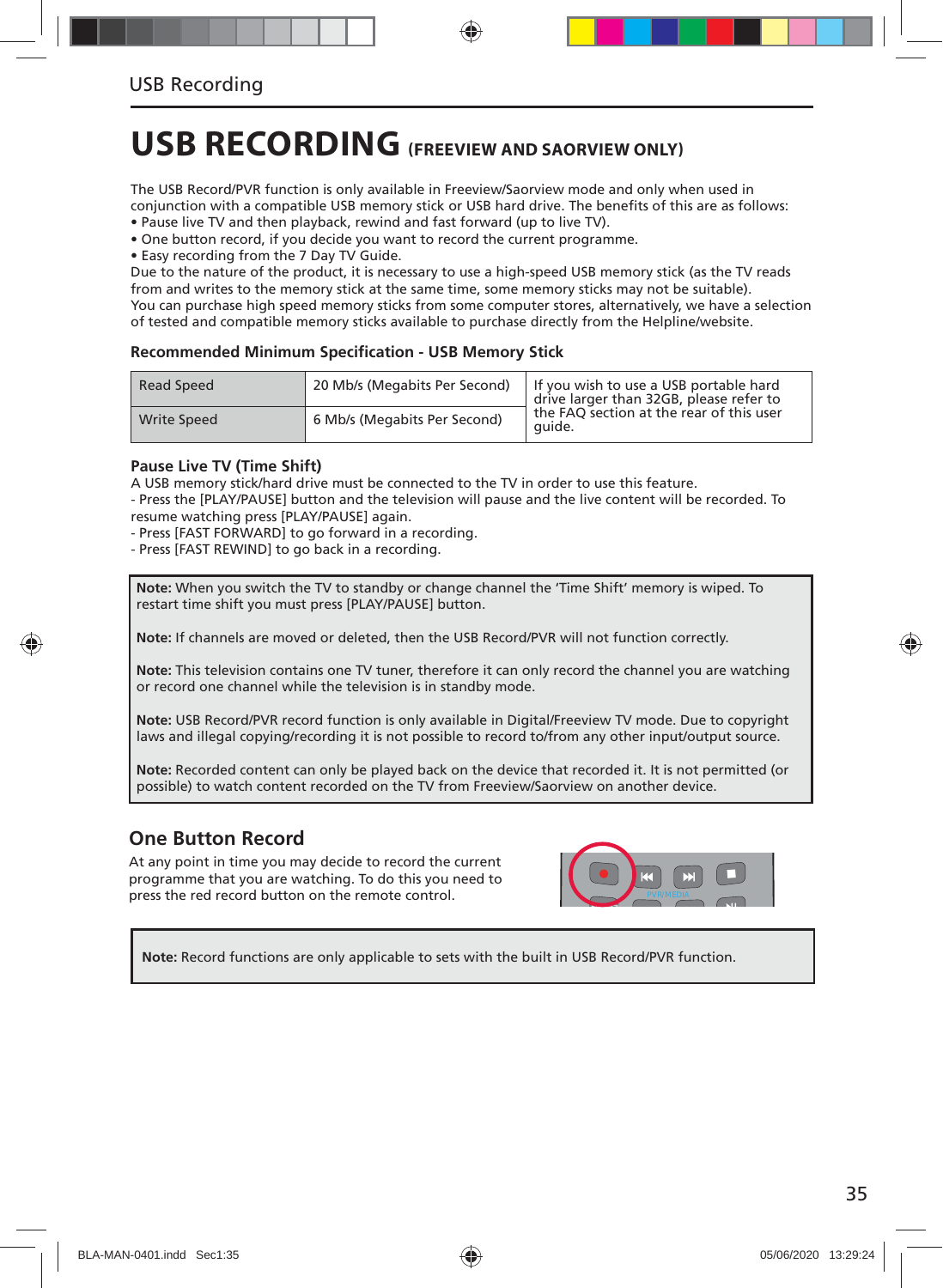## **SOURCE MENU**

|                        |                                   | ងោល                                               | ettings                       | <b>ICLE</b>  | Sources             |           |               |
|------------------------|-----------------------------------|---------------------------------------------------|-------------------------------|--------------|---------------------|-----------|---------------|
| Þ<br><b>Olgital TV</b> | 5<br><b>STATISTICS</b><br>$DVM-5$ | <b>Contract Contract Contract</b><br><b>HOMES</b> | ---<br>-<br>-<br><b>SINGH</b> | <b>CINOH</b> | $-4.4$<br>Cumponent | <b>AV</b> | А<br>Analogue |

| D            | Digital TV        | Select this input to watch Digital Television from your local<br>transmitter. The set must be tuned into watch programmes.<br>Refer to the 'Channel' menu section of these Operating<br>Instructions for information on how to tune your set into<br>digital channels. |
|--------------|-------------------|------------------------------------------------------------------------------------------------------------------------------------------------------------------------------------------------------------------------------------------------------------------------|
| S            | DVB-S             | Satellite tuner input. If a satellite aerial is connected and the<br>set tuned to these channels, select this input to view them.                                                                                                                                      |
| $-$          | HDMI <sub>1</sub> | First HDMI input.                                                                                                                                                                                                                                                      |
| -            | HDMI <sub>2</sub> | Second HDMI input.                                                                                                                                                                                                                                                     |
| -            | HDMI3             | Third HDMI input.                                                                                                                                                                                                                                                      |
| 55           | Component         | Y/Pb/Pr input. Audio is connected to the set via the AV input<br>connector.                                                                                                                                                                                            |
| <b>STATE</b> | <b>SCART</b>      | SCART input connectivity.                                                                                                                                                                                                                                              |
| ala ki       | AV                | Component input. Audio is connected to the set via the AV<br>input connector.                                                                                                                                                                                          |
| ٨.           | Analogue          | Analogue tuner input.                                                                                                                                                                                                                                                  |

Note: Inputs may vary depending on your television specification.

**Note:** If the inputs have been renamed, they will not appear as shown above.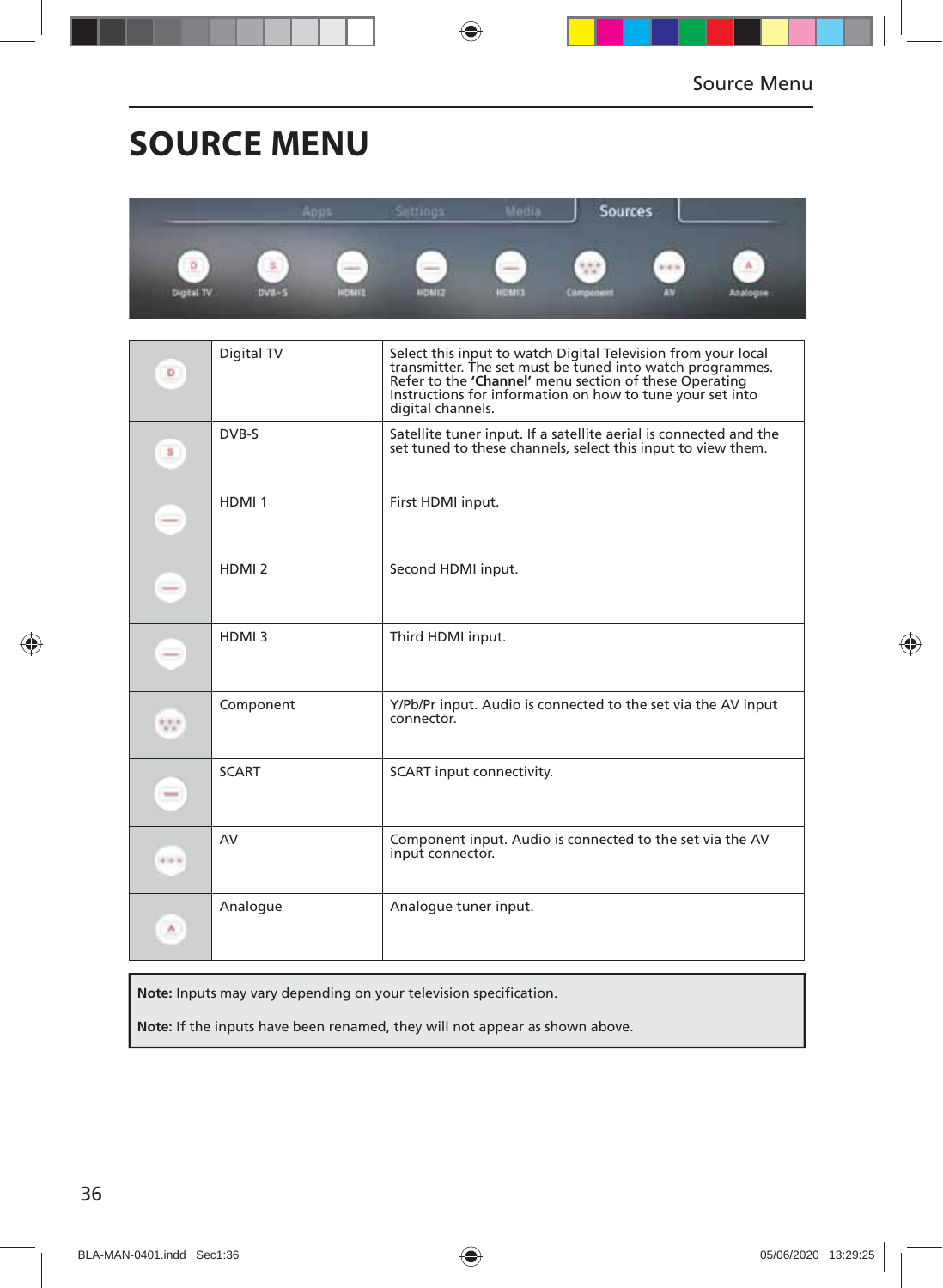**Note**: The TV input/output connections and connecting cables on these pages are shown for reference . Cables are available separately from your retailer. **Not all connections are available on all TV models.**

### **Connecting to a device with Composite AV/Video output**

TV source should be set to Composite/AV

Connection example TV models with Mini-AV input



Connection example for TV models with AV input



### **Connecting to a device with SCART output**

TV source should be set to SCART

Connection example for TV models with SCART input



#### Connection example for TV models with Mini-AV input (1)

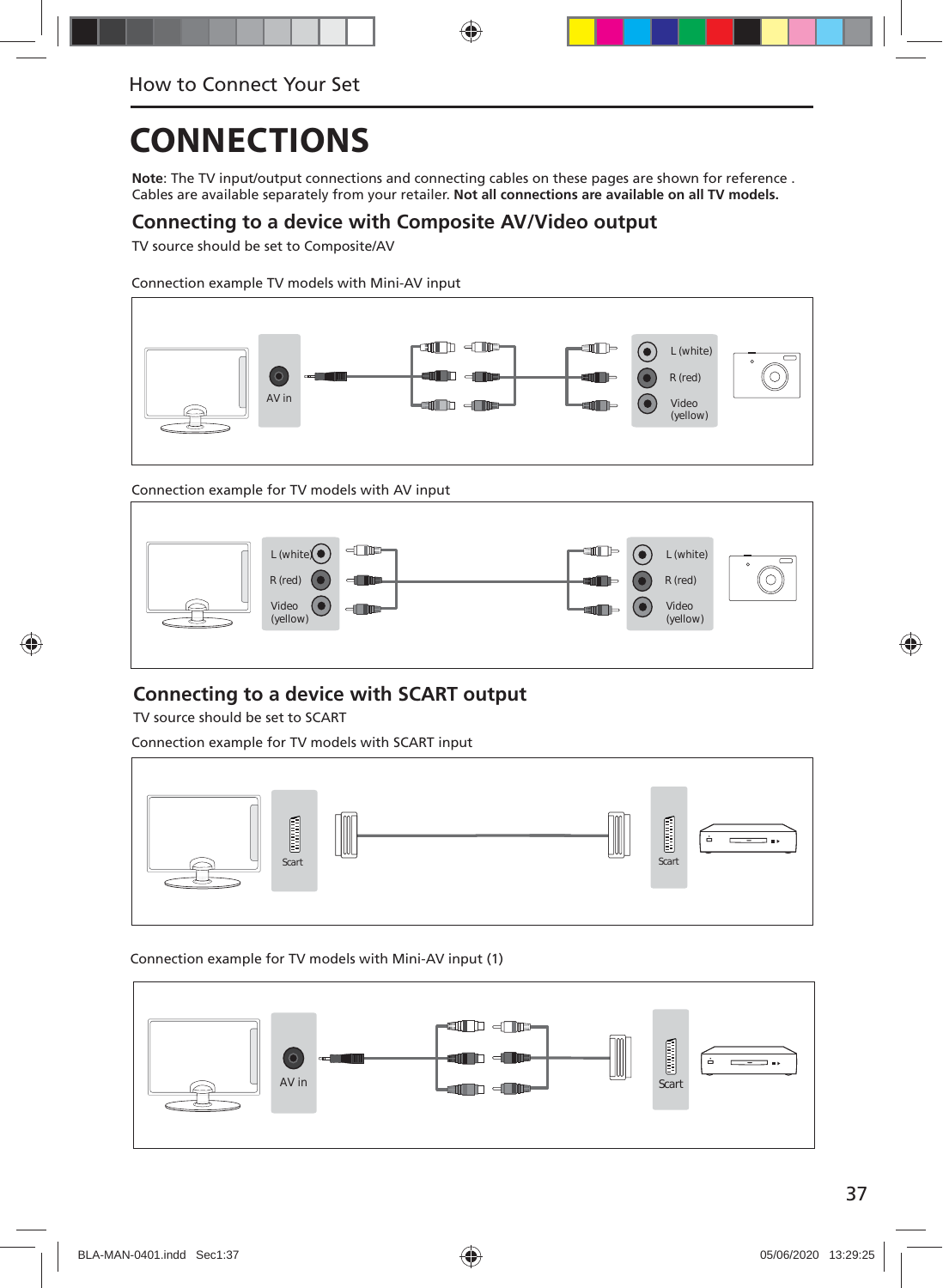Connection example for TV models with Mini-AV input (2)



Connection example for TV models with L/R Audio and Video inputs



### **Connecting to a device with Component/YPbPr output**

If you are supplied with a cable from the device which has RED, GREEN, BLUE, RED & WHITE connectors you must connect via Component (for picture) and by Phono cable (for sound). TV source should be set to Component/YPbPr

Connection example for TV models with Mini-YPbPr and Mini-AV inputs



Connection example for TV models with Mini-YPbPr and L/R audio inputs

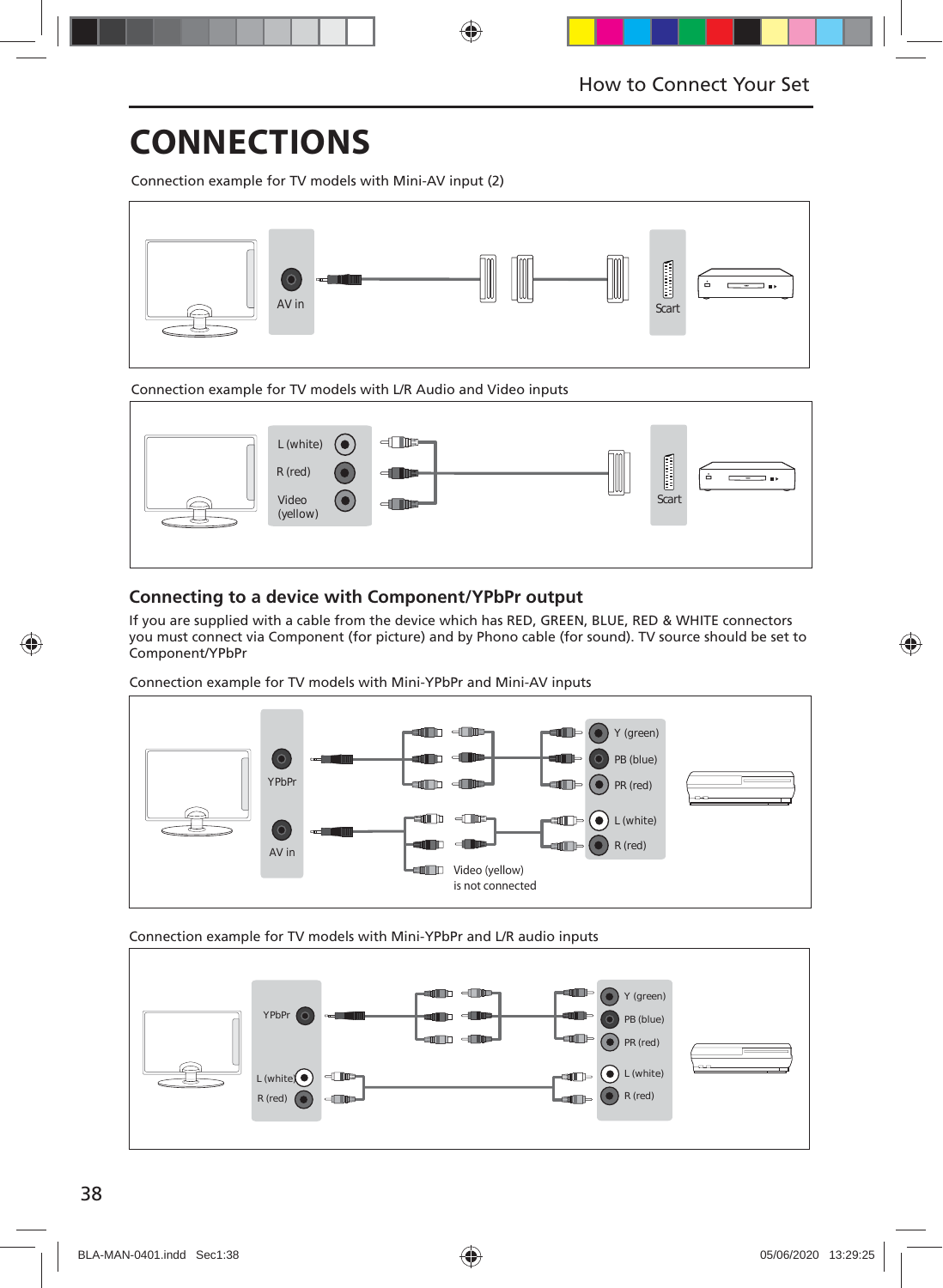Connection example for TV models with YPbPr and L/R Audio inputs





### **Connecting to an external audio device (Amplifier, Surround Sound, Sound Bars etc)**

When connecting via the TV's 3.5mm earphone output, this will disable the TV speakers.

| OPTION 1 for 3.5mm earphone output.<br>$\begin{array}{c} 3.5\text{mm} \\ \text{audio}\\ \text{in} \end{array}$<br>3.5mm<br>earphone<br>$-$<br><b>Lup</b>                             |
|--------------------------------------------------------------------------------------------------------------------------------------------------------------------------------------|
| OPTION 2 for 3.5mm earphone output.<br>$\left( \bullet \right)$<br>L (white)<br>⊪⊫<br>3.5mm<br>earphone<br><b>card</b><br>$\dot{=}$<br>—<br>$\mathbf{B}$ is<br>$-$ an $-$<br>R (red) |
| OPTION 3 for digital optical audio output.<br>Digital<br>audio<br>out<br>(optical)<br>Digital<br>audio<br>in<br>(optical)<br>$\cdot$                                                 |

**Note:** When connecting an external audio device to the TV, set the TV volume to a higher than normal level, you will then be able to use your device remote control to adjust the volume of the connected device to suit your requirements.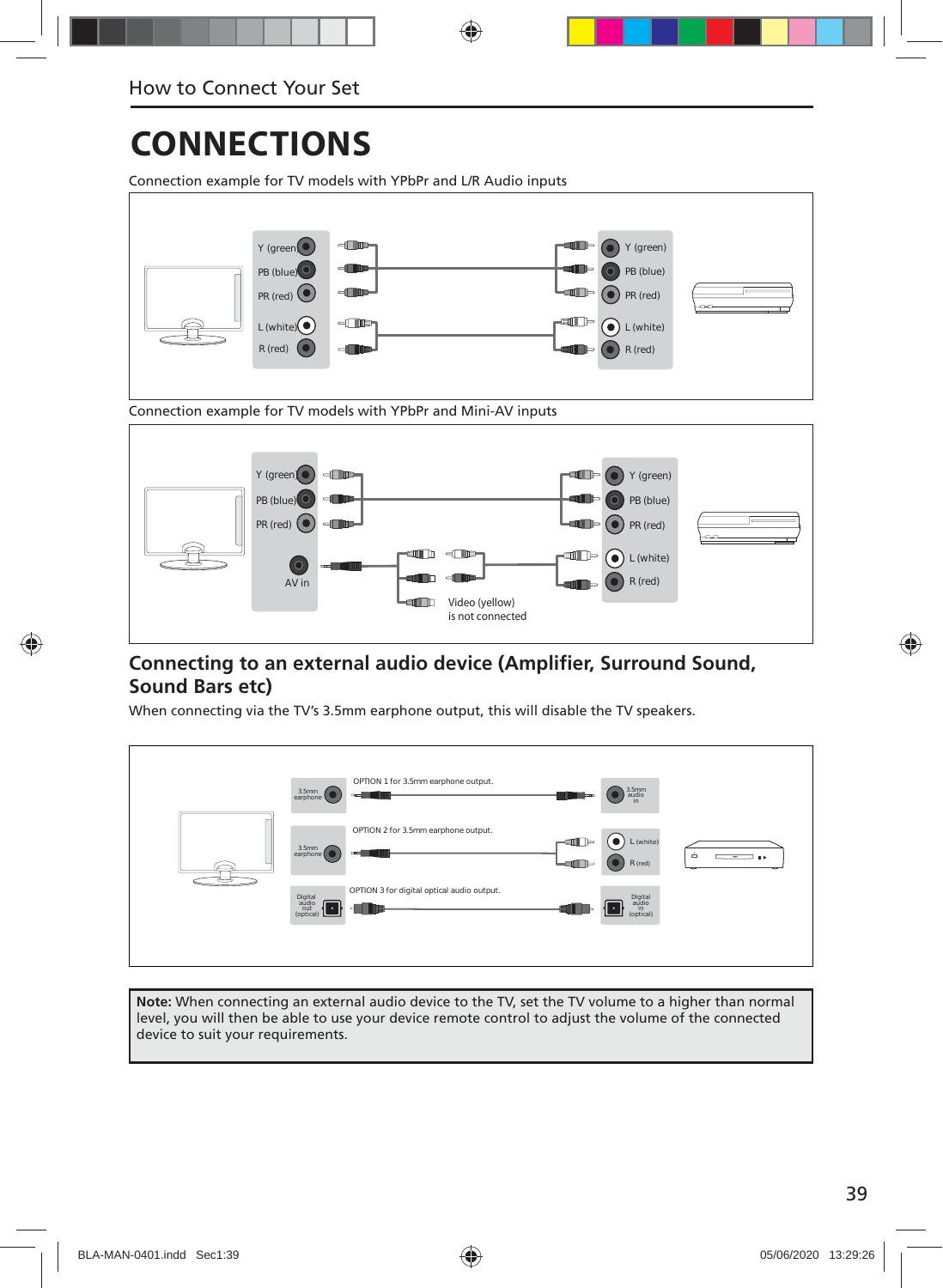### **Connecting to a device with HDMI output**

A HDMI cable can output both video and audio and enables you to enjoy digital-quality video and audio with minimal loss of quality.

TV source should be set to the corresponding HDMI port (HDMI 1, HDMI 2 etc)



### **Connecting to a device with RF output (CCTV or other Analogue devices)**

TV source should be set to ATV/Analogue TV. **Note**: You will need to manually tune your device into an analogue channel.



### **Connecting an Ethernet/Network cable**

The Ethernet port is used only for Pay TV services and Freeview HD (Freeview services are only available in the UK). It is not intended for internet use.

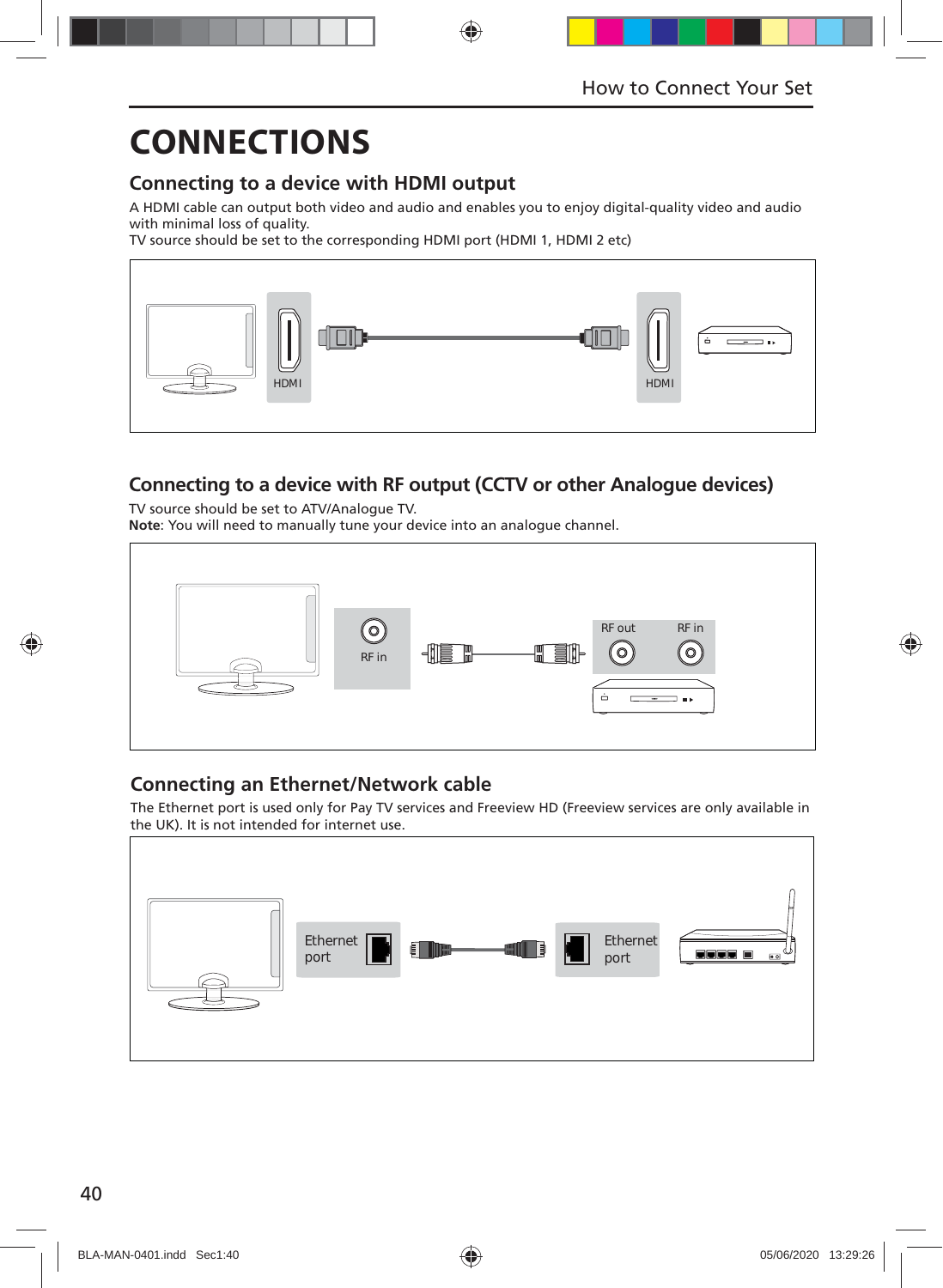### **Connecting to a USB device**

To use the USB input, TV source should be set to USB Media.



**Note:** Tablets and/or phones can be charged via the USB port, however, it's not possible to play back media from these devices.

**Note:** Some USB devices may need to be connected to an external power supply before being used with this input, i.e. powered hard drive.

### **Connecting the TV to Earphones**

When connecting via the TV's 3.5mm earphone output, this will disable the TV speakers.

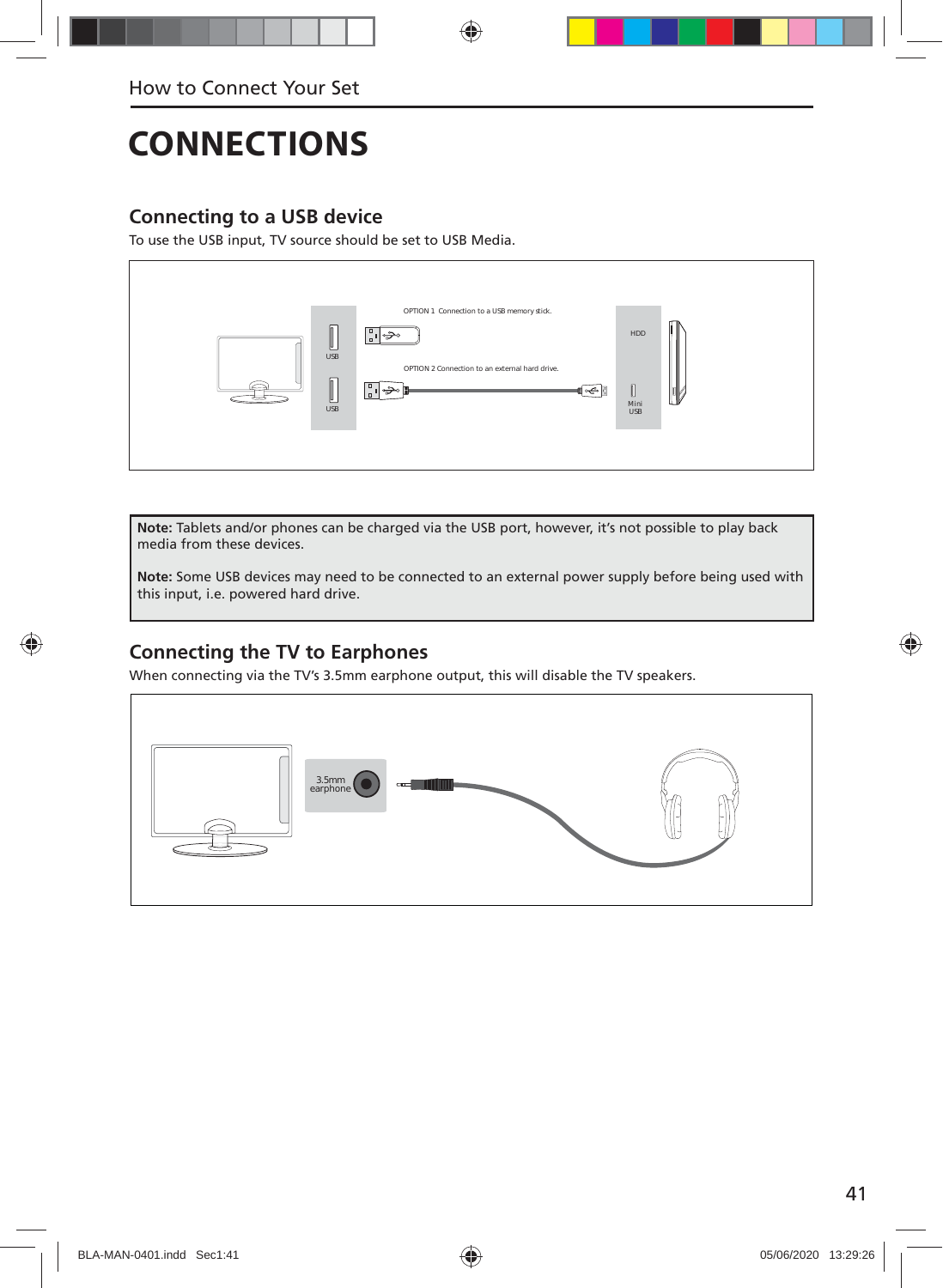## **TROUBLESHOOTING GUIDE**

| General                    | I would like to have louder<br>sound by connecting additional<br>speakers or a Soundbar.                                              | 1) Use either the 3.5mm headphone output on the TV and a 3.5mm to<br>phono cable (available separately) to connect to an amplifier/surround<br>sound/soundbar. Please note this will deactivate the TV's built in speakers.<br>or:<br>2) Connect a digital optical audio cable from the TV's digital optical audio<br>output to your amplifier/surround sound/soundbar digital optical audio<br>input.                                                                                                                                                                                                                                 |
|----------------------------|---------------------------------------------------------------------------------------------------------------------------------------|----------------------------------------------------------------------------------------------------------------------------------------------------------------------------------------------------------------------------------------------------------------------------------------------------------------------------------------------------------------------------------------------------------------------------------------------------------------------------------------------------------------------------------------------------------------------------------------------------------------------------------------|
| General                    | Why are some options in the<br>menu unavailable and greyed<br>out.                                                                    | Some options are only available in certain inputs/sources, i.e. HDMI. They are<br>unavailable in the other sources where they have no effect.                                                                                                                                                                                                                                                                                                                                                                                                                                                                                          |
| General                    | Can I stop my TV automatically<br>turning off after 4hrs?                                                                             | Yes, in the 'Time' menu settings, scroll down to Auto Standby and select<br>OFF                                                                                                                                                                                                                                                                                                                                                                                                                                                                                                                                                        |
| TV                         | I have tuned in Digital TV but I<br>am not receiving any or all of the<br>channels and/or the channels I<br>receive are breaking up.  | 1) Check you are in an area that can receive Freeview/Saorview, visit<br>www.freeview.co.uk or www.saorview.ie<br>2) Check you are using an aerial that is able to receive a good digital signal.<br>In most cases, you will need an outdoor digital hi-gain/wideband aerial.<br>In areas that have excellent digital coverage, you may be able to use a loft<br>type aerial but it is highly likely that you will also need to connect a booster<br>between the back of the TV and the TV aerial wall socket. Unfortunately, to<br>receive a good enough digital signal, it is not possible to use a portable/<br>indoor type aerial. |
| <b>TV</b>                  | I have re-tuned my television<br>but when I switch it off it is not<br>storing the channels.                                          | If the TV does not save the channels when you power it off, it's likely the<br>channel database has become corrupt.<br>1) Turn off the TV.<br>2) Remove the RF/Aerial cable from the rear of the TV and then turn the TV<br>back on again.<br>3) Using the remote control, press [MENU] followed by 8-8-8-8 to enter the<br>initial setup/first time installation menu.<br>4) Press OK (let the TV run the full tuning process).<br>5) Once completed, turn off the TV, reconnect the RF/Aerial cable then turn<br>the TV back on again.<br>6) Repeat steps 3 & 4.                                                                     |
| <b>VCR/DVD</b><br>Recorder | I have connected the TV to my<br>VCR or DVD Recorder via SCART<br>but it is not recording.                                            | In addition to connecting via SCART, you should connect the aerial cable<br>from the wall socket to your VCR/DVD Recorder and another aerial cable<br>from the VCR/DVD Recorder to the TV.                                                                                                                                                                                                                                                                                                                                                                                                                                             |
| <b>Game Consoles</b>       | I have connected my<br>Playstation/Xbox to the TV via<br>HDMI, but I am not receiving<br>any pictures or sound on my<br>Television.   | 1) Ensure the TVs' source is set to HDMI.<br>2) Check your settings on your Playstation/Xbox are as per the Playstation/<br>Xbox instruction manual.                                                                                                                                                                                                                                                                                                                                                                                                                                                                                   |
| <b>Game Consoles</b>       | I have connected my<br>Playstation/Xbox to the TV via<br>Component cables (red, green<br>& blue) but I am not receiving<br>any sound. | Component cables only provide HD pictures. For the sound you will need<br>to connect the red & white audio cables on the Playstation/Xbox to the red<br>& white Phono inputs (or mini AV input where fitted) on the rear of the TV.<br>Please refer to the 'Connections' pages.                                                                                                                                                                                                                                                                                                                                                        |
| System Lock                | I have changed the password<br>on the television and now<br>forgotten it.                                                             | There is a master password of 4711, to gain access to the TV menu and reset<br>the normal password.                                                                                                                                                                                                                                                                                                                                                                                                                                                                                                                                    |
| USB Mode                   | I have inserted a USB Memory<br>Key, but the TV does not<br>recognise it.                                                             | Ensure the USB Memory Key is formatted to type FAT32.                                                                                                                                                                                                                                                                                                                                                                                                                                                                                                                                                                                  |
| USB Mode                   | Using a USB portable hard drive<br>/ larger than 32GB.                                                                                | If you wish to use a portable hard drive larger than 32GB, please note that<br>it must be formatted to the FAT32 file system in order to operate on this TV.<br>Windows XP/Vista computers are only capable of formatting up to 32GB,<br>therefore, you will need a software programme/utility to format larger hard<br>drives.<br>Please refer to the website, www.umc-uk.co.uk, for more information.                                                                                                                                                                                                                                |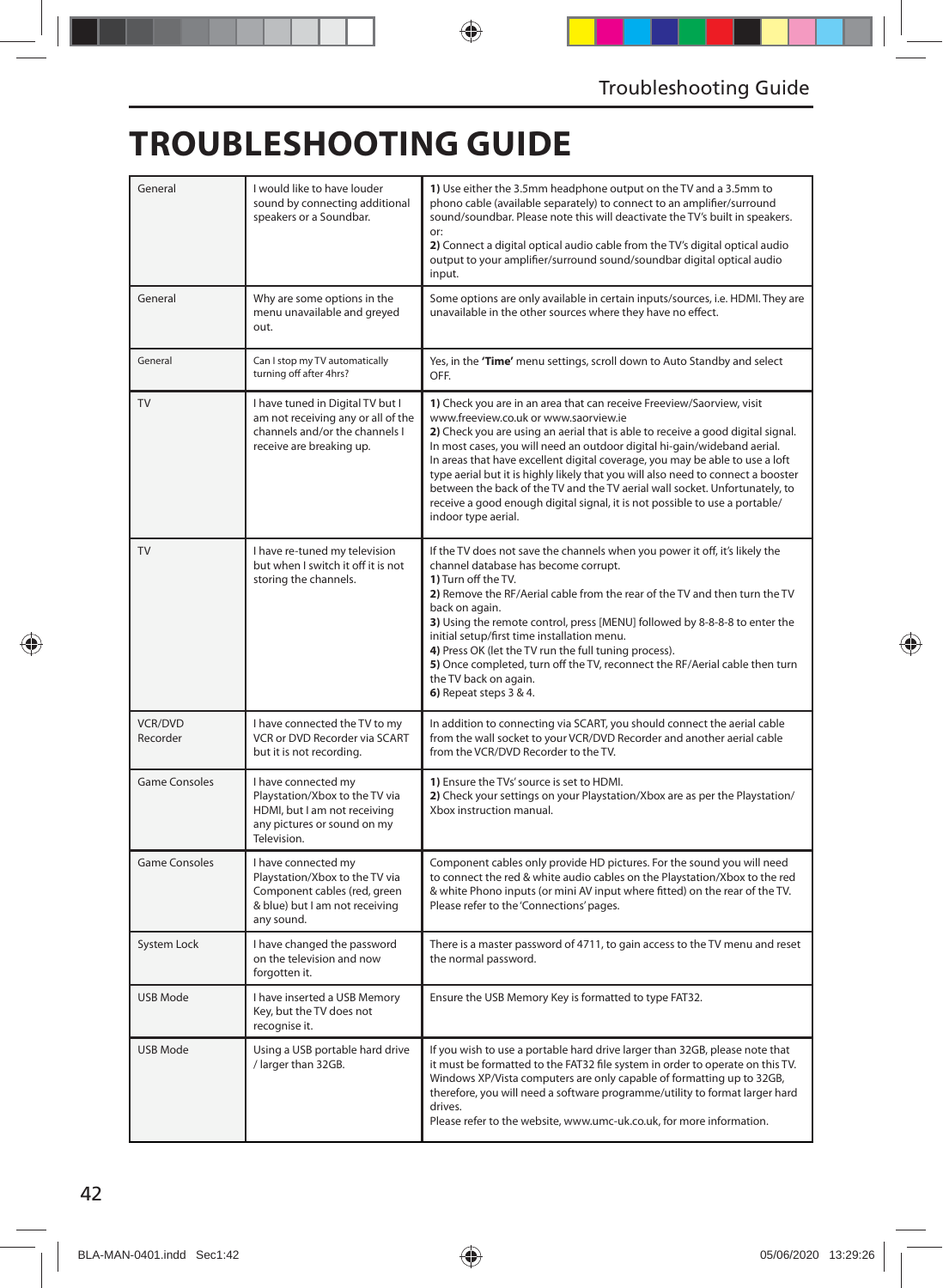## **TROUBLESHOOTING GUIDE**

| DVD (For TV models<br>with DVD only)                         | I have inserted a disc but it is<br>not playing.                                        | 1) Ensure you have inserted the disc facing the correct way.<br>2) Ensure the disc is clean and is not scratched.<br>3) Some copied discs will not play.<br>4) Check the DVD is a region 2 disc - to change the region of the DVD player,<br>refer to www.umc-uk.co.uk, select 'Changing DVD Region' in the 'Product<br>Support' section                                                        |
|--------------------------------------------------------------|-----------------------------------------------------------------------------------------|-------------------------------------------------------------------------------------------------------------------------------------------------------------------------------------------------------------------------------------------------------------------------------------------------------------------------------------------------------------------------------------------------|
| DVD (For TV models)<br>with DVD only)                        | I have pressed the eject button<br>but the disc is not coming out.                      | To eject the disc hold the stop/eject button for 4 seconds.                                                                                                                                                                                                                                                                                                                                     |
| <b>USB Record</b><br>(For TV models with<br>USB record only) | I cannot change the channel,<br>access the menu or use the red<br>button.               | During time shift you cannot change the channel, access the menu or use<br>the red button.                                                                                                                                                                                                                                                                                                      |
| <b>USB Record</b><br>(For TV models with<br>USB record only) | When using the USB to record<br>the picture 'breaks up' or<br>experience loss of sound. | Check the USB memory stick meets the minimum read speed requirements.<br>Standard definition channels require a read speed of 20 Mb/s (Megabits per<br>second) and a write Speed of 6 Mb/s (Megabits per second) HD channels<br>require the read speed of 80 Mb/s (Megabits per second) and a write speed<br>of 40 Mb/s (Megabits per second). USB 3.0 sticks should be used where<br>possible. |
| Freeview HD                                                  | I cannot access all Freeview<br>channels.                                               | Some data channels for Freeview can only be obtained when the TV's<br>ethernet port is connected to your router.                                                                                                                                                                                                                                                                                |
| Freeview HD                                                  | I cannot find the Freeview HD<br>channels.                                              | Freeview HD channels found during tuning will be placed in channel<br>positions above 100. For example, 101 (BBC1 HD), 102 (BBC2 HD) etc.                                                                                                                                                                                                                                                       |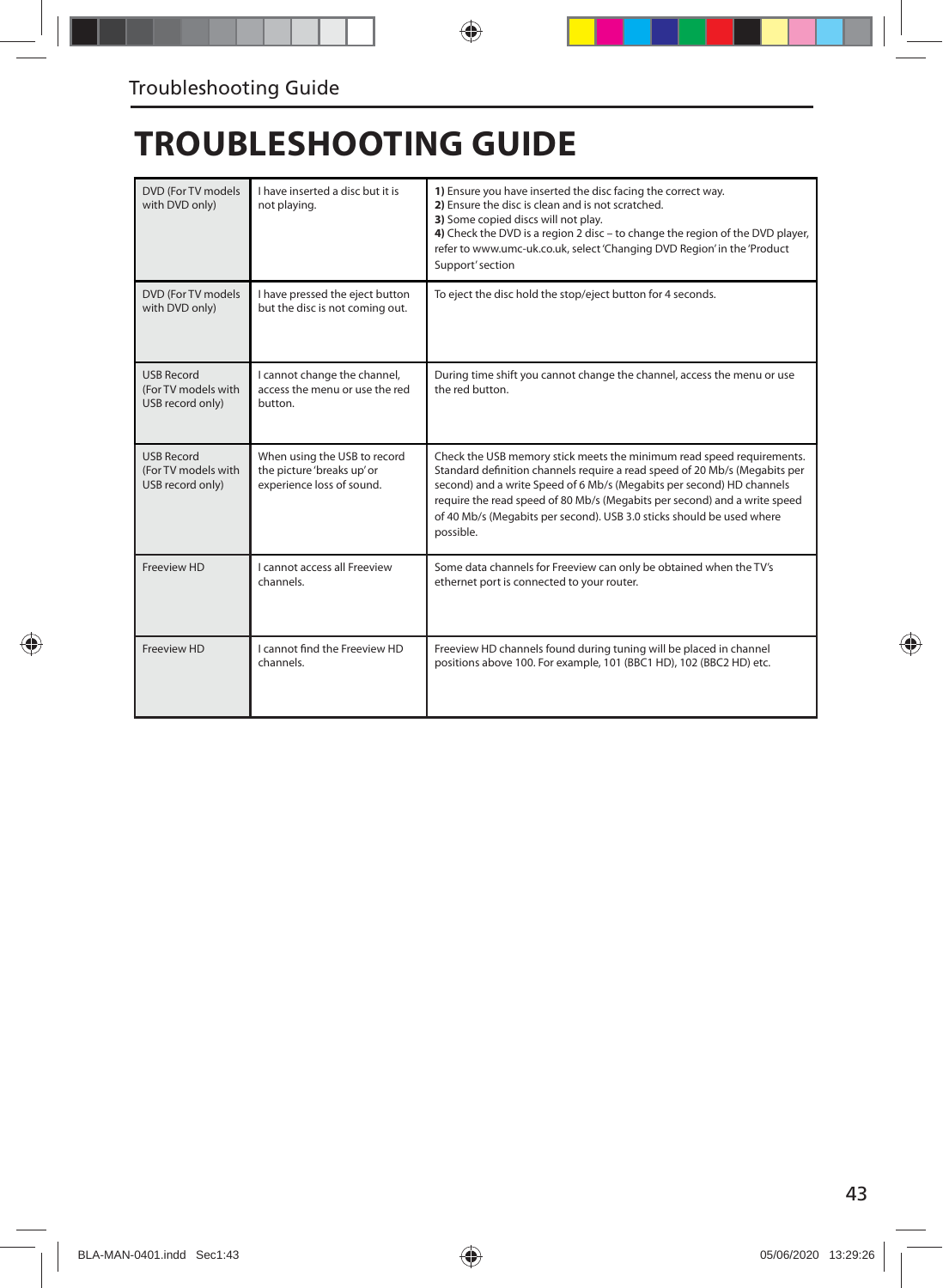## **UPDATING SOFTWARE**

There are a number of ways in which the software on your set can be updated. When your set is produced, the software installed will ensure the correct operation of the set, this may need to be updated should improvements be made and this is normally carried out automatically if the set is connected to the internet. For sets which do not have internet connectivity or are not connected to the internet, updates can be made via the USB socket on the back of the set.

**Note:** If your set is outside of guarantee and the installation of the software causes a different issue you may be liable for a chargeable repair service. The reason for this is because you may have an inherent fault which can cause corruption on one of the boards when installing the software. This could result in your unit locking into SAFE mode whereby it is stuck in standby. This is not a fault with the software, this would be caused by an existing faulty board that would have required a repair.

If you experience issues installing your software, and you do get locked into safe mode, you may wish to try reinstalling the software on an alternate USB as sometimes if the TV cannot read the update due to the USB Format/type.

**Note:** For further support with software updates, contact our technical support team or refer to the 'Product Support' section of the website. If the TV is using the newest software available it will not attempt to update the software.

| <b>OTA</b> | Over the internet update. You will be notified when an OTA update is available for your set.<br>When the software is downloading and then updating, do not power down the set. This will<br>interrupt the process and may corrupt the set. |
|------------|--------------------------------------------------------------------------------------------------------------------------------------------------------------------------------------------------------------------------------------------|
| <b>USB</b> | Software can be uploaded onto your set via a USB stick. Only use software recommended by<br>the manufacturer for this.                                                                                                                     |
| OAD        | Over Air Download. Similar to OTA, but data is sent to the set via the Digital Television system.                                                                                                                                          |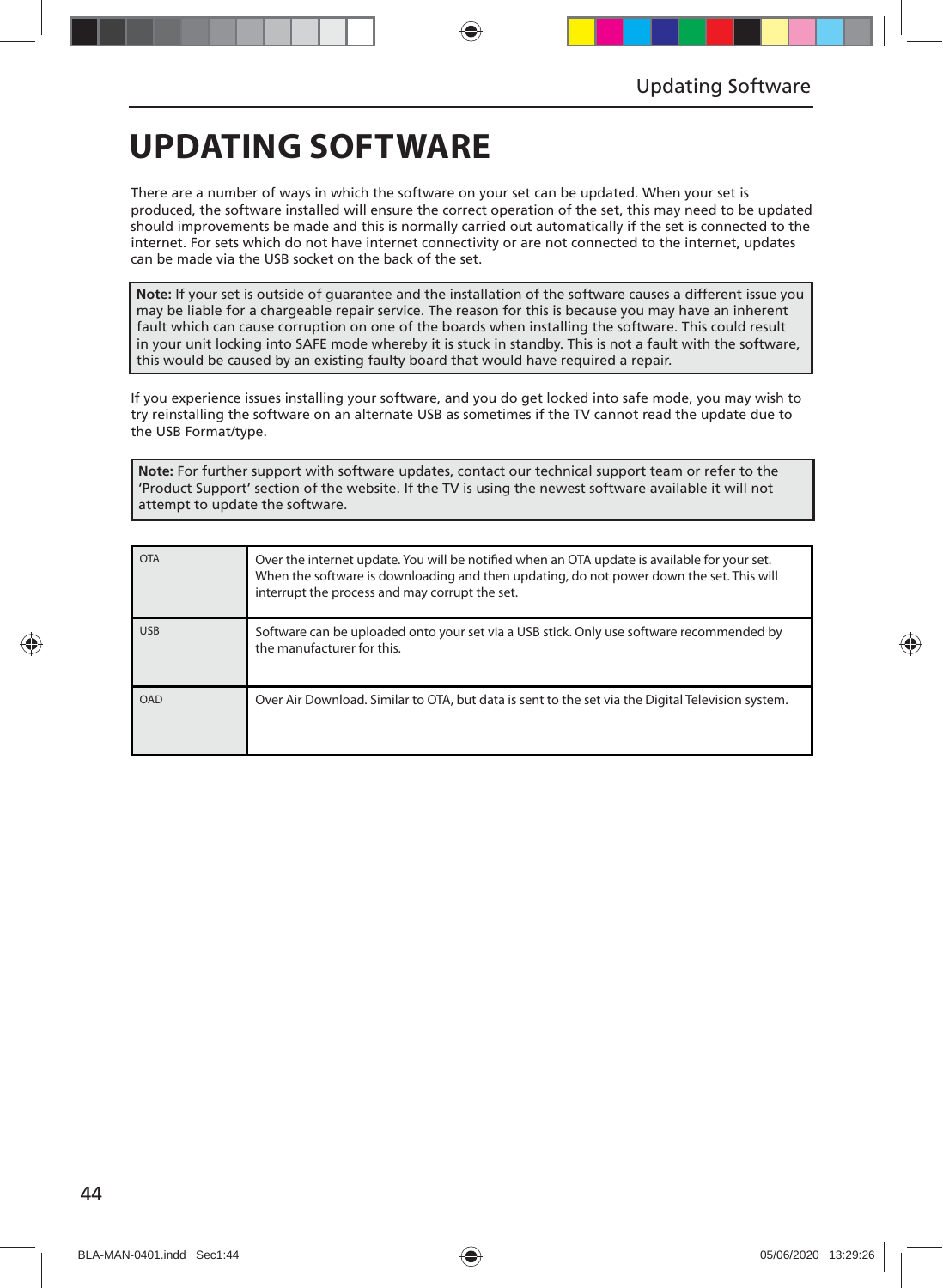### Specifications - USB & DNLA Media Types

| Media        | Codec                   | Resolution                              | <b>Bit Rate</b>        | <b>File Extension</b>                                                                                                   |  |
|--------------|-------------------------|-----------------------------------------|------------------------|-------------------------------------------------------------------------------------------------------------------------|--|
| Film         | MPEG1/2                 | 1080P@60fps                             | 80Mbps                 | .DAT, .VOB, .MPG, .MPEG,.ts, .trp,<br>.tp, .mp4, .mov, .3gpp, .3gp, .avi,<br>.mkv, .asf                                 |  |
|              | MPEG4                   | 1080P@60fps                             | 40Mbps                 | .MPG, .MPEG, .mp4, .mov,<br>.3gpp, .3gp, .avi                                                                           |  |
|              | XviD                    | 1080P@60fps                             | 40Mbps                 | .divx, .mp4, .mov, .avi, .mkv, .asf                                                                                     |  |
|              | H.263                   | 1080P@60fps                             | 40Mbps                 | .mp4, .mov, .3qpp, .3qp, .av,<br>.mkv                                                                                   |  |
|              | H.264                   | 4096x2160@30fps<br>1080P@60fps          | 135Mbps                | .flv, .mp4, .mov, .3gpp, .3gp, .ts,<br>.trp, .tp, .asf, .wmv, .avi, .mkv                                                |  |
|              | <b>Motion JPEG</b>      | 1080P@30fps                             | 10Mbps                 | .avi, .3qpp, .3qp, .mp4, .mov,<br>.mkv, .asf                                                                            |  |
|              | VP8                     | 1080P@60fps                             | 20Mbps                 | .mkv, .webm                                                                                                             |  |
|              | <b>HEVC</b>             | 4K2K@60fps                              | 100Mbps                | .mp4, .mov, .mkv, .ts, .trp, .tp                                                                                        |  |
|              | VP <sub>9</sub>         | 4K2K@60fps                              | 100Mbps                | .mkv, .webm                                                                                                             |  |
| Media        | Codec                   | Frequency                               | <b>Bit Rate</b>        | <b>File Extension</b>                                                                                                   |  |
| <b>Music</b> | MPEG1/2 Layer1,<br>2, 3 | $16KHz \sim 48KHz$                      | 32Kbps ~ 320Kbps       | .mp3, .avi, .as, .mkv, .ts, .trp, .tp,<br>.DAT, .VOB, .MPG, .MPEG, .wav                                                 |  |
|              | AC3                     | 32KHz, 44.1KHz,<br>48KHz                | $32Kbps \sim 640Kbps$  | .ac3, .avi, .mkv, .divx, .3qpp,<br>.3qp, .mp4, .mov, m4a, .ts, .trp,<br>.tp, .DAT, .VOB, .MPG, .MPEG,<br>.rm, .rmvb     |  |
|              | EAC3                    | 32KHz, 44.1KHz,<br>48KHz                | $32Kbps \sim 6Mbps$    | .ec3, .3gpp, .3gp, .mp4, .mov,<br>m4a, .ts, .trp, .tp, .DAT, .VOB,<br>.MPG, .MPEG                                       |  |
|              | AAC, HEAAC              | 8KHz~48KHz                              | $128$ bps ~ $320K$ bps | .aac, .avi, .mkv, .divx, .3qpp,<br>.3gp, .mp4, .mov, m4a, .ts, .trp,<br>.tp, .DAT, .VOB, .MPG, .MPEG, .v,<br>.rm, .rmvb |  |
|              | <b>VORBIS</b>           | Up to 48KHz                             |                        | .mkv, .webm, .3gpp, .3gp, .mp4,<br>.mov, m4a, .ogg                                                                      |  |
|              | <b>DTS</b>              | Up to 48KHz                             | < 1.5Mbps              | .ts, .trp, .tp, .DAT, .VOB, .MPG,<br>.MPEG, .mkv                                                                        |  |
|              | <b>FLAC</b>             | 8KHz~96 KHz                             | < 1.6 Mbps             | .mkv, . ac                                                                                                              |  |
| Media        | File Type               | Resolution                              |                        | <b>File Extension</b>                                                                                                   |  |
| Photo        | <b>JPEG</b>             | 15360x8640,<br>(1920x8 x 1080x8)        | Base-line              | .jpg/.jpeg                                                                                                              |  |
|              |                         | 1024x768                                | Progressive            |                                                                                                                         |  |
|              | <b>PNG</b>              | 9600x6400                               | Non-interlace          |                                                                                                                         |  |
|              |                         | 1200x800                                | Interlace              | .png                                                                                                                    |  |
|              | <b>BMP</b>              | 9600x6400                               |                        | .bmp                                                                                                                    |  |
|              | <b>MPO</b>              | 15360x8640,<br>$(1920x8 \times 1080x8)$ | Base-line              | .mpo                                                                                                                    |  |
|              |                         | 1024x768                                | Progressive            |                                                                                                                         |  |
|              | GIF                     | 6400x4800                               |                        | .gif                                                                                                                    |  |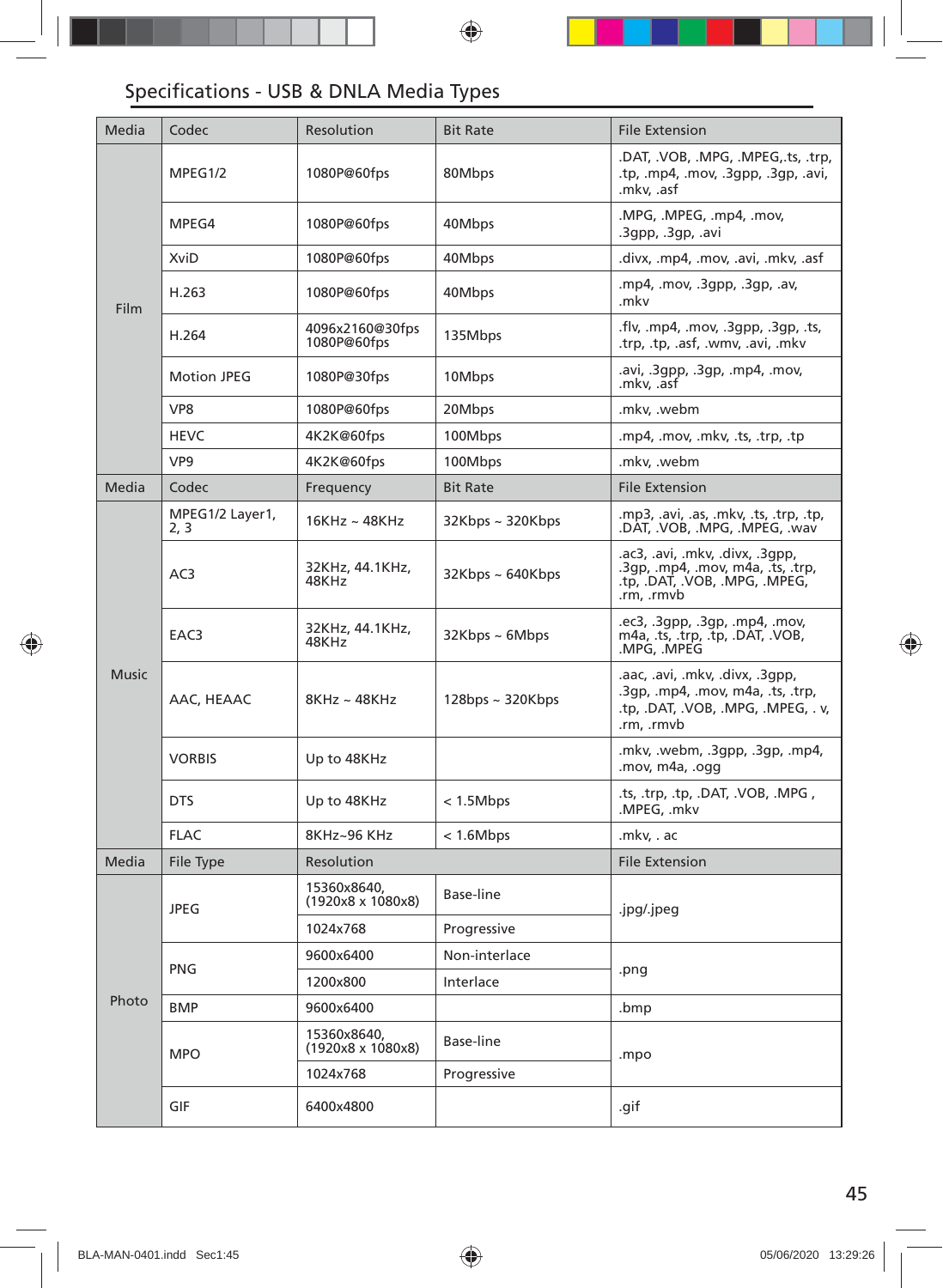### Quick Lookup: Specifications - USB & DNLA Media Types

|                   | <b>File Extension</b> | Container     | Subtitle Codec                                         |
|-------------------|-----------------------|---------------|--------------------------------------------------------|
|                   | .mp4                  | MP4           | DVD Subtitle, UTF-8<br>Plain Text                      |
| Internal Subtitle | .mkv                  | <b>MKV</b>    | ASS, SSA, UTF-8 Plain<br>Text, VobSub, DVD<br>Subtitle |
|                   | .avi                  | AVI(1.0, 2.0) | XSUB, XSUB+                                            |

|                   | <b>File Extension</b> | Subtitle Parser                                                  | Remark                      |
|-------------------|-----------------------|------------------------------------------------------------------|-----------------------------|
|                   | .srt                  | SubRip                                                           |                             |
|                   | .ssa/ .ass            | <b>SubStation Alpha</b>                                          |                             |
| External Subtitle | .smi                  | SAMI                                                             |                             |
|                   | .sub                  | SubViewer, Micro DVD,<br>DVD Subtitle System,<br>Subldx (VobSub) | SubViewer 1.0 & 2.0<br>Only |
|                   | .txt                  | TMPlayer                                                         |                             |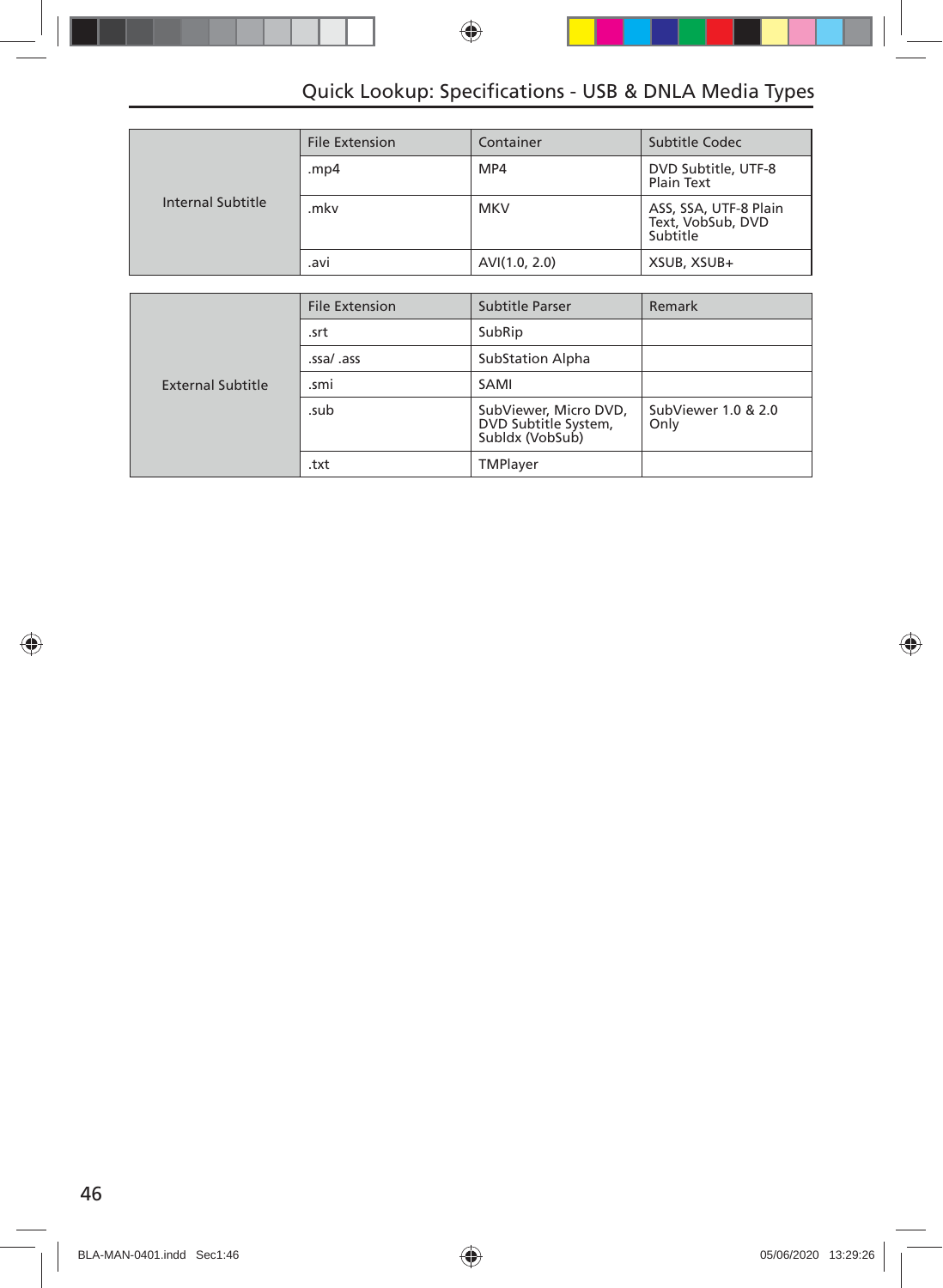## **QUICK LOOKUP**

### **Settings Menu**

Look up page numbers for the television's settings below.



| Menu           | Contents               | Page  |  |
|----------------|------------------------|-------|--|
|                | Audio Track            |       |  |
|                | Subtitle               |       |  |
|                | Subtitle Track         |       |  |
| Quick Settings | Teletext               | 18    |  |
|                | Record List            |       |  |
|                | Schedule List          |       |  |
|                | Picture Mode           |       |  |
|                | <b>Brightness</b>      | 19-20 |  |
|                | Contrast               |       |  |
|                | Colour                 |       |  |
| Picture        | Sharpness              |       |  |
|                | Colour Temperature     |       |  |
|                | <b>Aspect Ratio</b>    |       |  |
|                | <b>Expert Settings</b> |       |  |
|                | Sound Mode             |       |  |
|                | DTS Studio Sound       |       |  |
|                | DTS DRC                |       |  |
| Sound          | Speaker                | 21    |  |
|                | Auto Volume Level      |       |  |
|                | <b>Expert Settings</b> |       |  |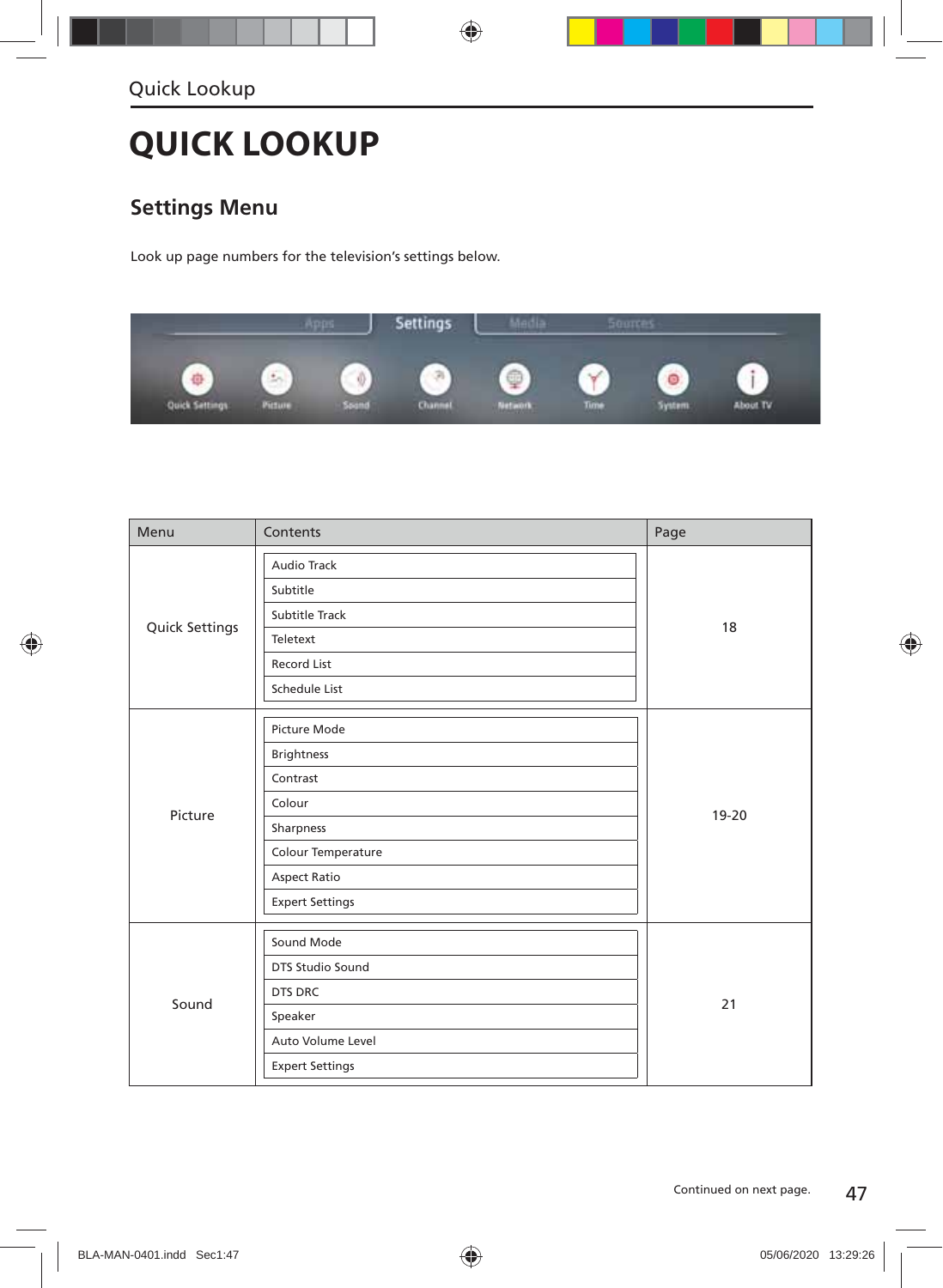## **QUICK LOOKUP**

| Menu     | Contents                      | Page      |  |
|----------|-------------------------------|-----------|--|
|          | <b>DVB</b> Antenna            |           |  |
|          | Auto Scan                     |           |  |
|          | <b>Digital Manual Tuning</b>  |           |  |
|          | <b>Digital Smart Retuning</b> |           |  |
| Channel  | Auto Update Channel List      | 22        |  |
|          | HbbTV                         |           |  |
|          | LCN                           |           |  |
|          | Standby Scan                  |           |  |
|          | CI Information                |           |  |
|          | Network                       |           |  |
|          | Network Test                  |           |  |
|          | Network Information           | $24 - 25$ |  |
| Network  | Wi-Fi                         |           |  |
|          | IPv4                          |           |  |
|          | IPv6                          |           |  |
|          | Time                          |           |  |
|          | On Time                       |           |  |
|          | Off TIme                      |           |  |
| Time     | Sleep Timer                   | 26        |  |
|          | Auto Standby                  |           |  |
|          | OSD Timer                     |           |  |
|          | Language                      |           |  |
|          | Lock                          |           |  |
| System   | HDMI CEC                      | 27        |  |
|          | Source Re-name                |           |  |
|          | <b>Expert Settings</b>        |           |  |
|          | Help Information              |           |  |
|          | System Upgrade                |           |  |
|          | Reset TV                      |           |  |
|          | Netflix ESN Key               |           |  |
| About TV | Netflix ESN Version           | 28        |  |
|          | Netflix Deactivate            |           |  |
|          | Netflix Terminate             |           |  |
|          | View End User Licence         |           |  |
|          |                               |           |  |